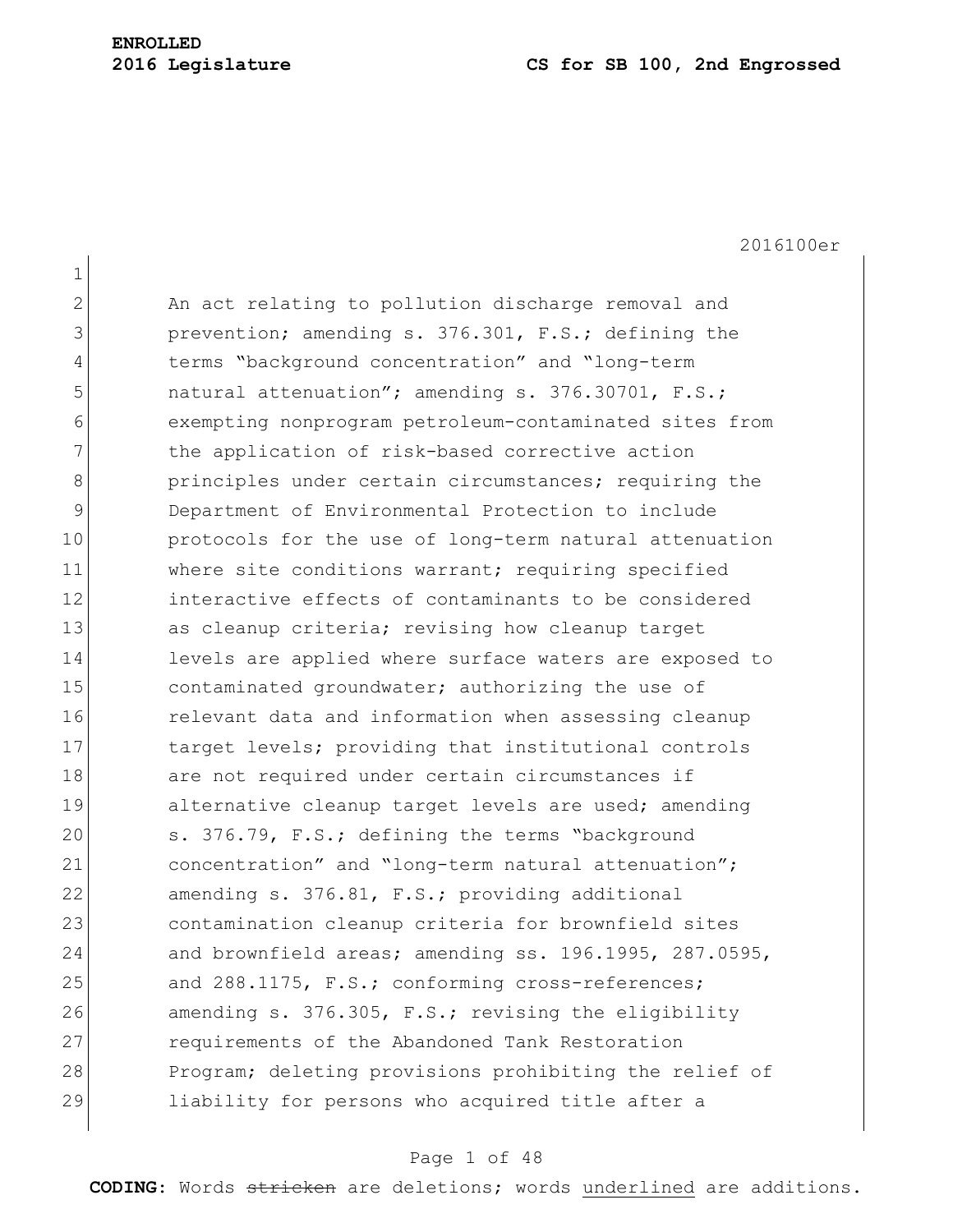2016100er 30 certain date; amending s. 376.3071, F.S.; revising 31 legislative intent and purpose; deleting an expiration 32 date; revising the criteria for determining what 33 31 constitutes certain rehabilitation program tasks; 34 revising the conditions for eligibility and methods 35 for payment of costs for the low-scored site 36 initiative; revising the eligibility requirements for 37 **receiving rehabilitation funding;** specifying that the 38 issuance of a site rehabilitation completion order 39 does not alter eligibility for state-funded 40 remediation under certain circumstances; clarifying 41 bhat a change in ownership does not preclude a site 42 from entering into the program; providing additional 43 funding for remediation and monitoring under certain 44 circumstances; amending s. 376.30713, F.S.; revising 45 advanced cleanup application requirements; increasing 46 the total amount for which the department may contract 47 for advanced cleanup work in a fiscal year; 48 authorizing property owners and responsible parties to 49 enter into voluntary cost-share agreements under 50 certain circumstances; providing an effective date. 51 52 Be It Enacted by the Legislature of the State of Florida: 53 54 Section 1. Present subsections (4) through (22) of section 55 376.301, Florida Statutes, are redesignated as subsections (5) 56 through (23), respectively, present subsections (23) through 57 (48) of that section are redesignated as subsections (25) 58 through (50), respectively, and new subsections (4) and (24) are

## Page 2 of 48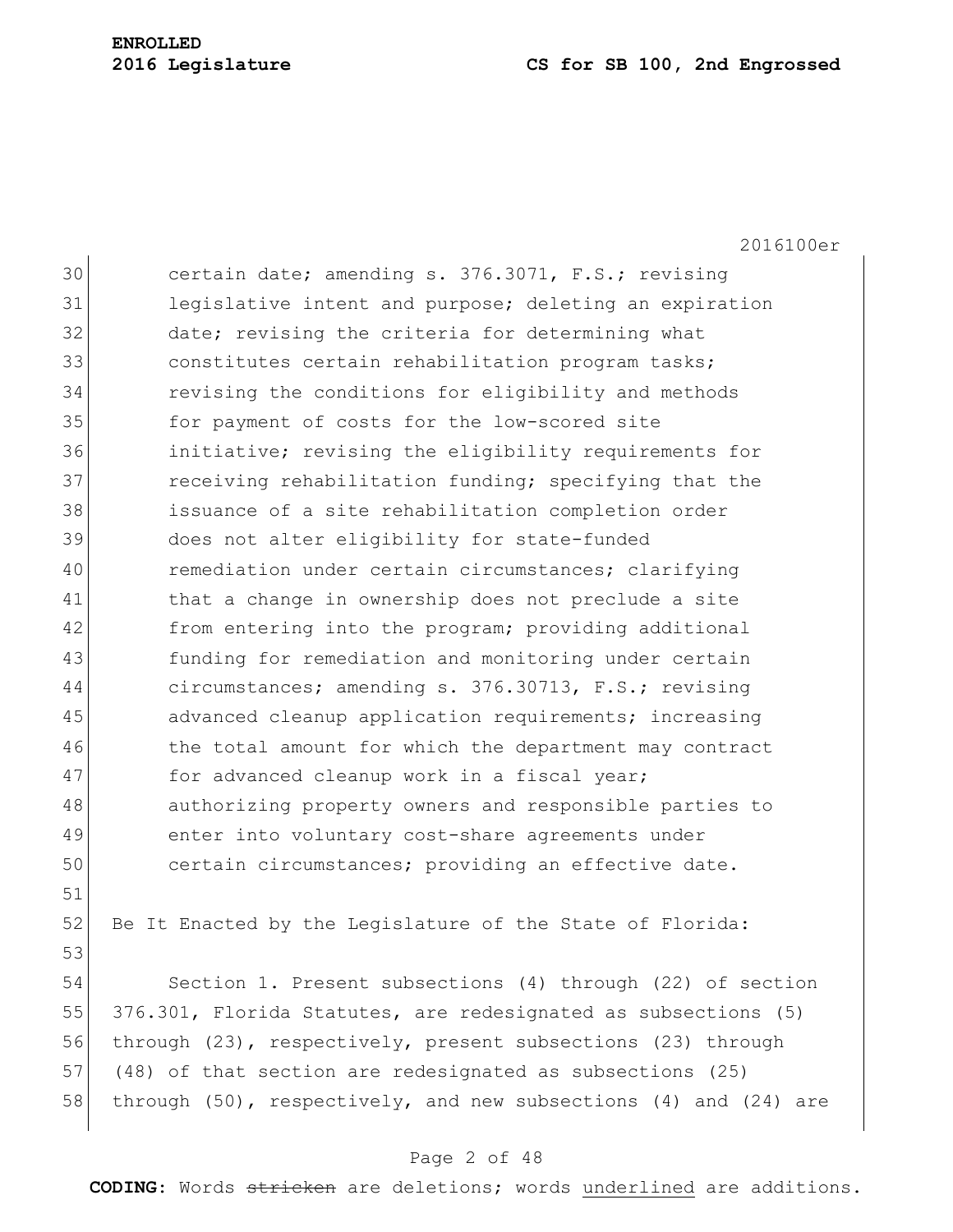2016100er 59 added to that section, to read: 60 376.301 Definitions of terms used in ss. 376.30-376.317, 61 376.70, and 376.75.—When used in ss. 376.30-376.317, 376.70, and  $62$  376.75, unless the context clearly requires otherwise, the term: 63 (4) "Background concentration" means the concentration of 64 contaminants naturally occurring or resulting from anthropogenic 65 impacts unrelated to the discharge of pollutants or hazardous 66 substances at a contaminated site undergoing site 67 rehabilitation. 68 (24) "Long-term natural attenuation" means natural 69 attenuation approved by the department as a site rehabilitation 70 program task for a period of more than 5 years. 71 Section 2. Paragraph (b) of subsection (1) and subsection 72 (2) of section 376.30701, Florida Statutes, are amended to read: 73 376.30701 Application of risk-based corrective action 74 principles to contaminated sites; applicability; legislative 75 intent; rulemaking authority; contamination cleanup criteria; 76 limitations; reopeners.— 77 (1) APPLICABILITY. 78 (b) This section shall apply to all contaminated sites 79 resulting from a discharge of pollutants or hazardous substances 80 where legal responsibility for site rehabilitation exists 81 pursuant to other provisions of this chapter or chapter 403, 82 except for those contaminated sites subject to the risk-based 83 corrective action cleanup criteria established for the 84 petroleum, brownfields, and drycleaning programs pursuant to ss. 85 376.3071, 376.81, and 376.3078, respectively. This section does 86 not apply to nonprogram petroleum-contaminated sites unless 87 application of this section is requested by the person

## Page 3 of 48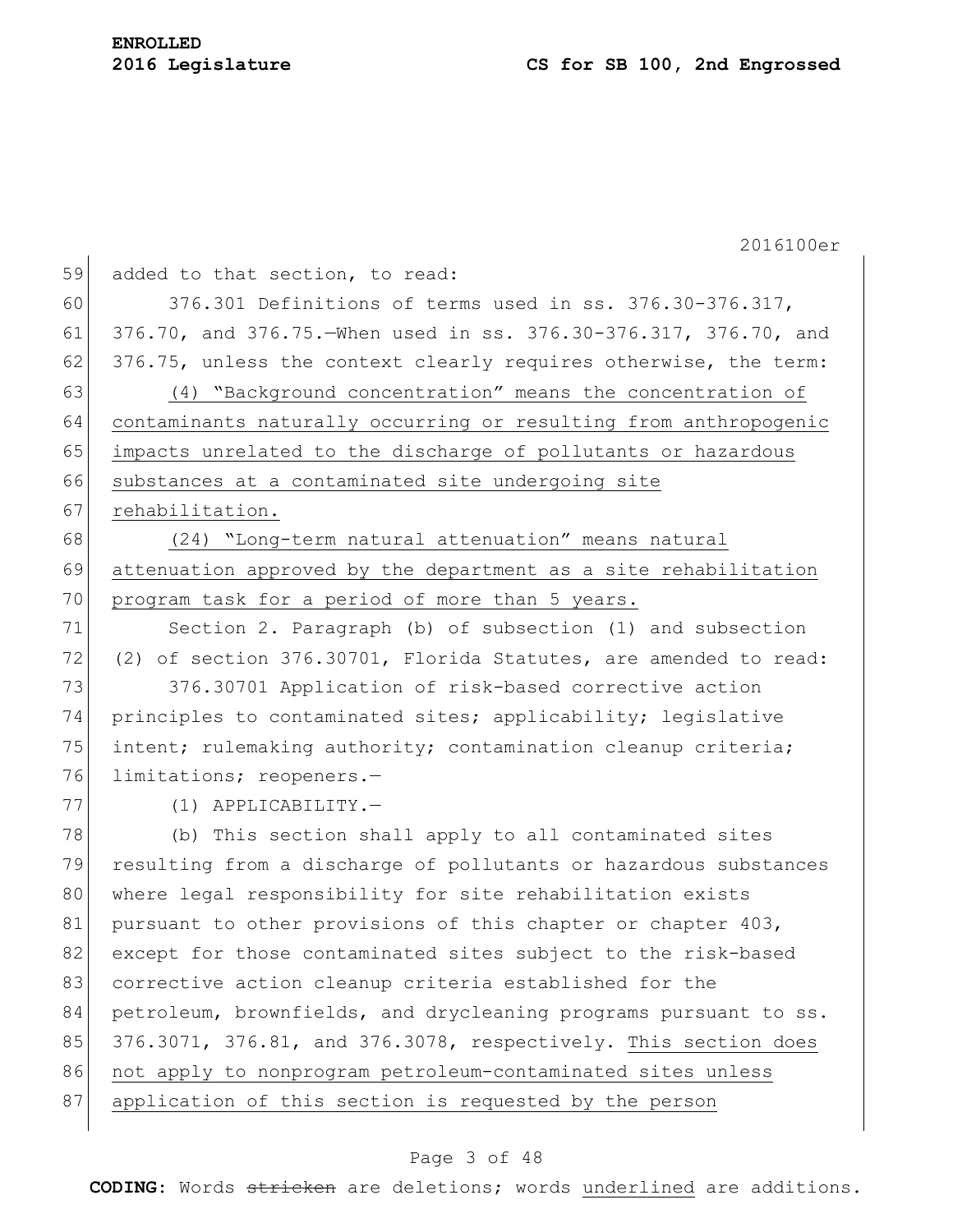| 88  | responsible for site rehabilitation.                             |
|-----|------------------------------------------------------------------|
| 89  | (2) INTENT; RULEMAKING AUTHORITY; CLEANUP CRITERIA.-It is        |
| 90  | the intent of the Legislature to protect the health of all       |
| 91  | people under actual circumstances of exposure. By July 1, 2004,  |
| 92  | the secretary of the department shall establish criteria by rule |
| 93  | for the purpose of determining, on a site-specific basis, the    |
| 94  | rehabilitation program tasks that comprise a site rehabilitation |
| 95  | program, including a voluntary site rehabilitation program, and  |
| 96  | the level at which a rehabilitation program task and a site      |
| 97  | rehabilitation program may be deemed completed. In establishing  |
| 98  | these rules, the department shall apply, to the maximum extent   |
| 99  | feasible, a risk-based corrective action process to achieve      |
| 100 | protection of human health and safety and the environment in a   |
| 101 | cost-effective manner based on the principles set forth in this  |
| 102 | subsection. These rules shall prescribe a phased risk-based      |
| 103 | corrective action process that is iterative and that tailors     |
| 104 | site rehabilitation tasks to site-specific conditions and risks. |
| 105 | The department and the person responsible for site               |
| 106 | rehabilitation are encouraged to establish decision points at    |
| 107 | which risk management decisions will be made. The department     |
| 108 | shall provide an early decision, when requested, regarding       |
| 109 | applicable exposure factors and a risk management approach based |
| 110 | on the current and future land use at the site. These rules must |
| 111 | shall also include protocols for the use of natural attenuation, |
| 112 | including long-term natural attenuation where site conditions    |
| 113 | warrant, the use of institutional and engineering controls, and  |
| 114 | the issuance of "No Further Action" orders. The criteria for     |
| 115 | determining what constitutes a rehabilitation program task or    |
| 116 | completion of a site rehabilitation program task or site         |
|     |                                                                  |

## Page 4 of 48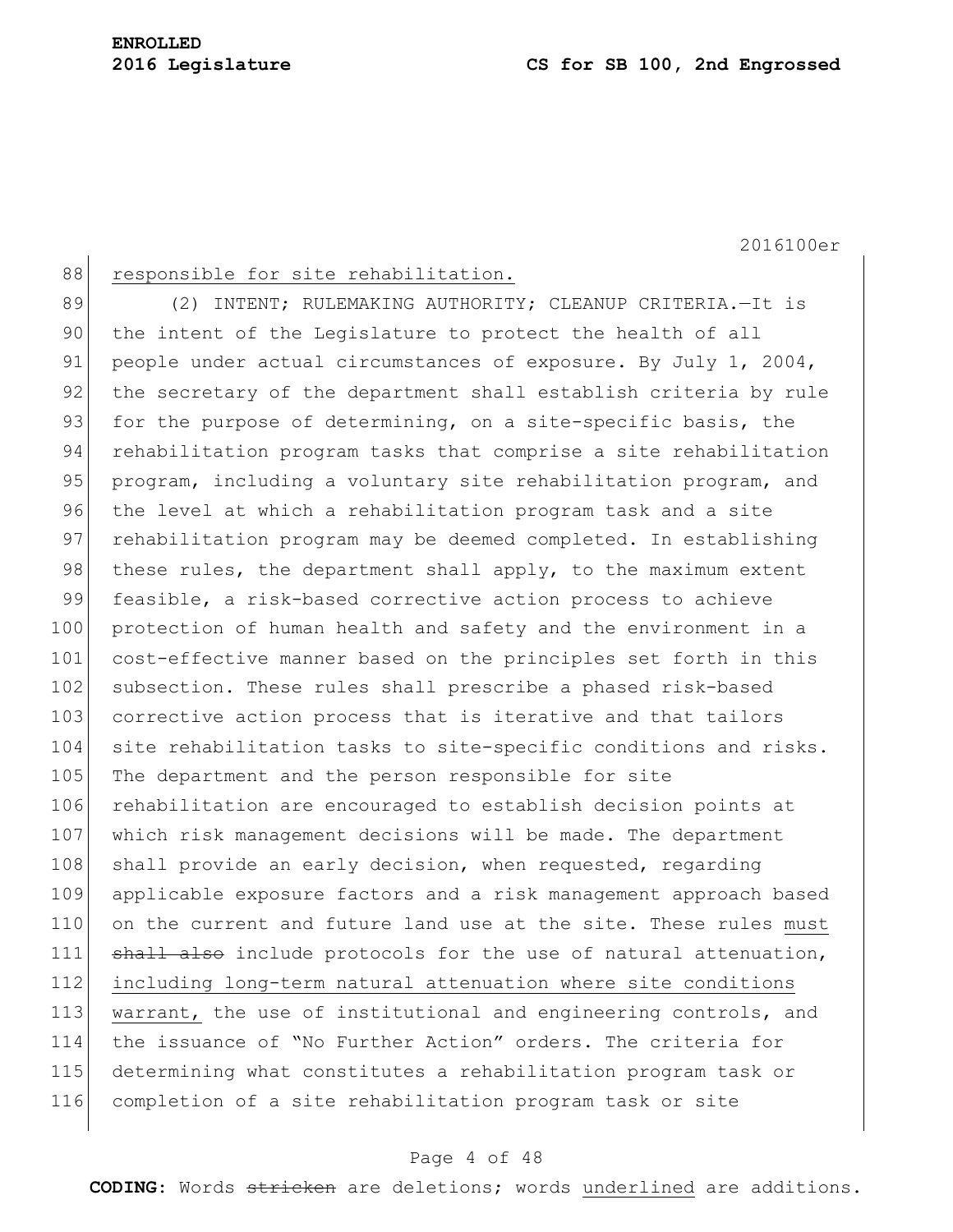117 rehabilitation program, including a voluntary site 118 rehabilitation program, must:

 (a) Consider the current exposure and potential risk of 120 exposure to humans and the environment, including multiple pathways of exposure. The physical, chemical, and biological characteristics of each contaminant must be considered in order to determine the feasibility of a risk-based corrective action assessment.

125 (b) Establish the point of compliance at the source of the 126 contamination. However, the department may is authorized to 127 temporarily move the point of compliance to the boundary of the 128 property, or to the edge of the plume when the plume is within 129 the property boundary, while cleanup, including cleanup through 130 natural attenuation processes in conjunction with appropriate 131 monitoring, is proceeding. The department may also is 132 authorized, pursuant to criteria provided in this section, to 133 temporarily extend the point of compliance beyond the property 134 boundary with appropriate monitoring, if such extension is 135 needed to facilitate natural attenuation or to address the 136 current conditions of the plume, provided human health, public 137 safety, and the environment are protected. When temporarily 138 extending the point of compliance beyond the property boundary, 139 it cannot be extended further than the lateral extent of the 140 plume, if known, at the time of execution of a cleanup 141 agreement, if required, or the lateral extent of the plume as 142 defined at the time of site assessment. Temporary extension of 143 the point of compliance beyond the property boundary, as 144 provided in this paragraph, must include actual notice by the 145 person responsible for site rehabilitation to local governments

## Page 5 of 48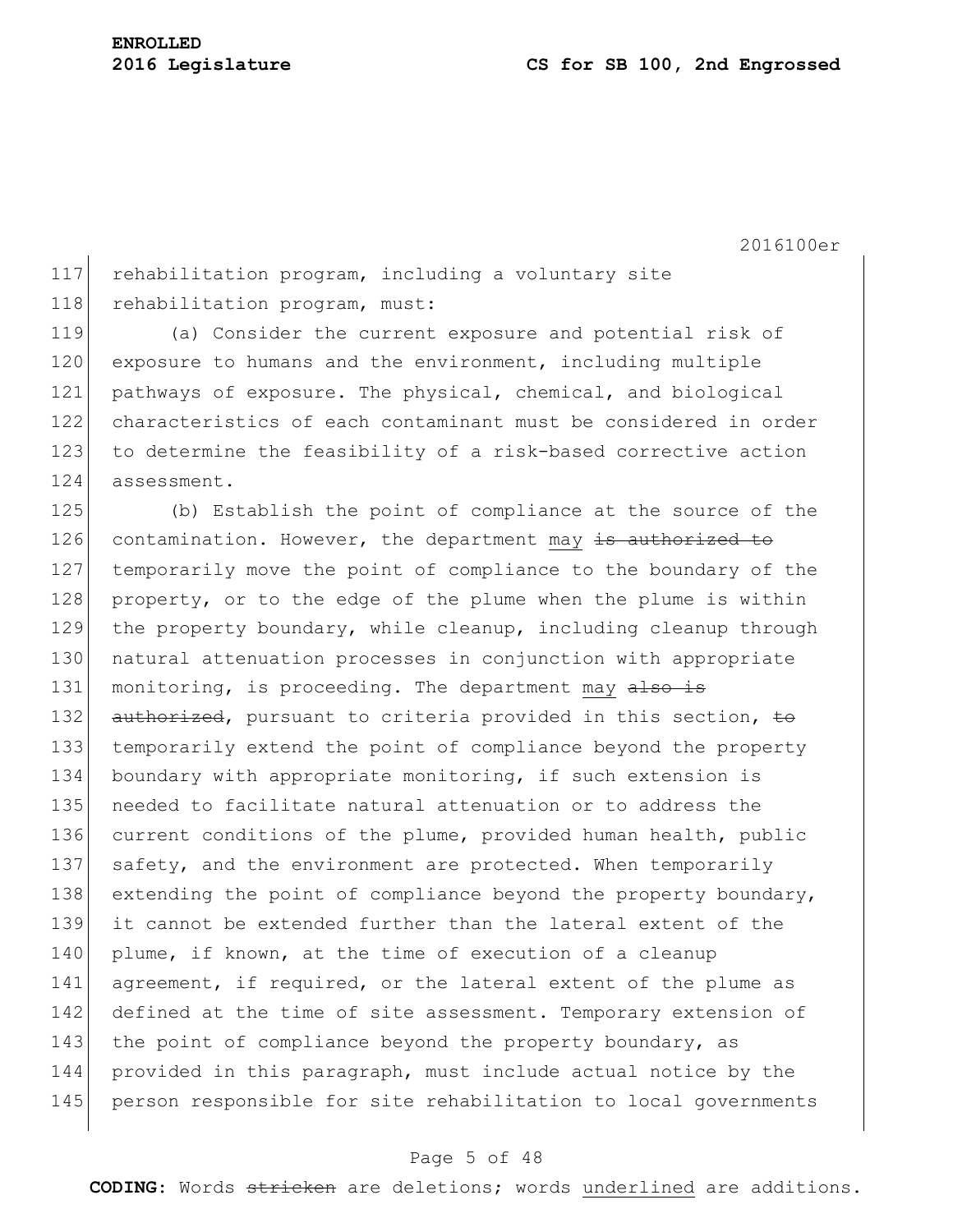2016100er

146 and the owners of any property into which the point of 147 compliance is allowed to extend and constructive notice to 148 residents and business tenants of the property into which the 149 point of compliance is allowed to extend. Persons receiving 150 notice pursuant to this paragraph shall have the opportunity to 151 comment within 30 days after receipt of the notice. Additional 152 notice concerning the status of natural attenuation processes 153 shall be similarly provided to persons receiving notice pursuant 154 to this paragraph every 5 years.

155 (c) Ensure that the site-specific cleanup goal is that all 156 contaminated sites being cleaned up pursuant to this section 157 ultimately achieve the applicable cleanup target levels provided 158 in this subsection. In the circumstances provided in this 159 subsection, and after constructive notice and opportunity to 160 comment within 30 days after receipt of the notice to local 161 government, owners of any property into which the point of 162 compliance is allowed to extend, and residents of any property 163 into which the point of compliance is allowed to extend, the 164 department may allow concentrations of contaminants to 165 temporarily exceed the applicable cleanup target levels while 166 cleanup, including cleanup through natural attenuation processes 167 in conjunction with appropriate monitoring, is proceeding, if 168 human health, public safety, and the environment are protected.

 (d) Allow the use of institutional or engineering controls 170 at contaminated sites being cleaned up pursuant to this section, where appropriate, to eliminate or control the potential exposure to contaminants of humans or the environment. The use of controls must be preapproved by the department and only after constructive notice and opportunity to comment within 30 days

## Page 6 of 48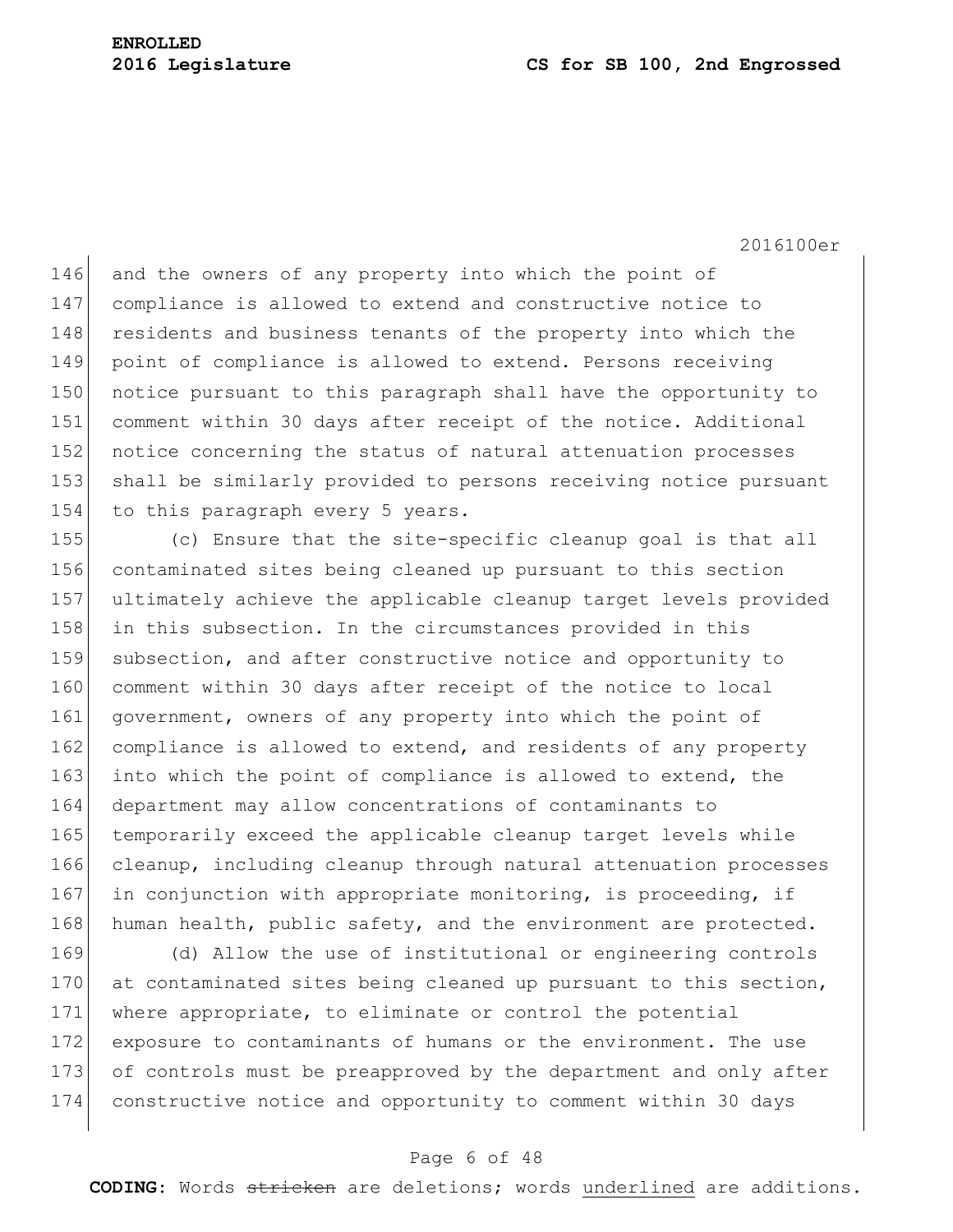2016100er

175 after receipt of notice is provided to local governments, owners 176 of any property into which the point of compliance is allowed to 177 extend, and residents on any property into which the point of 178 compliance is allowed to extend. When institutional or 179 engineering controls are implemented to control exposure, the 180 removal of the controls must have prior department approval and 181 must be accompanied by the resumption of active cleanup, or 182 other approved controls, unless cleanup target levels under this 183 section have been achieved.

184 (e) Consider the interactive additive effects of 185 contaminants, including additive, synergistic, and antagonistic 186 effects. The synergistic and antagonistic effects shall also be 187 considered when the scientific data become available.

188 (f) Take into consideration individual site 189 characteristics, which shall include, but not be limited to, the 190 current and projected use of the affected groundwater and 191 surface water in the vicinity of the site, current and projected 192 land uses of the area affected by the contamination, the exposed 193 population, the degree and extent of contamination, the rate of 194 contaminant migration, the apparent or potential rate of 195 contaminant degradation through natural attenuation processes, 196 the location of the plume, and the potential for further 197 migration in relation to site property boundaries.

198 (g) Apply state water quality standards as follows:

199 1. Cleanup target levels for each contaminant found in 200 groundwater shall be the applicable state water quality 201 standards. Where such standards do not exist, the cleanup target 202 levels for groundwater shall be based on the minimum criteria 203 specified in department rule. The department shall apply the

## Page 7 of 48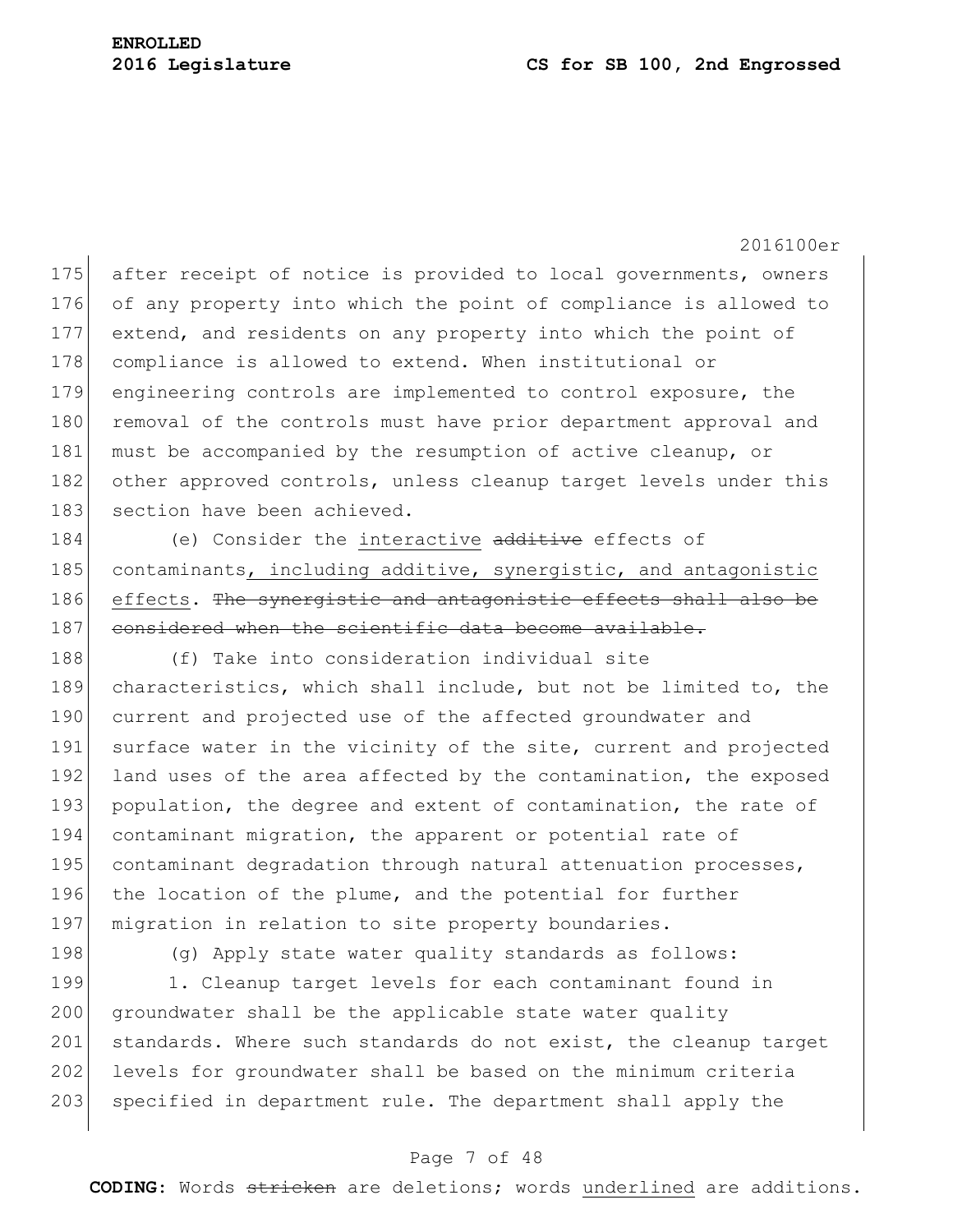2016100er

204 following, as appropriate, in establishing the applicable 205 cleanup target levels: calculations using a lifetime cancer risk 206 level of  $1.0E-6$ ; a hazard index of 1 or less; the best 207 achievable detection limit; and nuisance, organoleptic, and 208 aesthetic considerations. However, the department may shall not 209 require site rehabilitation to achieve a cleanup target level 210 for any individual contaminant that is more stringent than the 211 site-specific, naturally occurring background concentration for 212 that contaminant.

213 2. Where surface waters are exposed to contaminated 214 groundwater, the cleanup target levels for the contaminants must 215 shall be based on the more protective of the groundwater or 216 surface water standards as established by department rule, 217 unless it has been demonstrated that the contaminants do not 218 cause or contribute to the exceedance of applicable surface 219 water quality criteria. In such circumstance, the point of 220 measuring compliance with the surface water standards shall be 221 in the groundwater immediately adjacent to the surface water 222 body.

223 3. Using risk-based corrective action principles, the 224 department shall approve alternative cleanup target levels in 225 conjunction with institutional and engineering controls, if 226 needed, based upon an applicant's demonstration, using site-227 specific or other relevant data and information, risk assessment 228 | modeling results, including results from probabilistic risk 229 assessment modeling, risk assessment studies, risk reduction 230 techniques, or a combination thereof, that human health, public 231 safety, and the environment are protected to the same degree as 232 provided in subparagraphs 1. and 2. Where a state water quality

## Page 8 of 48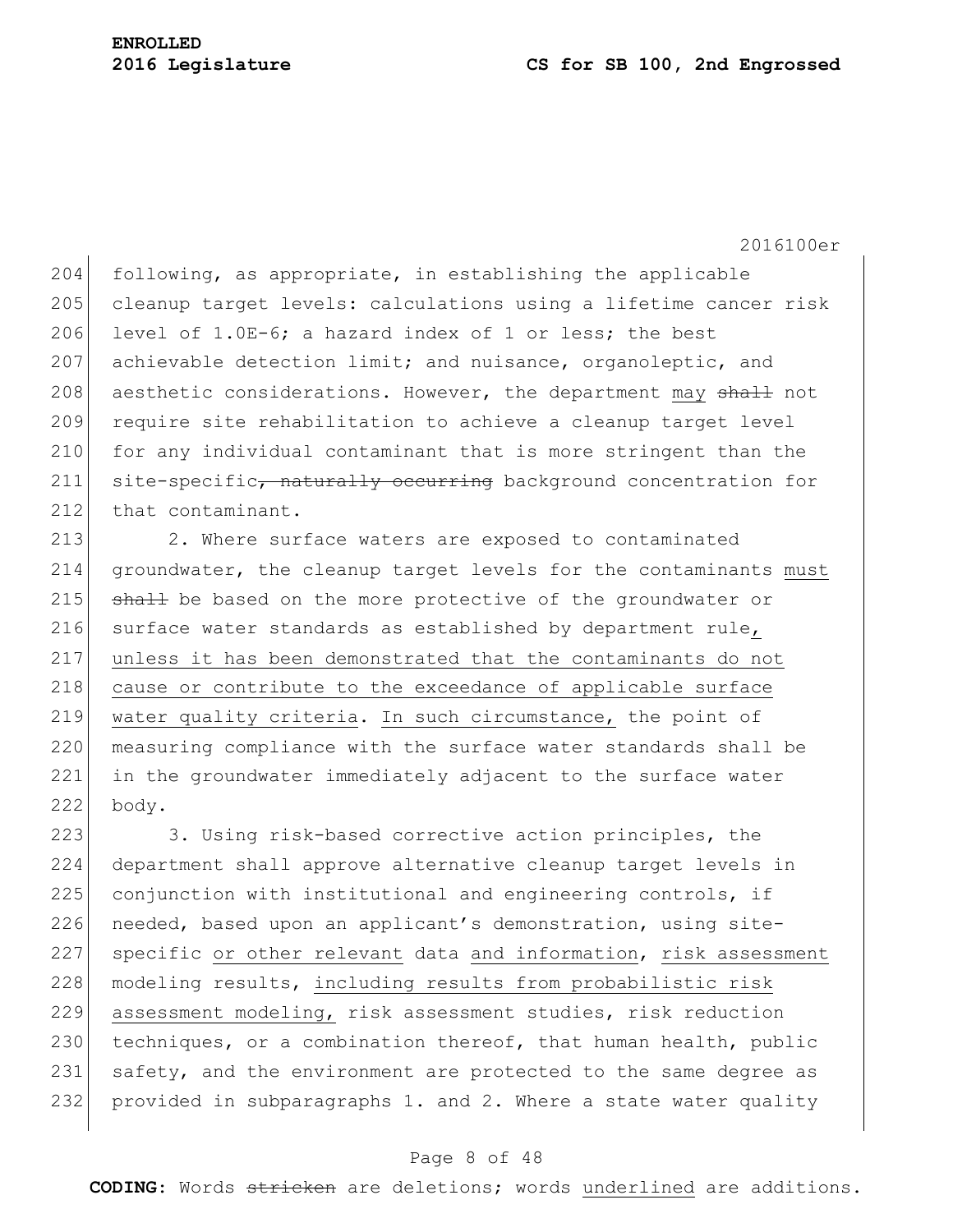2016100er

233 standard is applicable, a deviation may not result in the 234 application of cleanup target levels more stringent than the 235 standard. In determining whether it is appropriate to establish 236 alternative cleanup target levels at a site, the department must 237 consider the effectiveness of source removal, if any, that has 238 been completed at the site and the practical likelihood of the 239 use of low yield or poor quality groundwater, the use of 240 groundwater near marine surface water bodies, the current and 241 projected use of the affected groundwater in the vicinity of the 242 site, or the use of groundwater in the immediate vicinity of the 243 contaminated area, where it has been demonstrated that the 244 groundwater contamination is not migrating away from such 245 localized source, provided human health, public safety, and the 246 environment are protected. Groundwater resource protection  $247$  remains the ultimate goal of cleanup, particularly in light of 248 the state's continued growth and consequent demands for drinking 249 water resources. The Legislature recognizes the need for a 250 protective yet flexible cleanup approach that risk-based 251 corrective action provides. Only where it is appropriate on a 252 site-specific basis, using the criteria in this paragraph and 253 careful evaluation by the department, shall proposed alternative 254 cleanup target levels be approved. If alternative cleanup target 255 levels are used, institutional controls are not required if: 256 a. The only cleanup target levels exceeded are the 257 groundwater cleanup target levels derived from nuisance, 258 organoleptic, or aesthetic considerations; 259 b. Concentrations of all contaminants meet the state water 260 quality standards or the minimum criteria, based on the

# 261 protection of human health, public safety, and the environment,

## Page 9 of 48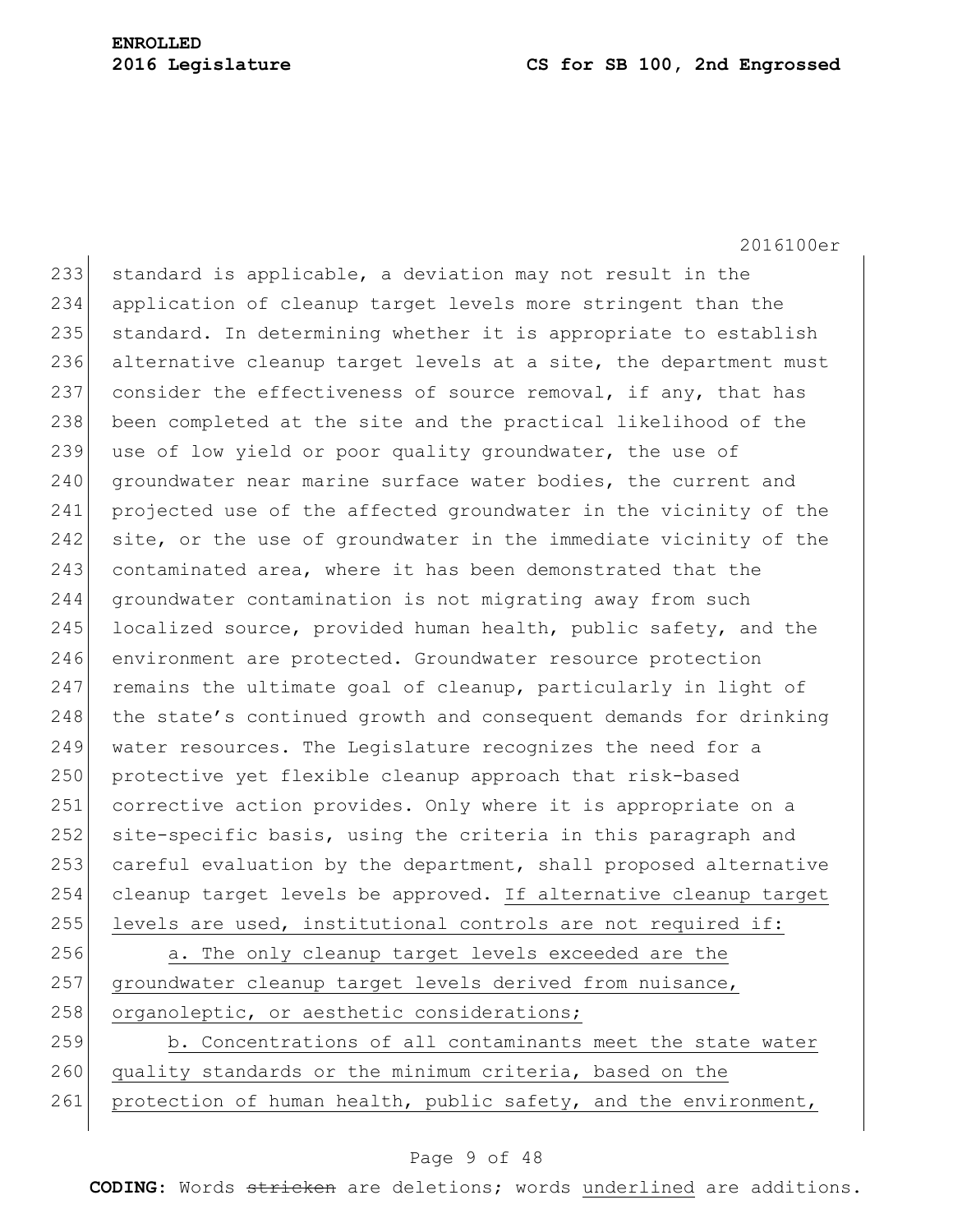262 as provided in subparagraph  $1$ .; 263 c. All of the groundwater cleanup target levels established 264 pursuant to subparagraph 1. are met at the property boundary; 265 d. The person responsible for site rehabilitation has 266 demonstrated that the contaminants will not migrate beyond the 267 property boundary at concentrations that exceed the groundwater 268 cleanup target levels established pursuant to subparagraph  $1.$ ; 269 e. The property has access to and is using an offsite water 270 supply, and an unplugged private well is not used for domestic 271 purposes; and 272 f. The real property owner does not object to the "No 273 Further Action" proposal to the department or the local 274 pollution control program. 275 (h) Provide for the department to issue a "No Further 276 Action" order, with conditions, including, but not limited to, 277 the use of institutional or engineering controls where 278 appropriate, when alternative cleanup target levels established 279 pursuant to subparagraph  $(q)$ 3. have been achieved or when the

280 person responsible for site rehabilitation can demonstrate that 281 the cleanup target level is unachievable with the use of 282 available technologies. Before Prior to issuing such an order, 283 the department shall consider the feasibility of an alternative 284 site rehabilitation technology at the contaminated site.

285 (i) Establish appropriate cleanup target levels for soils. 286 Although there are existing state water quality standards, there 287 are no existing state soil quality standards. The Legislature 288 does not intend, through the adoption of this section, to create 289 such soil quality standards. The specific rulemaking authority 290 granted pursuant to this section merely authorizes the

## Page 10 of 48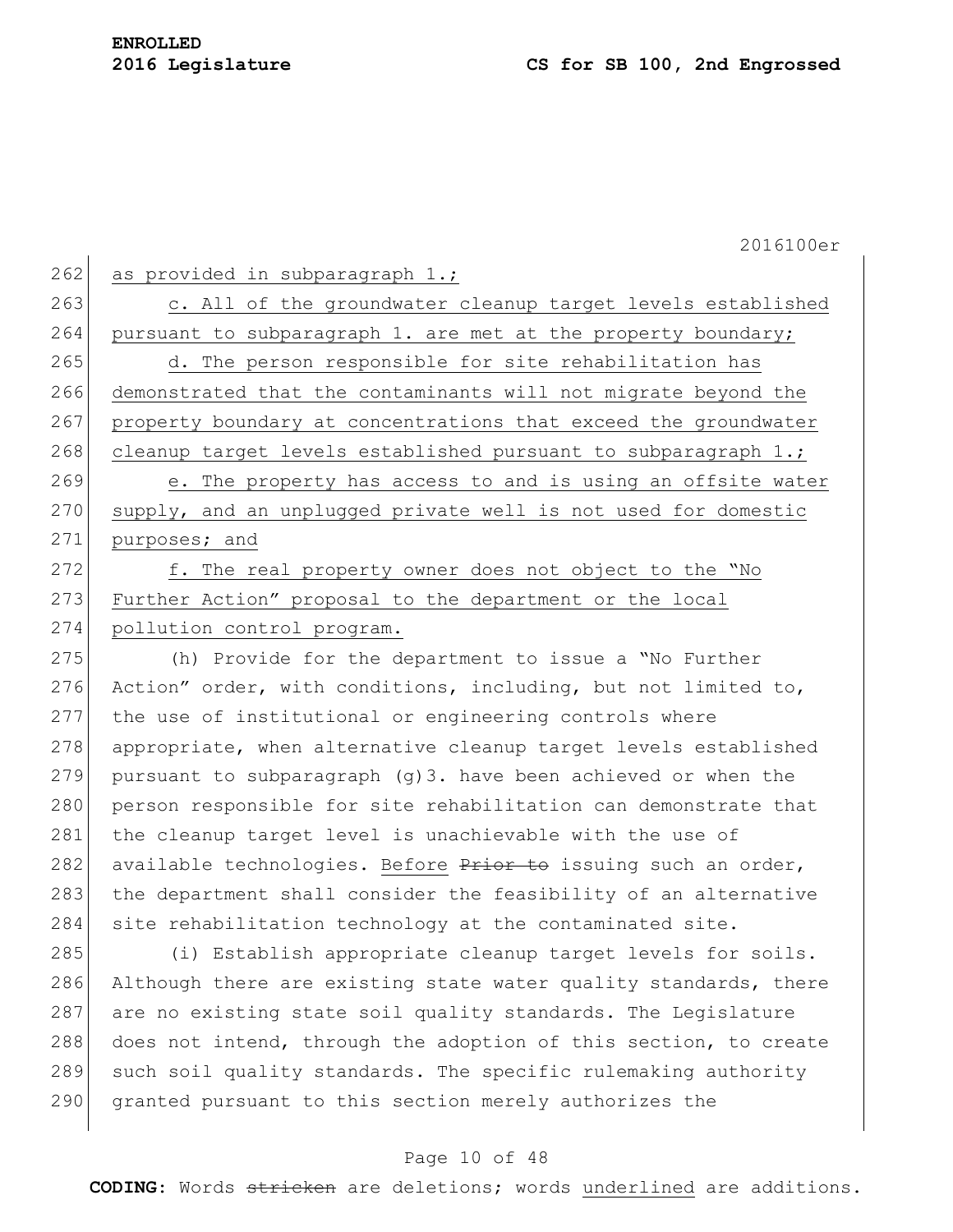2016100er 291 department to establish appropriate soil cleanup target levels. 292 These soil cleanup target levels shall be applicable at sites 293 only after a determination as to legal responsibility for site 294 rehabilitation has been made pursuant to other provisions of 295 this chapter or chapter 403.

296 1. In establishing soil cleanup target levels for human 297 exposure to each contaminant found in soils from the land 298 surface to 2 feet below land surface, the department shall apply 299 the following, as appropriate: calculations using a lifetime 300 cancer risk level of 1.0E-6; a hazard index of 1 or less; and 301 the best achievable detection limit. However, the department may 302 shall not require site rehabilitation to achieve a cleanup 303 target level for an individual contaminant that is more 304 stringent than the site-specific, naturally occurring background 305 concentration for that contaminant. Institutional controls or 306 other methods shall be used to prevent human exposure to 307 contaminated soils more than 2 feet below the land surface. Any 308 removal of such institutional controls shall require such 309 contaminated soils to be remediated.

 2. Leachability-based soil cleanup target levels shall be based on protection of the groundwater cleanup target levels or the alternate cleanup target levels for groundwater established 313 pursuant to this paragraph, as appropriate. Source removal and other cost-effective alternatives that are technologically feasible shall be considered in achieving the leachability soil cleanup target levels established by the department. The leachability goals are  $sh$ <sup>11</sup> not be applicable if the department determines, based upon individual site characteristics, and in conjunction with institutional and engineering controls, if

## Page 11 of 48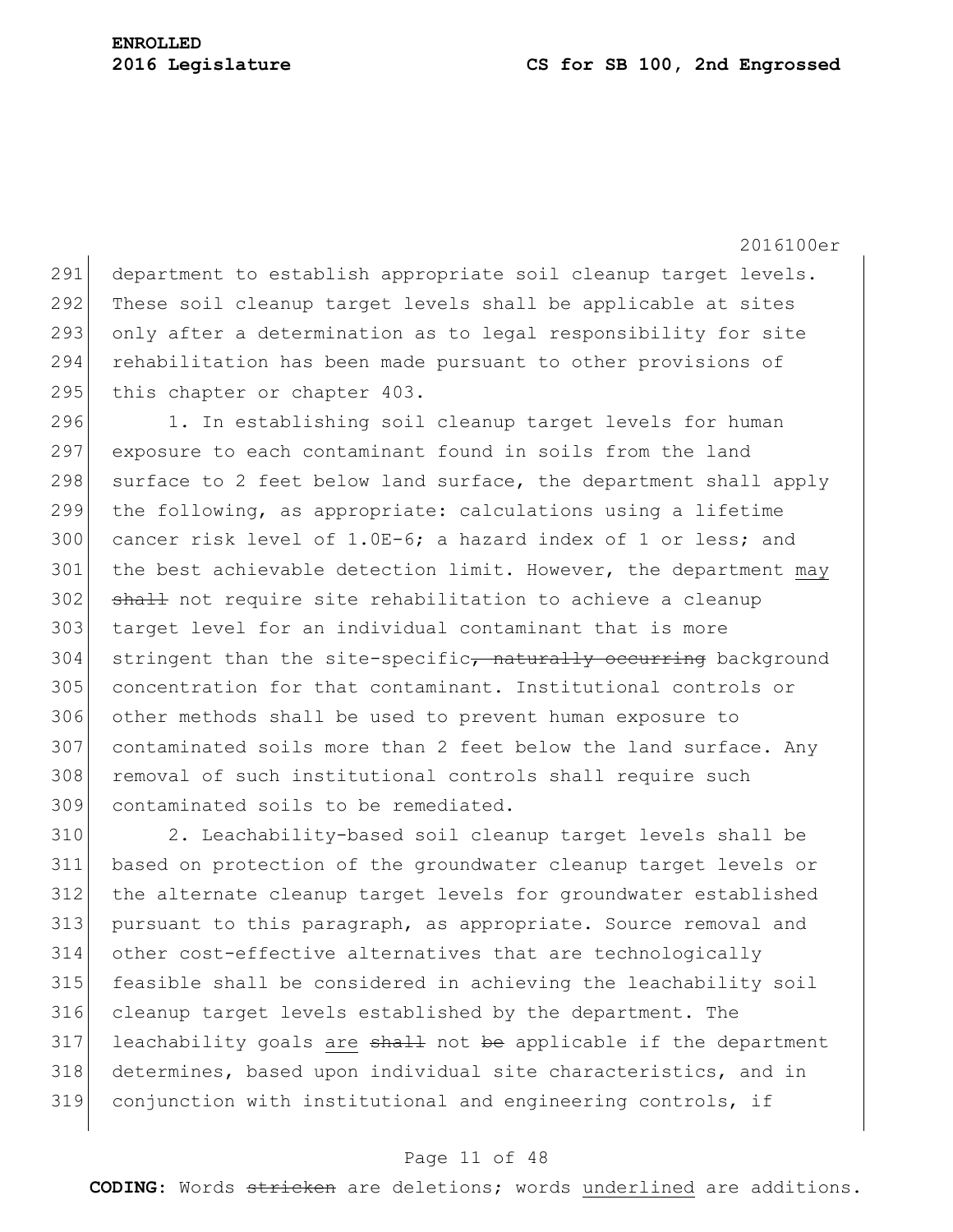2016100er 320 needed, that contaminants will not leach into the groundwater at 321 levels that pose a threat to human health, public safety, and 322 the environment. 323 3. Using risk-based corrective action principles, the 324 department shall approve alternative cleanup target levels in 325 conjunction with institutional and engineering controls, if 326 needed, based upon an applicant's demonstration, using site-327 specific or other relevant data and information, risk assessment 328 | modeling results, including results from probabilistic risk 329 assessment modeling, risk assessment studies, risk reduction 330 techniques, or a combination thereof, that human health, public 331 safety, and the environment are protected to the same degree as 332 provided in subparagraphs 1. and 2. 333 334 The department shall require source removal as a risk reduction 335 measure if warranted and cost-effective. Once source removal at 336 a site is complete, the department shall reevaluate the site to 337 determine the degree of active cleanup needed to continue. 338 Further, the department shall determine if the reevaluated site 339 qualifies for monitoring only or if no further action is 340 required to rehabilitate the site. If additional site 341 rehabilitation is necessary to reach "No Further Action" status, 342 the department is encouraged to utilize natural attenuation 343 monitoring, including long-term natural attenuation and 344 monitoring, where site conditions warrant.

 Section 3. Present subsections (3) through (11) of section 376.79, Florida Statutes, are redesignated as subsections (4) through (12), respectively, present subsections (12) through 348 (19) are redesignated as subsections (14) through (21),

## Page 12 of 48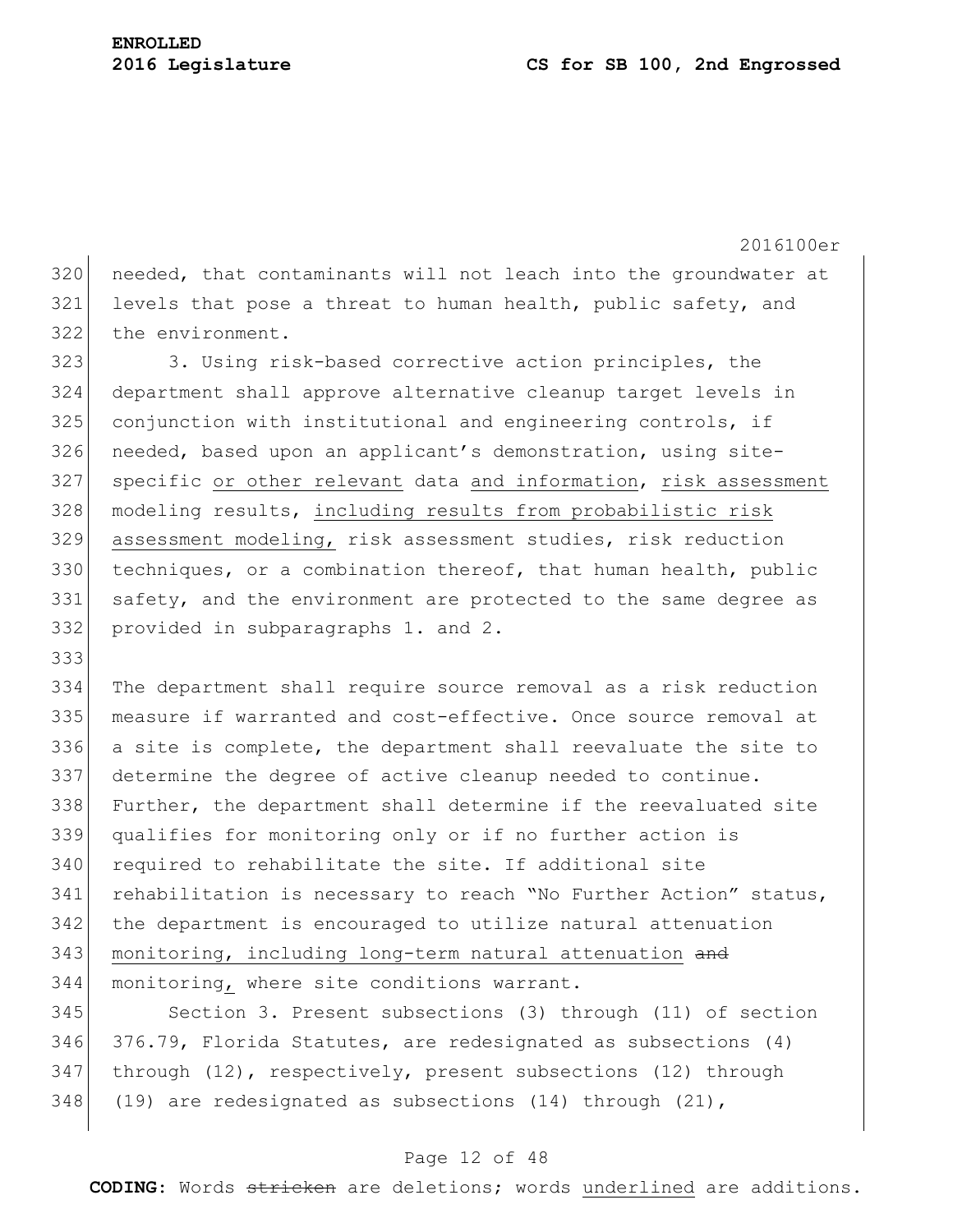|     | 2016100er                                                        |
|-----|------------------------------------------------------------------|
| 349 | respectively, and new subsections (3) and (13) are added to that |
| 350 | section, to read:                                                |
| 351 | 376.79 Definitions relating to Brownfields Redevelopment         |
| 352 | Act.-As used in ss. 376.77-376.85, the term:                     |
| 353 | (3) "Background concentration" means the concentration of        |
| 354 | contaminants naturally occurring or resulting from anthropogenic |
| 355 | impacts unrelated to the discharge of pollutants or hazardous    |
| 356 | substances at a contaminated site undergoing site                |
| 357 | rehabilitation.                                                  |
| 358 | (13) "Long-term natural attenuation" means natural               |
| 359 | attenuation approved by the department as a site rehabilitation  |
| 360 | program task for a period of more than 5 years.                  |
| 361 | Section 4. Section 376.81, Florida Statutes, is amended to       |
| 362 | read:                                                            |
| 363 | 376.81 Brownfield site and brownfield areas contamination        |
| 364 | cleanup criteria.-                                               |
| 365 | (1) It is the intent of the Legislature to protect the           |
| 366 | health of all people under actual circumstances of exposure. By  |
| 367 | July 1, 2001, the secretary of the department shall establish    |
| 368 | criteria by rule for the purpose of determining, on a site-      |
| 369 | specific basis, the rehabilitation program tasks that comprise a |
| 370 | site rehabilitation program and the level at which a             |
| 371 | rehabilitation program task and a site rehabilitation program    |
| 372 | may be deemed completed. In establishing the rule, the           |
| 373 | department shall apply, to the maximum extent feasible, a risk-  |
| 374 | based corrective action process to achieve protection of human   |
| 375 | health and safety and the environment in a cost-effective manner |
| 376 | based on the principles set forth in this subsection. The rule   |
| 377 | must prescribe a phased risk-based corrective action process     |

# Page 13 of 48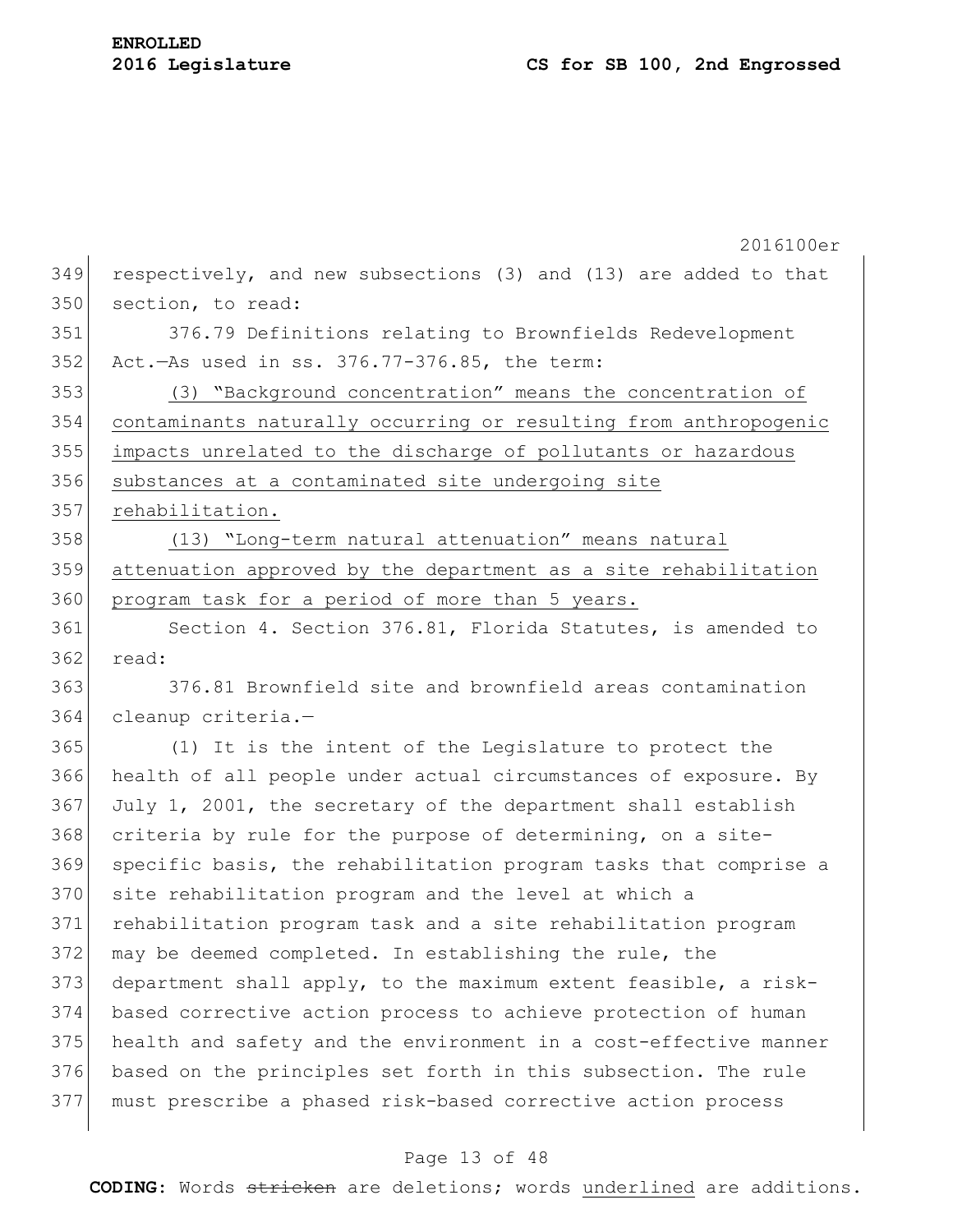2016100er

378 that is iterative and that tailors site rehabilitation tasks to 379 site-specific conditions and risks. The department and the 380 person responsible for brownfield site rehabilitation are 381 encouraged to establish decision points at which risk management 382 decisions will be made. The department shall provide an early 383 decision, when requested, regarding applicable exposure factors 384 and a risk management approach based on the current and future 385 land use at the site. The rule must shall also include protocols  $386$  for the use of natural attenuation, including long-term natural 387 attenuation where site conditions warrant, the use of 388 institutional and engineering controls, and the issuance of "no 389 further action" letters. The criteria for determining what 390 constitutes a rehabilitation program task or completion of a 391 site rehabilitation program task or site rehabilitation program 392 must:

 (a) Consider the current exposure and potential risk of exposure to humans and the environment, including multiple pathways of exposure. The physical, chemical, and biological characteristics of each contaminant must be considered in order 397 to determine the feasibility of risk-based corrective action 398 assessment.

399 (b) Establish the point of compliance at the source of the 400 contamination. However, the department may is authorized to 401 temporarily move the point of compliance to the boundary of the 402 property, or to the edge of the plume when the plume is within 403 the property boundary, while cleanup, including cleanup through 404 natural attenuation processes in conjunction with appropriate 405 monitoring, is proceeding. The department may also is 406 authorized, pursuant to criteria provided for in this section,

## Page 14 of 48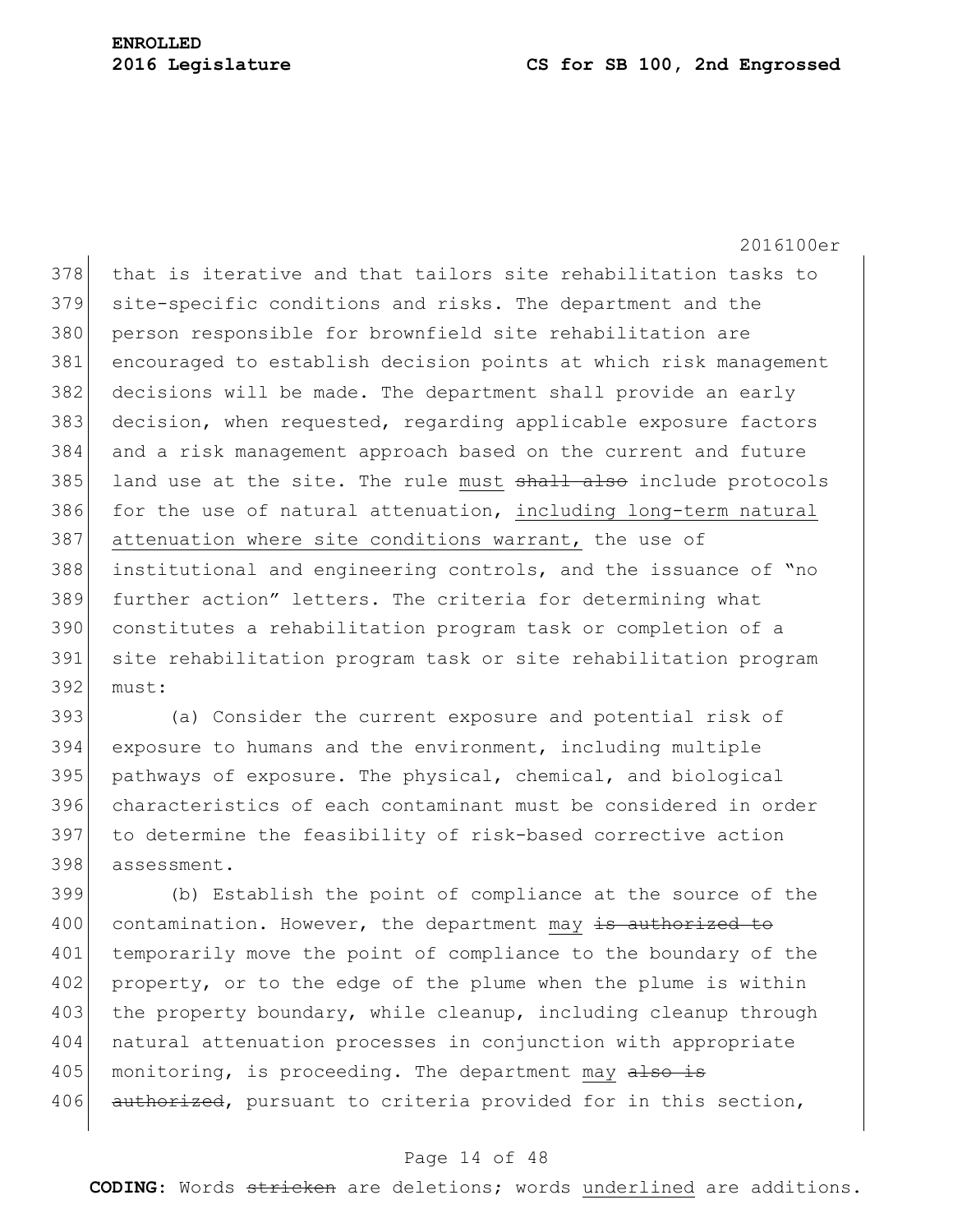2016100er

407  $\pm$  to temporarily extend the point of compliance beyond the 408 property boundary with appropriate monitoring, if such extension 409 is needed to facilitate natural attenuation or to address the 410 current conditions of the plume, provided human health, public 411 safety, and the environment are protected. When temporarily 412 extending the point of compliance beyond the property boundary, 413 it cannot be extended further than the lateral extent of the 414 plume at the time of execution of the brownfield site 415 rehabilitation agreement, if known, or the lateral extent of the 416 plume as defined at the time of site assessment. Temporary 417 extension of the point of compliance beyond the property 418 boundary, as provided in this paragraph, must include actual 419 notice by the person responsible for brownfield site 420 rehabilitation to local governments and the owners of any 421 property into which the point of compliance is allowed to extend 422 and constructive notice to residents and business tenants of the 423 property into which the point of compliance is allowed to 424 extend. Persons receiving notice pursuant to this paragraph 425 shall have the opportunity to comment within 30 days of receipt 426 of the notice.

427 (c) Ensure that the site-specific cleanup goal is that all 428 contaminated brownfield sites and brownfield areas ultimately 429 achieve the applicable cleanup target levels provided in this 430 section. In the circumstances provided below, and after 431 constructive notice and opportunity to comment within 30 days 432 from receipt of the notice to local government, to owners of any 433 property into which the point of compliance is allowed to 434 extend, and to residents on any property into which the point of 435 compliance is allowed to extend, the department may allow

## Page 15 of 48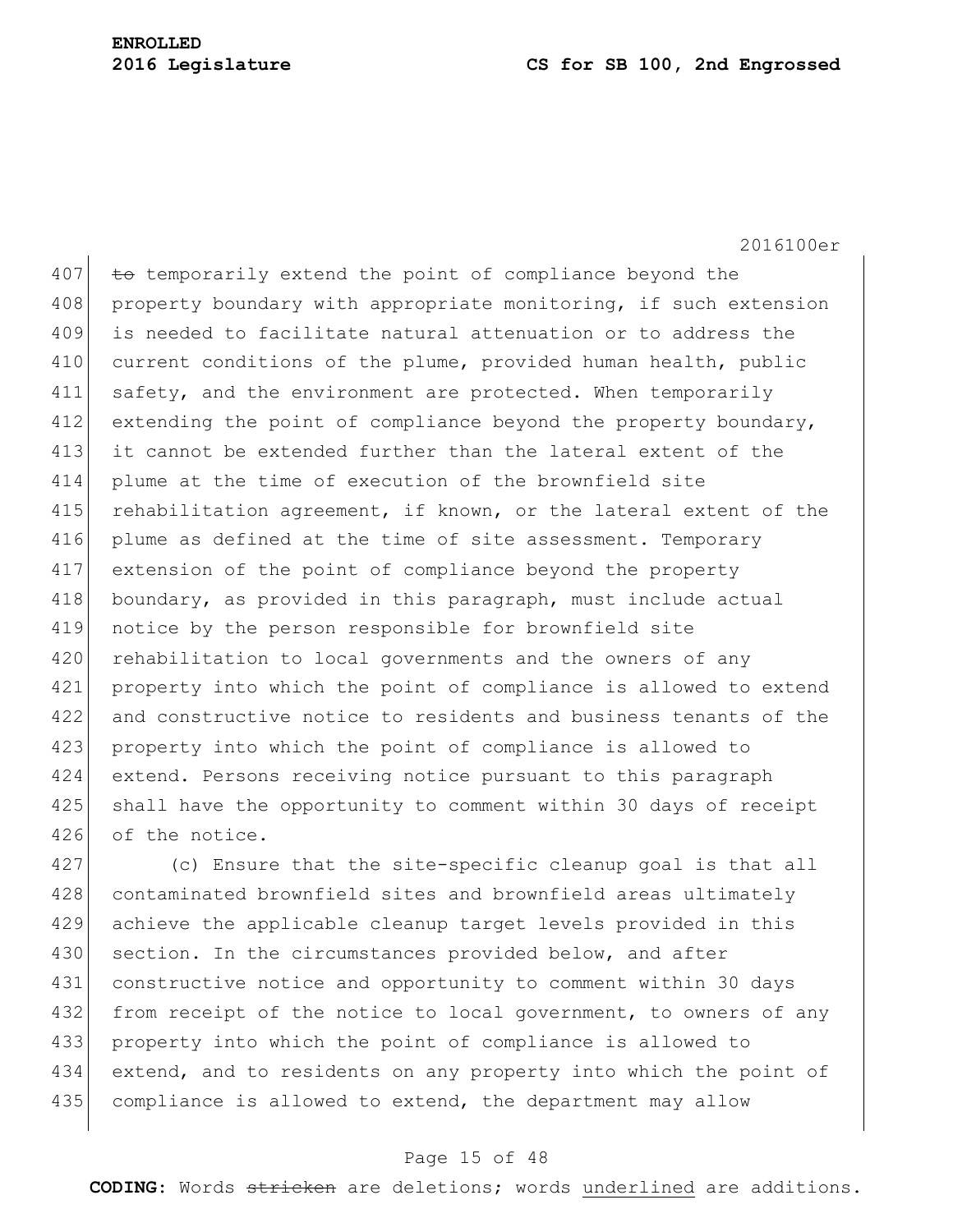2016100er

436 concentrations of contaminants to temporarily exceed the 437 applicable cleanup target levels while cleanup, including 438 cleanup through natural attenuation processes in conjunction 439 with appropriate monitoring, is proceeding, if human health, 440 public safety, and the environment are protected.

 (d) Allow brownfield site and brownfield area 442 rehabilitation programs to include the use of institutional or engineering controls, where appropriate, to eliminate or control the potential exposure to contaminants of humans or the 445 environment. The use of controls must be preapproved by the 446 department and only after constructive notice and opportunity to comment within 30 days from receipt of notice is provided to 448 local governments, to owners of any property into which the 449 point of compliance is allowed to extend, and to residents on 450 any property into which the point of compliance is allowed to extend. When institutional or engineering controls are implemented to control exposure, the removal of the controls must have prior department approval and must be accompanied by the resumption of active cleanup, or other approved controls, unless cleanup target levels under this section have been achieved.

457 (e) Consider the interactive additive effects of 458 contaminants, including additive, synergistic, and antagonistic 459 effects. The synergistic and antagonistic effects shall also be 460 considered when the scientific data become available.

461 (f) Take into consideration individual site 462 characteristics, which shall include, but not be limited to, the 463 current and projected use of the affected groundwater and 464 surface water in the vicinity of the site, current and projected

## Page 16 of 48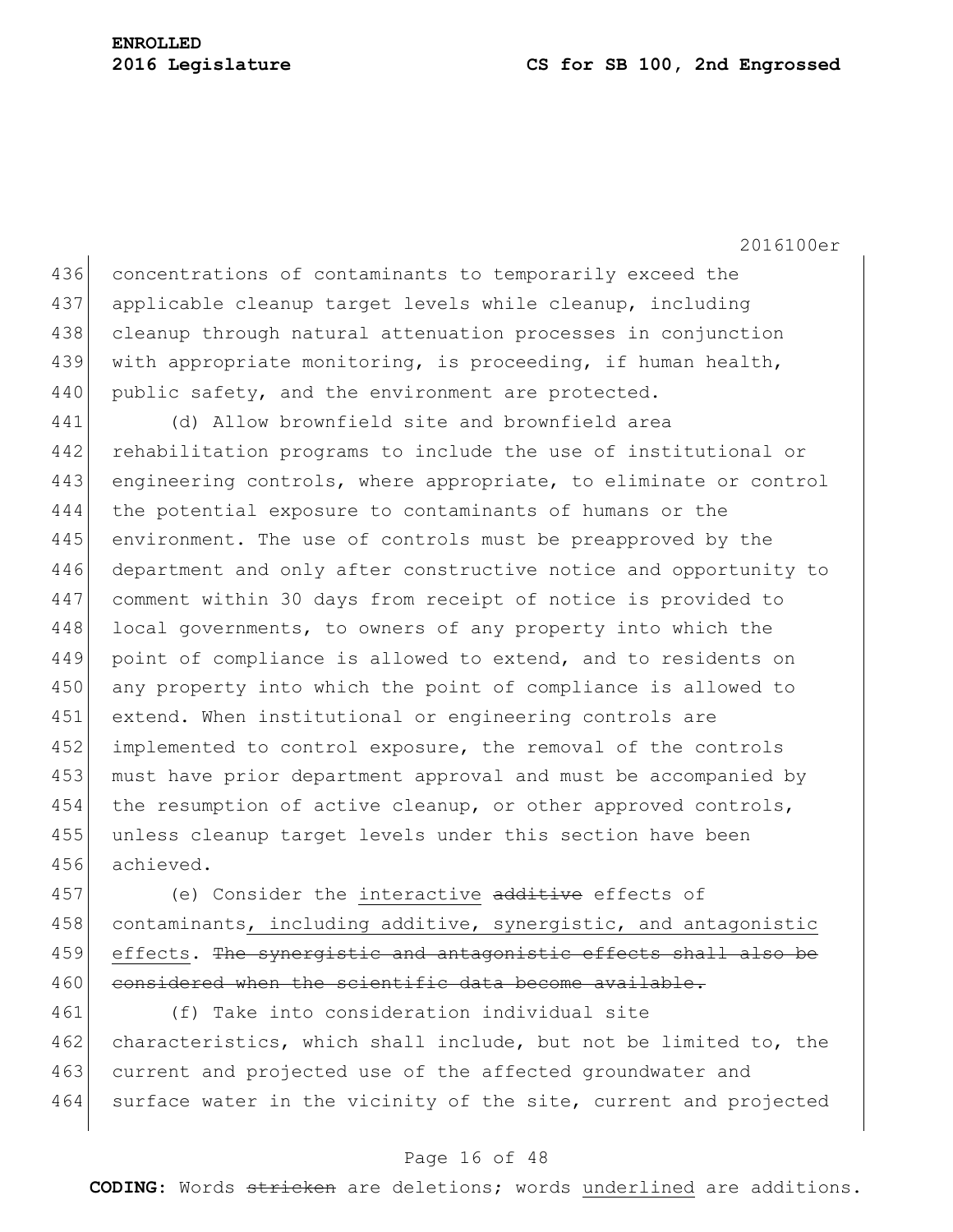2016100er

465 land uses of the area affected by the contamination, the exposed 466 population, the degree and extent of contamination, the rate of 467 contaminant migration, the apparent or potential rate of 468 contaminant degradation through natural attenuation processes, 469 the location of the plume, and the potential for further 470 migration in relation to site property boundaries.

471 (g) Apply state water quality standards as follows:

472 1. Cleanup target levels for each contaminant found in 473 groundwater shall be the applicable state water quality 474 standards. Where such standards do not exist, the cleanup target 475 levels for groundwater shall be based on the minimum criteria 476 specified in department rule. The department shall apply the 477 following, as appropriate, in establishing the applicable 478 cleanup target levels: calculations using a lifetime cancer risk 479 level of 1.0E-6; a hazard index of 1 or less; the best 480 achievable detection limit; and nuisance, organoleptic, and 481 aesthetic considerations. However, the department may shall not 482 require site rehabilitation to achieve a cleanup target level 483 for any individual contaminant which is more stringent than the 484 site-specific, naturally occurring background concentration for 485 that contaminant.

486 2. Where surface waters are exposed to contaminated 487 groundwater, the cleanup target levels for the contaminants must 488 shall be based on the more protective of the groundwater or 489 surface water standards as established by department rule, 490 unless it has been demonstrated that the contaminants do not 491 cause or contribute to the exceedance of applicable surface 492 water quality criteria. In such circumstances, the point of 493 measuring compliance with the surface water standards shall be

#### Page 17 of 48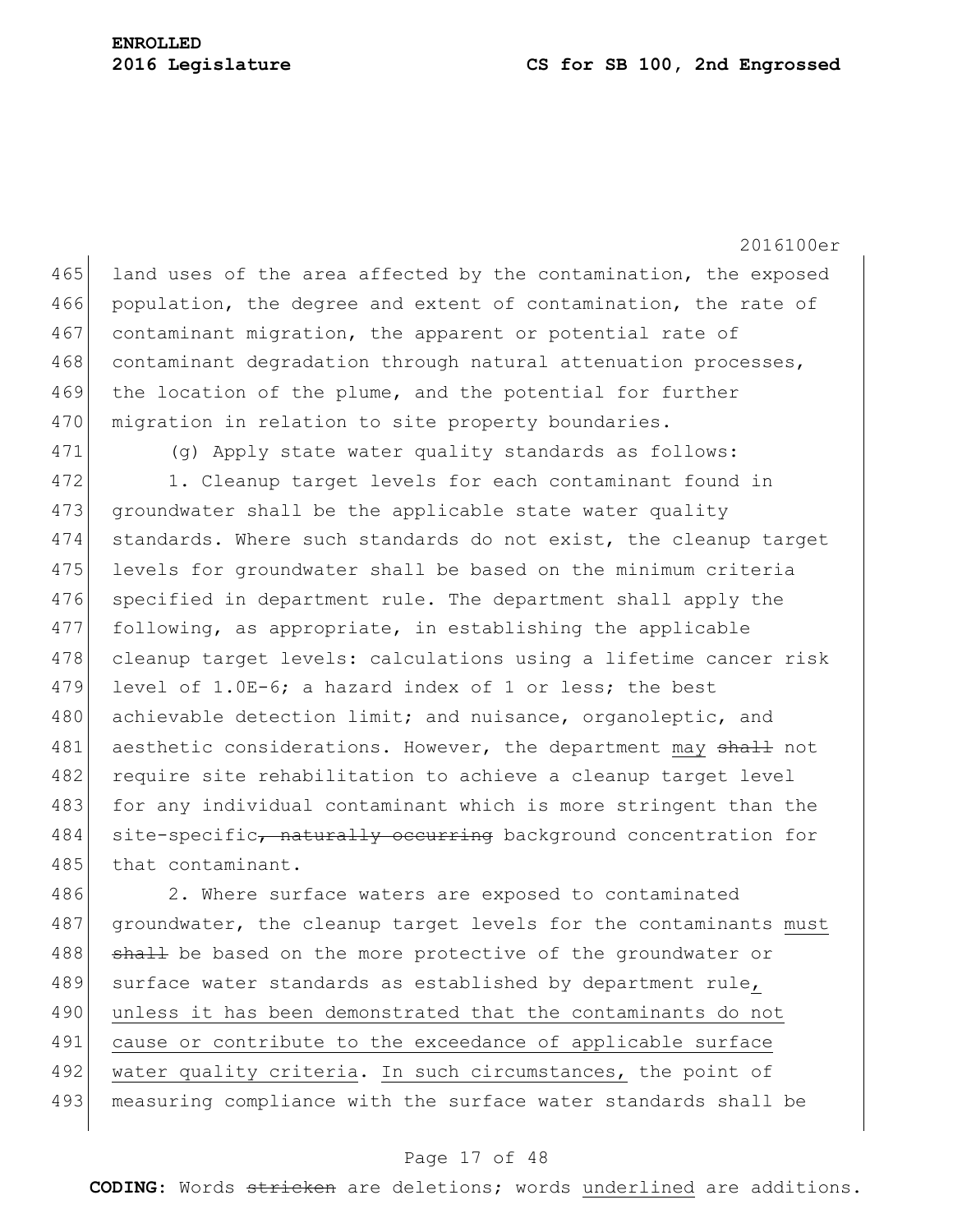2016100er 494 in the groundwater immediately adjacent to the surface water 495 body.

496 3. Using risk-based corrective action principles, the 497 department shall approve alternative cleanup target levels in 498 conjunction with institutional and engineering controls, if 499 needed, based upon an applicant's demonstration, using site-500 specific or other relevant data and information, risk assessment 501 modeling results, including results from probabilistic risk 502 assessment modeling, risk assessment studies, risk reduction 503 techniques, or a combination thereof, that human health, public 504 safety, and the environment are protected to the same degree as 505 provided in subparagraphs 1. and 2. Where a state water quality 506 standard is applicable, a deviation may not result in the 507 application of cleanup target levels more stringent than the 508 standard. In determining whether it is appropriate to establish 509 alternative cleanup target levels at a site, the department must 510 consider the effectiveness of source removal, if any, which has 511 been completed at the site and the practical likelihood of the 512 use of low yield or poor quality groundwater, the use of 513 groundwater near marine surface water bodies, the current and 514 projected use of the affected groundwater in the vicinity of the 515 site, or the use of groundwater in the immediate vicinity of the 516 contaminated area, where it has been demonstrated that the 517 groundwater contamination is not migrating away from such 518 localized source, provided human health, public safety, and the 519 environment are protected. When using alternative cleanup target 520 levels at a brownfield site, institutional controls are shall 521 not be required if:

522 a. The only cleanup target levels exceeded are the

## Page 18 of 48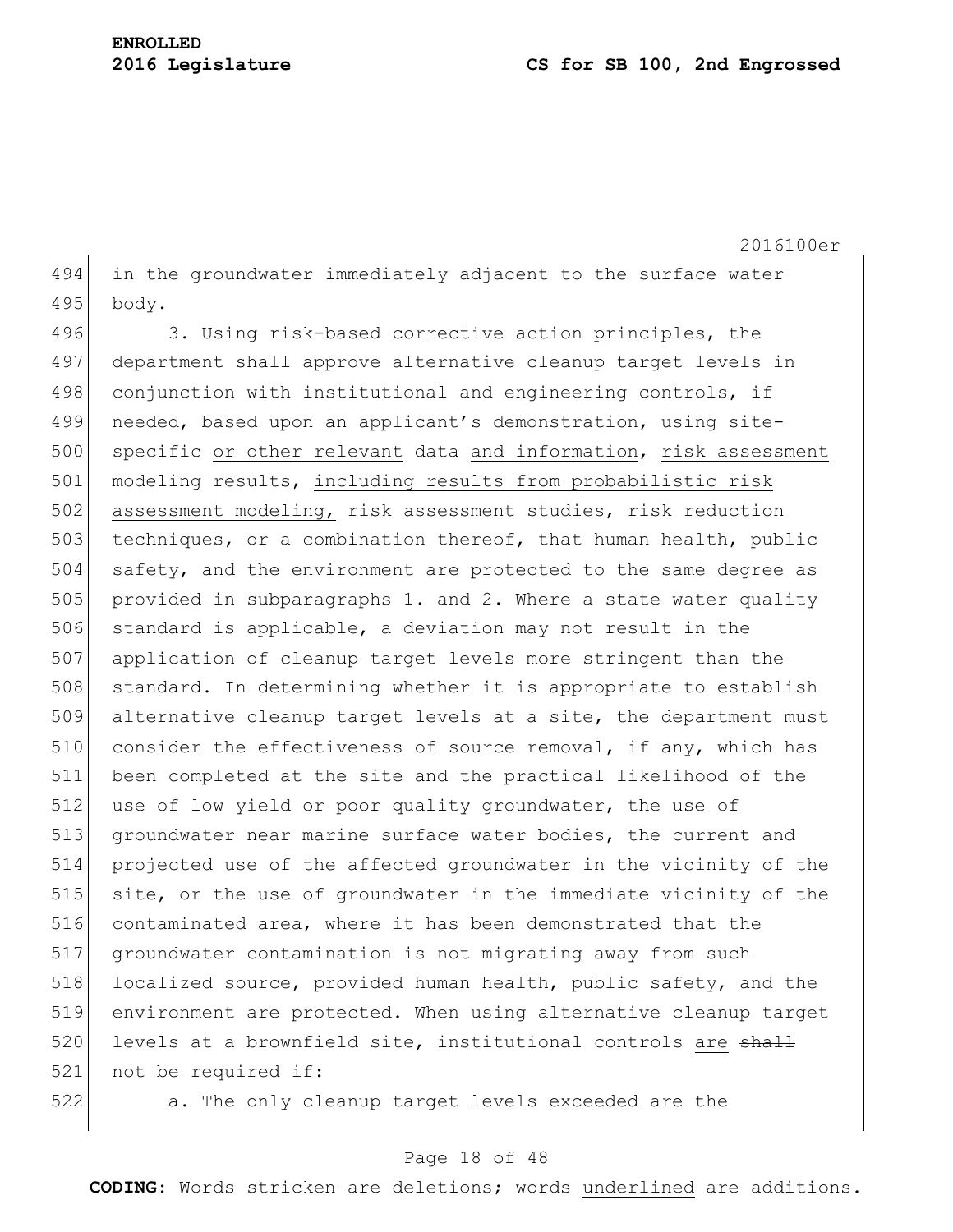523 groundwater cleanup target levels derived from nuisance, 524 organoleptic, or aesthetic considerations;

525 b. Concentrations of all contaminants meet the state water 526 quality standards or the minimum criteria, based on the 527 protection of human health, provided in subparagraph 1.;

528 c. All of the groundwater cleanup target levels established 529 pursuant to subparagraph 1. are met at the property boundary;

 d. The person responsible for brownfield site rehabilitation has demonstrated that the contaminants will not migrate beyond the property boundary at concentrations exceeding the groundwater cleanup target levels established pursuant to 534 subparagraph 1.;

535 e. The property has access to and is using an offsite water 536 supply and no unplugged private wells are used for domestic 537 purposes; and

538 f. The real property owner provides written acceptance of 539 the "no further action" proposal to the department or the local 540 pollution control program.

541 (h) Provide for the department to issue a "no further 542 action order," with conditions, including, but not limited to, 543 the use of institutional or engineering controls where 544 appropriate, when alternative cleanup target levels established 545 pursuant to subparagraph (g) 3. have been achieved, or when the 546 person responsible for brownfield site rehabilitation can 547 demonstrate that the cleanup target level is unachievable within 548 available technologies. Before  $P$ rior to issuing such an order, 549 the department shall consider the feasibility of an alternative 550 site rehabilitation technology at  $\frac{1}{2}$  the brownfield site area. 551 (i) Establish appropriate cleanup target levels for soils.

## Page 19 of 48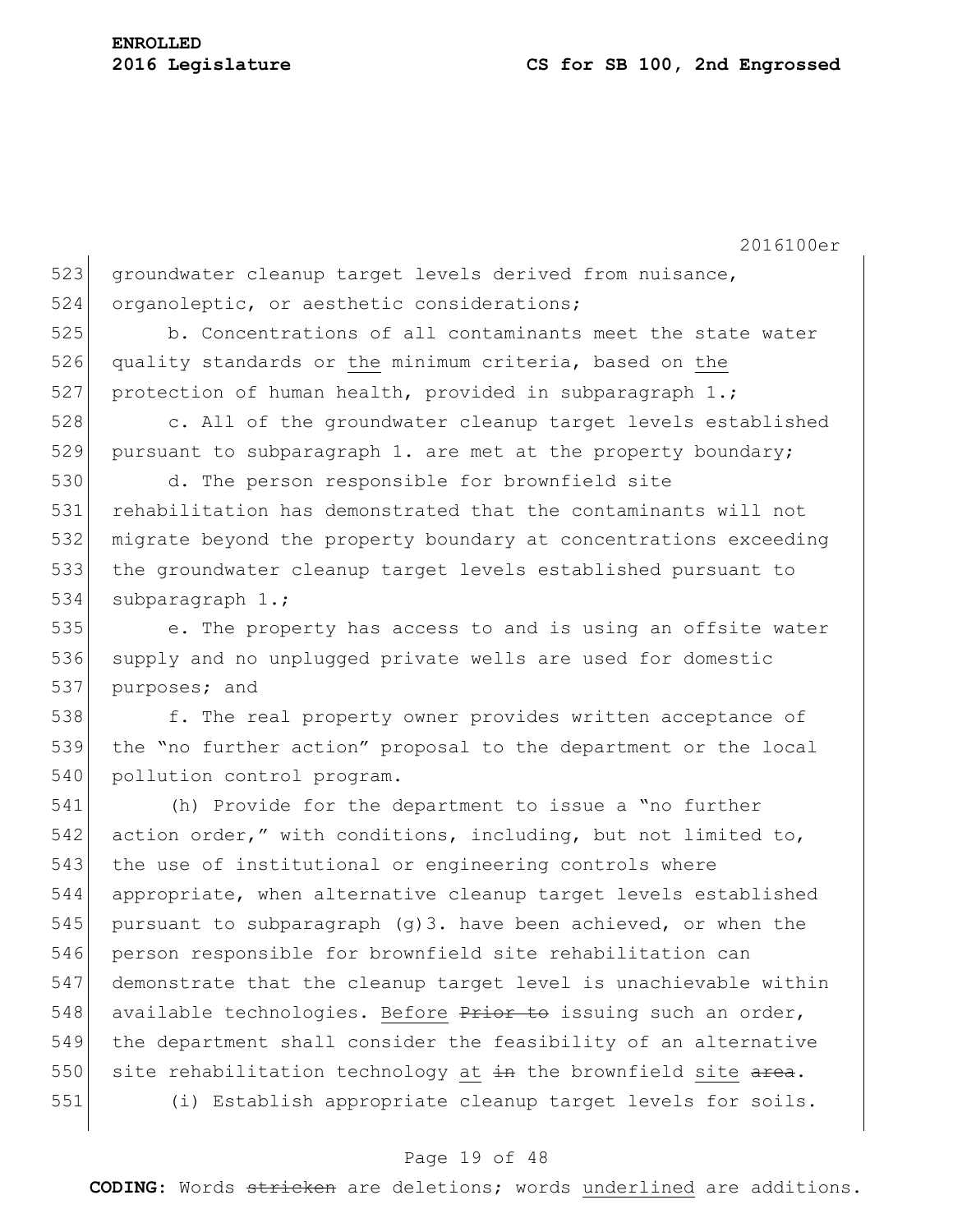# **ENROLLED**

#### **2016 Legislature CS for SB 100, 2nd Engrossed**

2016100er

552 1. In establishing soil cleanup target levels for human 553 exposure to each contaminant found in soils from the land 554 surface to 2 feet below land surface, the department shall apply 555 the following, as appropriate: calculations using a lifetime 556 cancer risk level of 1.0E-6; a hazard index of 1 or less; and 557 the best achievable detection limit. However, the department may 558 shall not require site rehabilitation to achieve a cleanup 559 target level for an individual contaminant which is more 560 stringent than the site-specific<del>, naturally occurring</del> background 561 concentration for that contaminant. Institutional controls or 562 other methods shall be used to prevent human exposure to 563 contaminated soils more than 2 feet below the land surface. Any 564 removal of such institutional controls shall require such 565 contaminated soils to be remediated.

566 2. Leachability-based soil cleanup target levels shall be 567 based on protection of the groundwater cleanup target levels or 568 the alternate cleanup target levels for groundwater established 569 pursuant to this paragraph, as appropriate. Source removal and 570 other cost-effective alternatives that are technologically 571 feasible shall be considered in achieving the leachability soil 572 cleanup target levels established by the department. The 573 leachability goals are  $shath$  not be applicable if the department 574 determines, based upon individual site characteristics, and in 575 conjunction with institutional and engineering controls, if 576 needed, that contaminants will not leach into the groundwater at 577 levels that pose a threat to human health, public safety, and 578 the environment.

579 3. Using risk-based corrective action principles, the 580 department shall approve alternative cleanup target levels in

## Page 20 of 48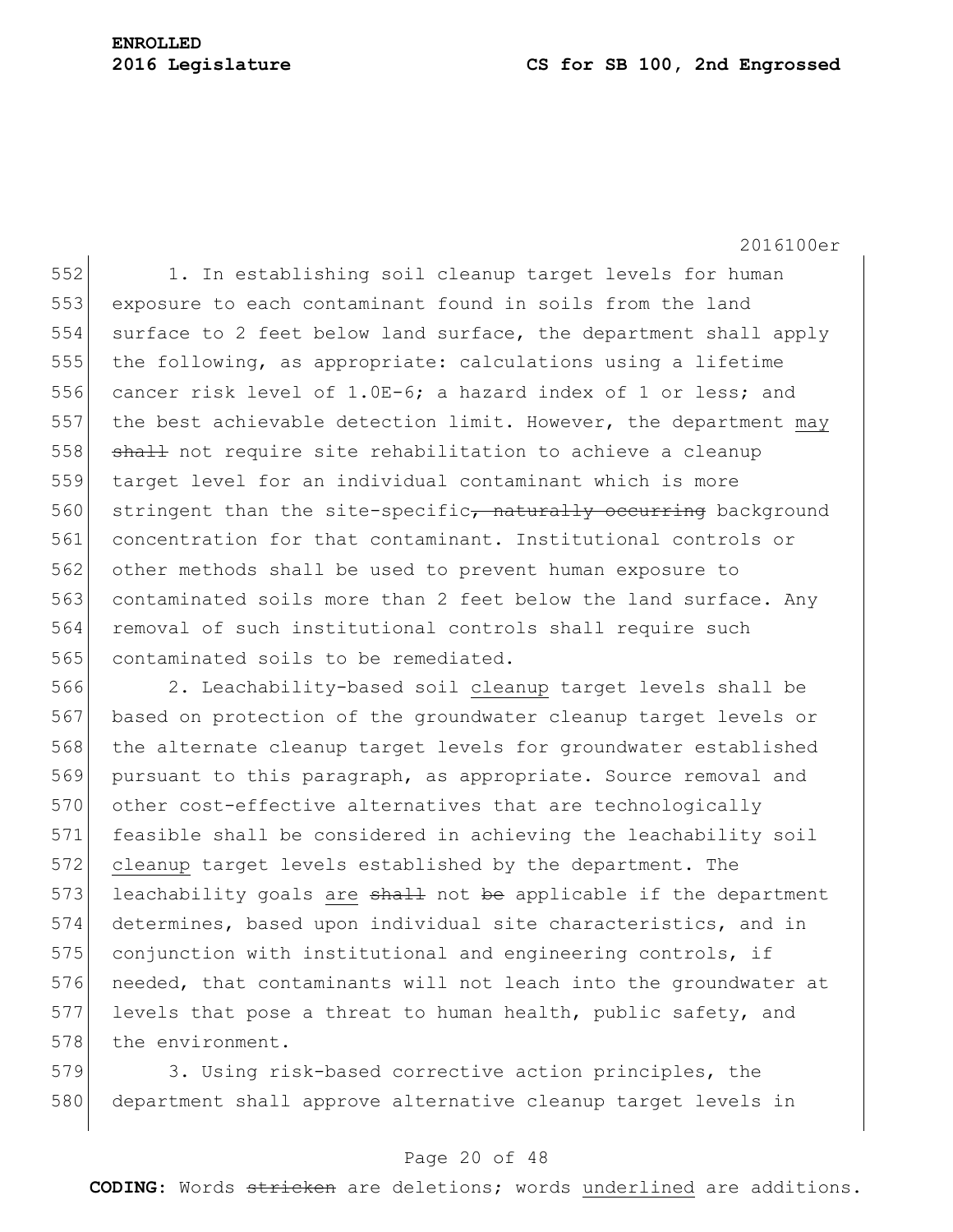581 conjunction with institutional and engineering controls, if 582 needed, based upon an applicant's demonstration, using site-583 specific or other relevant data and information, risk assessment 584 modeling results, including results from probabilistic risk 585 assessment modeling, risk assessment studies, risk reduction 586 techniques, or a combination thereof, that human health, public 587 safety, and the environment are protected to the same degree as 588 provided in subparagraphs 1. and 2.

589 (2) The department shall require source removal, as a risk 590 reduction measure, if warranted and cost-effective. Once source 591 removal at a site is complete, the department shall reevaluate 592 the site to determine the degree of active cleanup needed to 593 continue. Further, the department shall determine if the 594 reevaluated site qualifies for monitoring only or if no further 595 action is required to rehabilitate the site. If additional site 596 rehabilitation is necessary to reach "no further action" status, 597 the department is encouraged to utilize natural attenuation 598 monitoring, including long-term natural attenuation and 599 monitoring, where site conditions warrant.

600 (3) The cleanup criteria described in this section govern 601 only site rehabilitation activities occurring at the 602 contaminated site. Removal of contaminated media from a site for 603 offsite relocation or treatment must be in accordance with all 604 applicable federal, state, and local laws and regulations.

605 Section 5. Subsection (3) of section 196.1995, Florida 606 Statutes, is amended to read:

607 196.1995 Economic development ad valorem tax exemption.— 608 (3) The board of county commissioners or the governing 609 authority of the municipality that calls a referendum within its

## Page 21 of 48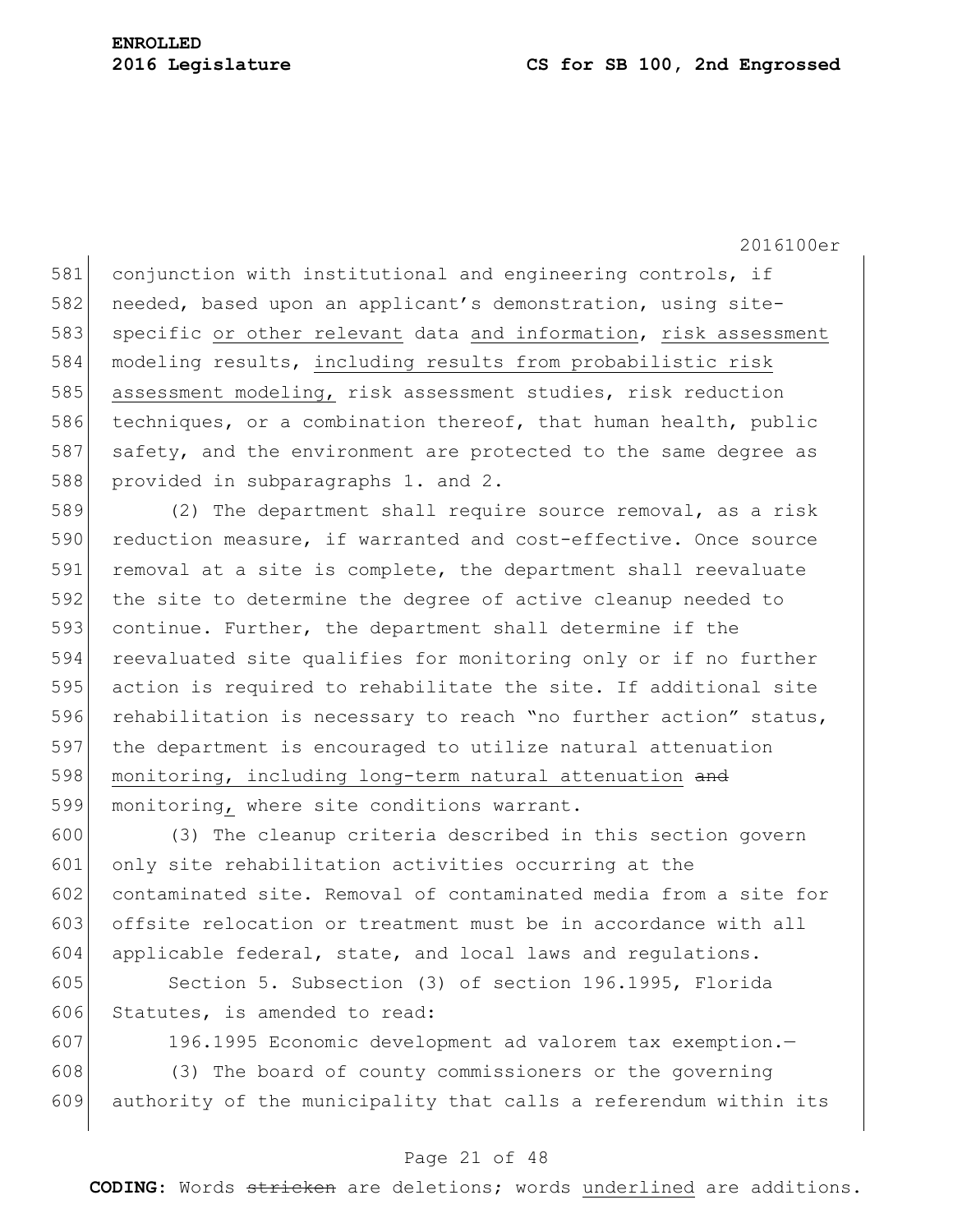2016100er

610 total jurisdiction to determine whether its respective 611 jurisdiction may grant economic development ad valorem tax 612 exemptions may vote to limit the effect of the referendum to 613 authority to grant economic development tax exemptions for new 614 businesses and expansions of existing businesses located in an 615 enterprise zone or a brownfield area, as defined in s.  $376.79(5)$ 616  $\sigma$ . 376.79(4). If an area nominated to be an enterprise zone 617 pursuant to s. 290.0055 has not yet been designated pursuant to 618  $\vert$  s. 290.0065, the board of county commissioners or the governing 619 authority of the municipality may call such referendum prior to 620 such designation; however, the authority to grant economic 621 development ad valorem tax exemptions does not apply until such 622 area is designated pursuant to s. 290.0065. The ballot question 623 in such referendum shall be in substantially the following form 624 and shall be used in lieu of the ballot question prescribed in 625 subsection (2): 626 627 Shall the board of county commissioners of this county (or the 628 governing authority of this municipality, or both) be authorized 629 to grant, pursuant to s. 3, Art. VII of the State Constitution, 630 property tax exemptions for new businesses and expansions of 631 existing businesses that are located in an enterprise zone or a 632 brownfield area and that are expected to create new, full-time 633 jobs in the county (or municipality, or both)? 634 635 ....Yes—For authority to grant exemptions. 636 ....No-Against authority to grant exemptions.

637 Section 6. Paragraph (a) of subsection (1) of section 638 287.0595, Florida Statutes, is amended to read:

## Page 22 of 48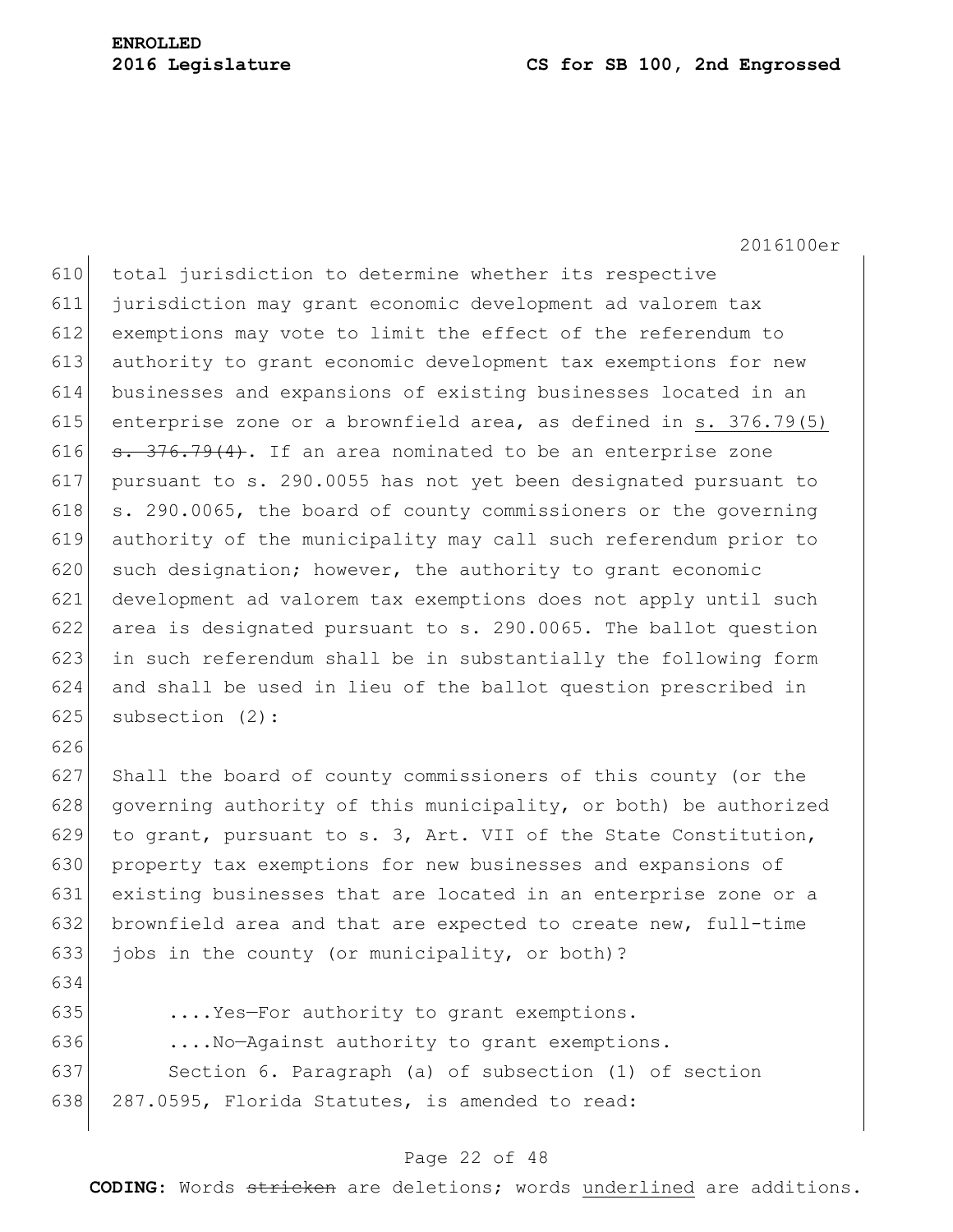2016100er 639 287.0595 Pollution response action contracts; department  $640$  rules. $-$ 641 (1) The Department of Environmental Protection shall 642 establish, by adopting administrative rules as provided in 643 chapter 120: 644 (a) Procedures for determining the qualifications of 645 responsible potential vendors prior to advertisement for and 646 receipt of bids, proposals, or replies for pollution response 647 action contracts, including procedures for the rejection of 648 unqualified vendors. Response actions are those activities 649 described in s. 376.301(39) <del>s. 376.301(37)</del>. 650 Section 7. Paragraph (c) of subsection (5) of section 651 288.1175, Florida Statutes, is amended to read: 652 288.1175 Agriculture education and promotion facility. 653 (5) The Department of Agriculture and Consumer Services 654 shall competitively evaluate applications for funding of an 655 agriculture education and promotion facility. If the number of 656 applicants exceeds three, the Department of Agriculture and 657 Consumer Services shall rank the applications based upon 658 criteria developed by the Department of Agriculture and Consumer 659 Services, with priority given in descending order to the 660 following items: 661 (c) The location of the facility in a brownfield site as 662 defined in s. 376.79(4)  $\frac{1}{2}$   $\frac{376.79(3)}{1}$ , a rural enterprise zone as 663 defined in s. 290.004, an agriculturally depressed area as 664 defined in s. 570.74, or a county that has lost its agricultural 665 land to environmental restoration projects. 666 Section 8. Subsection (6) of section 376.305, Florida 667 Statutes, is amended to read:

## Page 23 of 48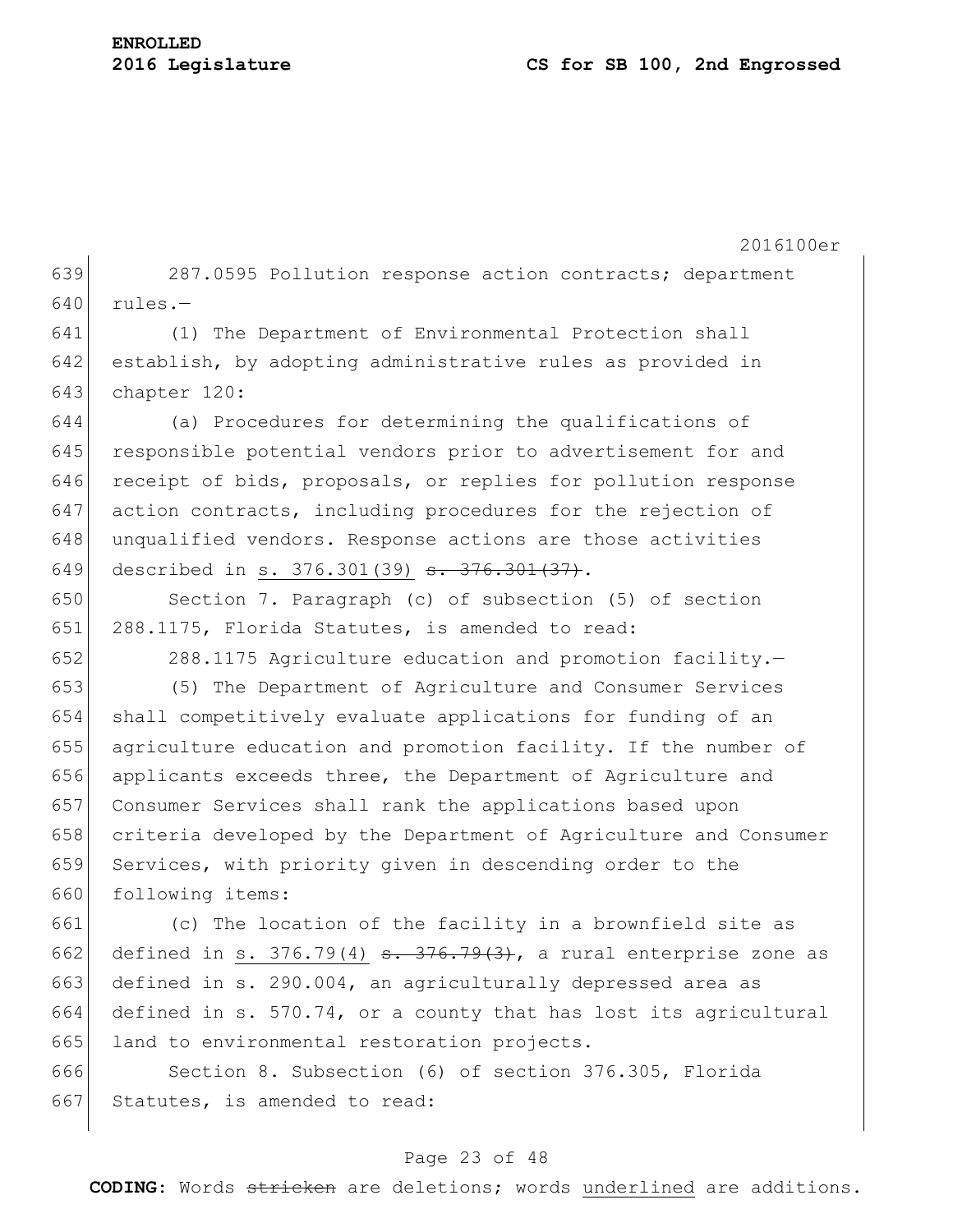668 376.305 Removal of prohibited discharges.-

669 (6) The Legislature created the Abandoned Tank Restoration 670 Program in response to the need to provide financial assistance 671 for cleanup of sites that have abandoned petroleum storage 672 systems. For purposes of this subsection, the term "abandoned 673 petroleum storage system" means a petroleum storage system that 674 has not stored petroleum products for consumption, use, or sale 675 since March 1, 1990. The department shall establish the 676 Abandoned Tank Restoration Program to facilitate the restoration 677 of sites contaminated by abandoned petroleum storage systems.

678 (a) To be included in the program:

679 1. An application must be submitted to the department by 680 June 30, 1996, certifying that the system has not stored 681 petroleum products for consumption, use, or sale at the facility 682 since March 1, 1990.

683 2. The owner or operator of the petroleum storage system 684 when it was in service must have ceased conducting business 685 involving consumption, use, or sale of petroleum products at 686 that facility on or before March 1, 1990.

687 3. The site is not otherwise eligible for the cleanup 688 programs pursuant to <del>s. 376.3071 or</del> s. 376.3072.

 4. The site is not otherwise eligible for the Petroleum Cleanup Participation Program under s. 376.3071(13) based on any discharge reporting form received by the department before January 1, 1995, or a written report of contamination submitted 693 to the department on or before December 31, 1998.

694 (b) In order to be eligible for the program, petroleum 695 storage systems from which a discharge occurred must be closed 696 pursuant to department rules before an eligibility

## Page 24 of 48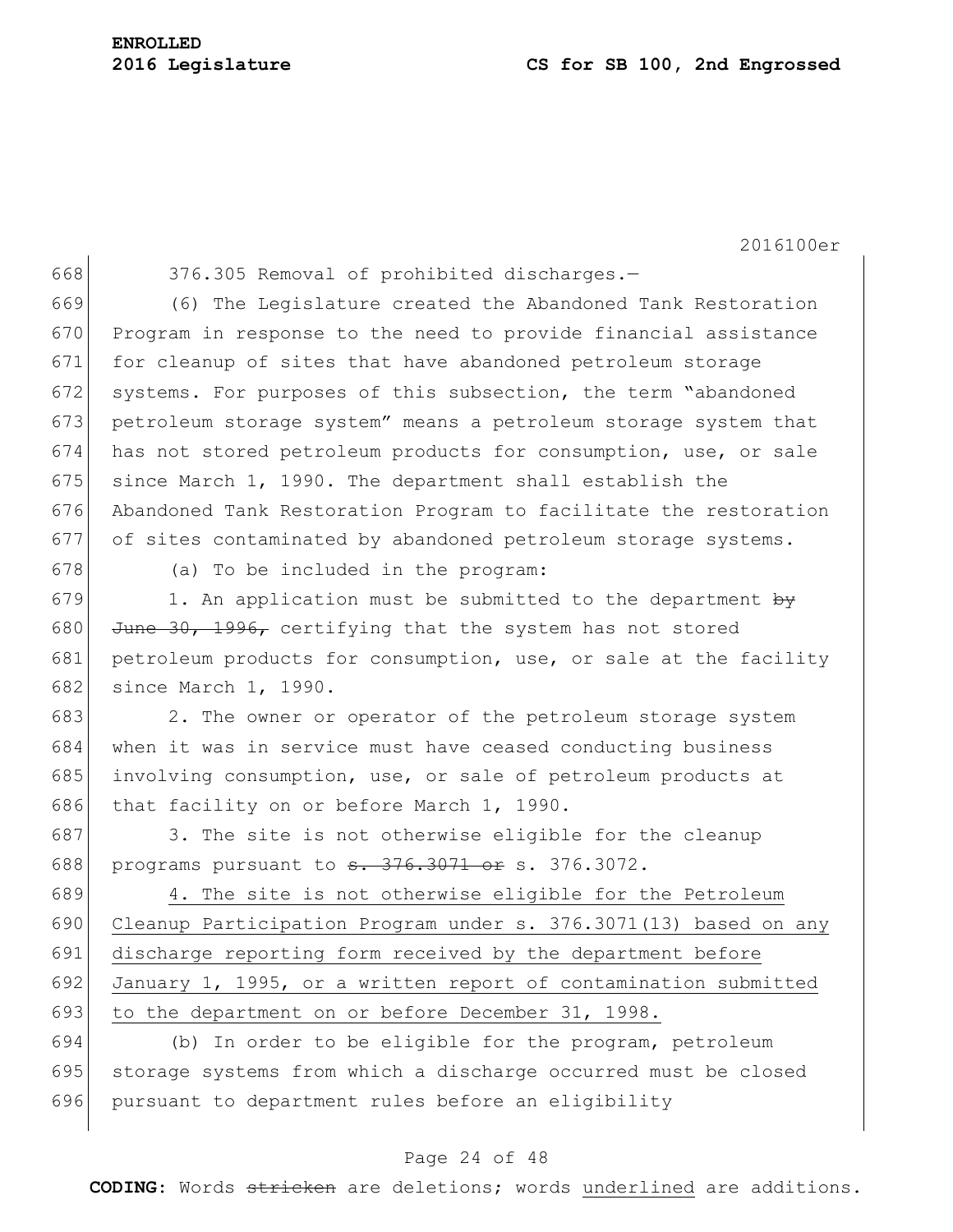2016100er 697 determination. However, if the department determines that the 698 owner of the facility cannot financially comply with the 699 department's petroleum storage system closure requirements and 700 all other eligibility requirements are met, the petroleum 701 storage system closure requirements shall be waived. The 702 department shall take into consideration the owner's net worth 703 and the economic impact on the owner in making the determination 704 of the owner's financial ability. The June  $30, 1996,$  application  $705$  deadline shall be waived for owners who cannot financially  $706$  comply. 707 (c) Sites accepted in the program are eligible for site 708 rehabilitation funding as provided in s. 376.3071. 709 (d) The following sites are excluded from eligibility: 710 1. Sites on property of the Federal Government; 711 2. Sites contaminated by pollutants that are not petroleum 712 products; or 713 3. Sites where the department has been denied site access $\div$ 714 or 715 4. Sites which are owned by a person who had knowledge of 716 the polluting condition when title was acquired unless the 717 person acquired title to the site after issuance of a notice of  $718$  site eligibility by the department. 719 (e) Participating sites are subject to a deductible as 720 determined by rule, not to exceed \$10,000. 721 722 This subsection does not relieve a person who has acquired title  $723$  after July 1, 1992, from the duty to establish by a 724 preponderance of the evidence that he or she undertook, at the 725 time of acquisition, all appropriate inquiry into the previous

## Page 25 of 48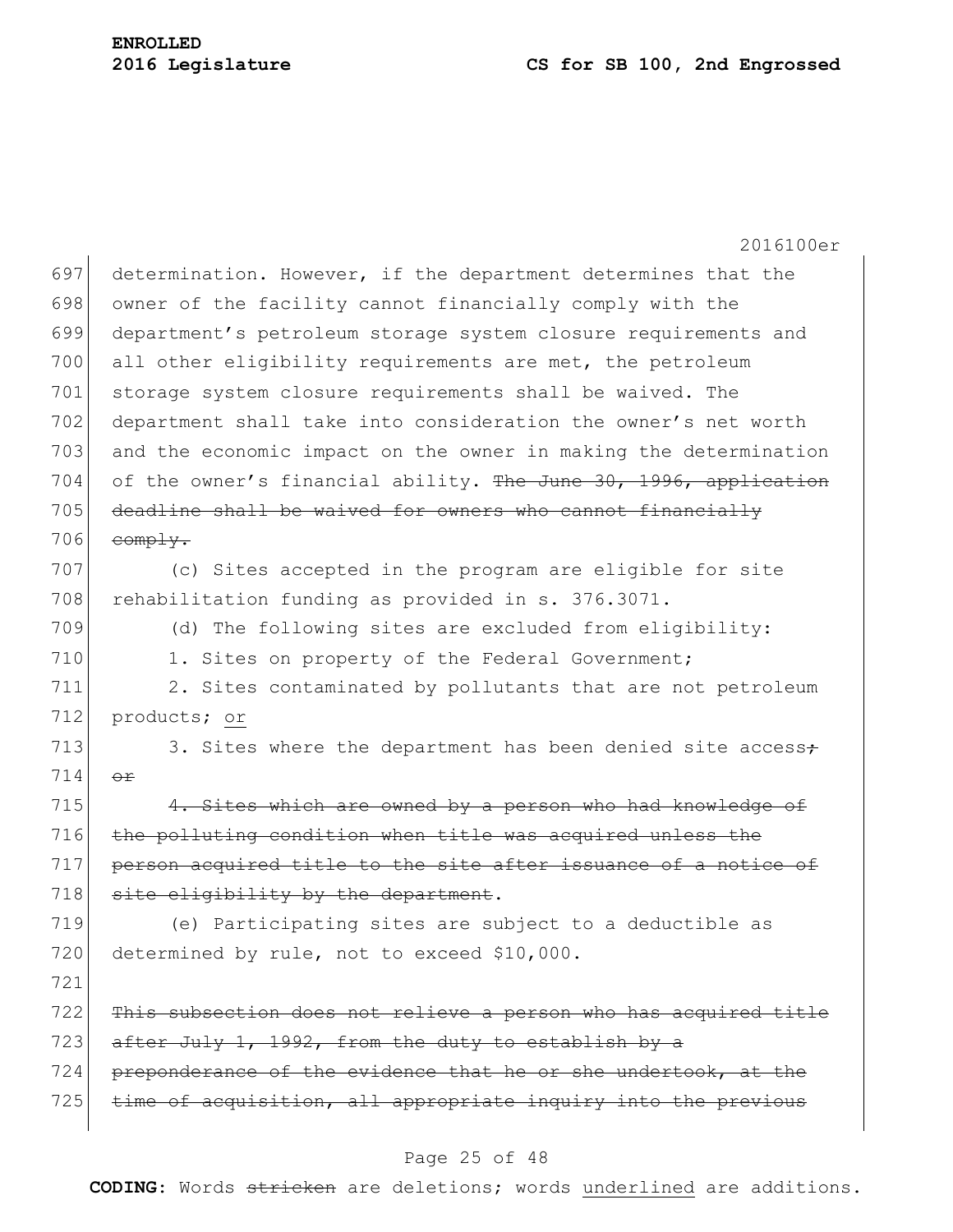| 726 | ownership and use of the property consistent with good                |
|-----|-----------------------------------------------------------------------|
| 727 | commercial or customary practice in an effort to minimize             |
| 728 | $\frac{1}{1}$ iability, as required by s. 376.308(1)(c).              |
| 729 | Section 9. Paragraph (b) of subsection $(2)$ , subsection $(4)$ ,     |
| 730 | paragraph (b) of subsection (5), paragraph (b) of subsection          |
| 731 | $(12)$ , and subsection $(13)$ of section 376.3071, Florida Statutes, |
| 732 | are amended to read:                                                  |
| 733 | 376.3071 Inland Protection Trust Fund; creation; purposes;            |
| 734 | $funding. -$                                                          |
| 735 | (2) INTENT AND PURPOSE.-                                              |
| 736 | (b) It is the intent of the Legislature that the department           |
| 737 | implement rules and procedures to improve the efficiency and          |
| 738 | productivity of the Petroleum Restoration Program. The                |
| 739 | department is directed to implement rules and policies to             |
| 740 | eliminate and reduce duplication of site rehabilitation efforts,      |
| 741 | paperwork, and documentation, and micromanagement of site             |
| 742 | rehabilitation tasks. The department shall make efficiency and        |
| 743 | productivity a priority in the administration of the Petroleum        |
| 744 | Restoration Program and to this end, when necessary, shall use        |
| 745 | petroleum program contracted services to improve the efficiency       |
| 746 | and productivity of the program. Furthermore, when implementing       |
| 747 | rules and procedures to improve such efficiency and                   |
| 748 | productivity, the department shall recognize and consider the         |
| 749 | potential value of utilizing contracted inspection and                |
| 750 | professional resources to efficiently and productively                |
| 751 | administer the program.                                               |
| 752 | (4) USES.-Whenever, in its determination, incidents of                |
| 753 | inland contamination related to the storage of petroleum or           |

754 petroleum products may pose a threat to the public health,

# Page 26 of 48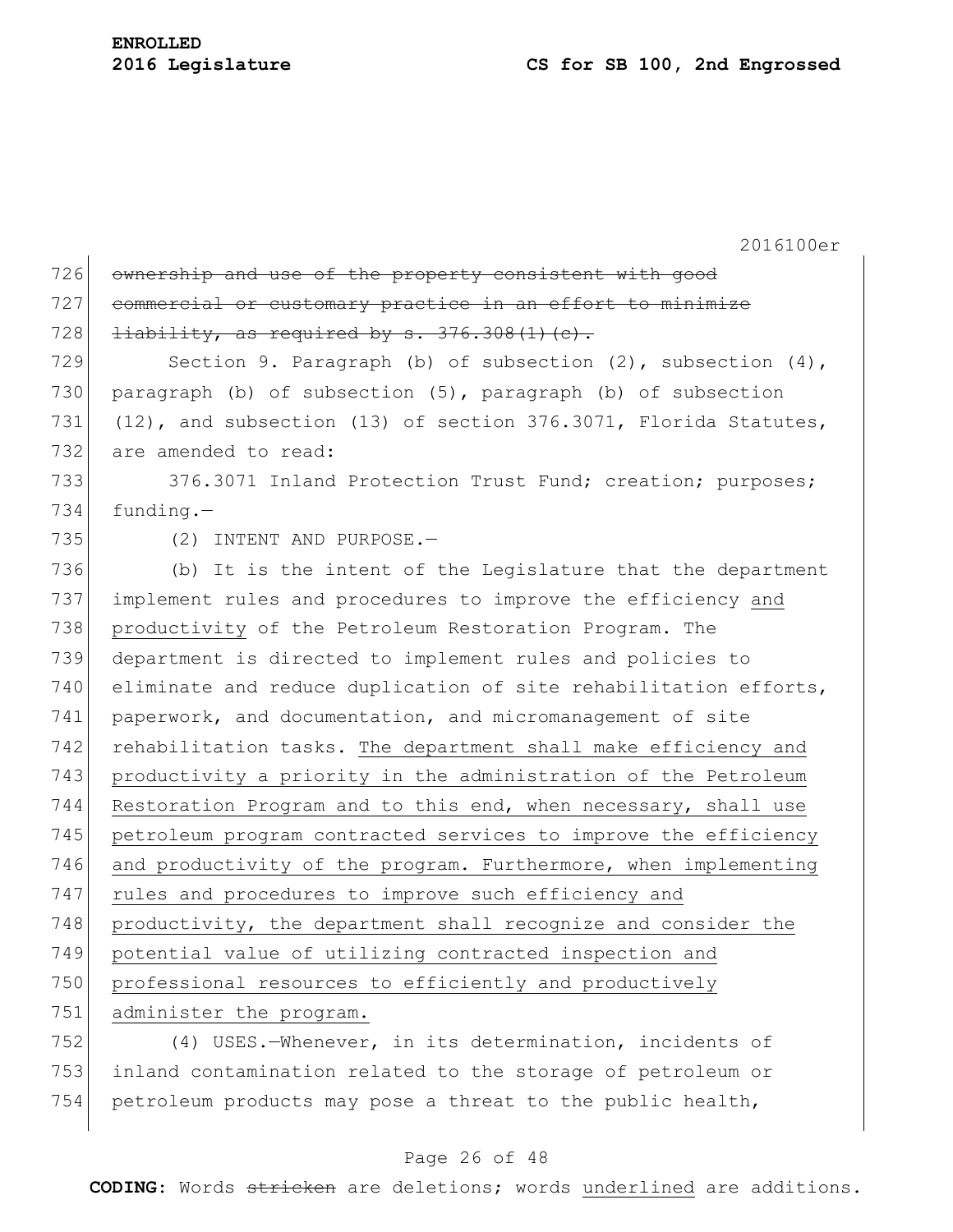755 safety, or welfare, water resources, or the environment, the 756 department shall obligate moneys available in the fund to 757 provide for:

758 (a) Prompt investigation and assessment of contamination 759 sites.

760 (b) Expeditious restoration or replacement of potable water 761 supplies as provided in s.  $376.30(3)(c)1$ .

762 (c) Rehabilitation of contamination sites, which shall 763 consist of cleanup of affected soil, groundwater, and inland 764 surface waters, using the most cost-effective alternative that 765 is technologically feasible and reliable and that provides 766 adequate protection of the public health, safety, and welfare,  $767$  and water resources, and that minimizes environmental damage, 768 pursuant to the site selection and cleanup criteria established 769 by the department under subsection (5), except that this 770 paragraph does not authorize the department to obligate funds 771 for payment of costs which may be associated with, but are not 772 integral to, site rehabilitation, such as the cost for 773 retrofitting or replacing petroleum storage systems.

774 (d) Maintenance and monitoring of contamination sites.

775 (e) Inspection and supervision of activities described in 776 this subsection.

777 (f) Payment of expenses incurred by the department in its 778 efforts to obtain from responsible parties the payment or 779 recovery of reasonable costs resulting from the activities 780 described in this subsection.

781 (g) Payment of any other reasonable costs of 782 administration, including those administrative costs incurred by 783 the Department of Health in providing field and laboratory

## Page 27 of 48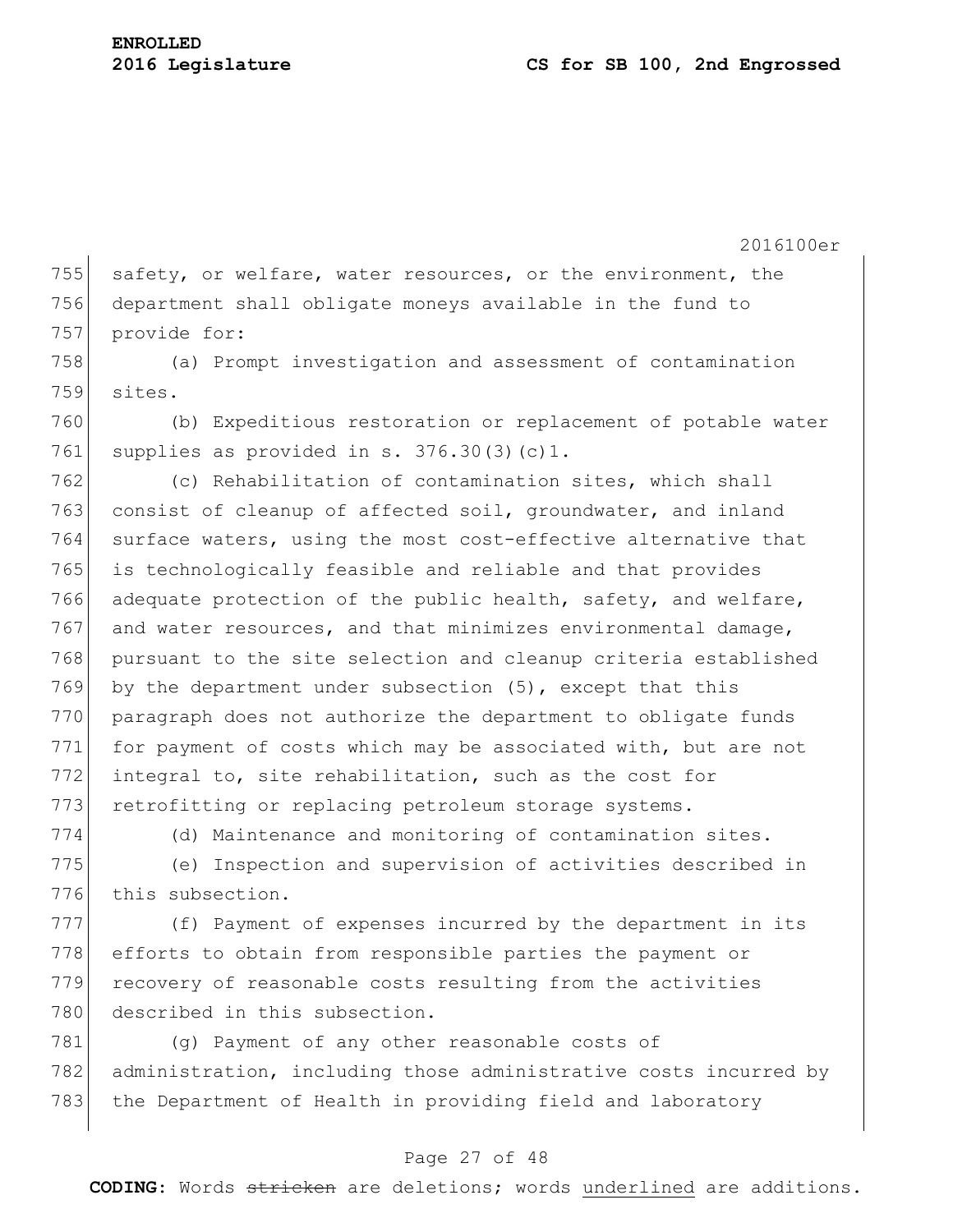784 services, toxicological risk assessment, and other assistance to 785 the department in the investigation of drinking water 786 contamination complaints and costs associated with public 787 information and education activities. 788 (h) Establishment and implementation of the compliance 789 verification program as authorized in s. 376.303(1)(a), 790 including contracting with local governments or state agencies 791 to provide for the administration of such program through 792 locally administered programs, to minimize the potential for 793 further contamination sites. 794 (i) Funding of the provisions of ss. 376.305(6) and 795 376.3072. 796 (j) Activities related to removal and replacement of 797 petroleum storage systems, exclusive of costs of any tank,

798 piping, dispensing unit, or related hardware, if soil removal is 799 approved as a component of site rehabilitation and requires 800 removal of the tank where remediation is conducted under this 801 section or if such activities were justified in an approved 802 remedial action plan.

803 (k) Reasonable costs of restoring property as nearly as 804 practicable to the conditions which existed before activities 805 associated with contamination assessment or remedial action 806 taken under s. 376.303(4).

807 (1) Repayment of loans to the fund.

808 (m) Expenditure of sums from the fund to cover ineligible 809 sites or costs as set forth in subsection (13), if the 810 department in its discretion deems it necessary to do so. In 811 such cases, the department may seek recovery and reimbursement 812 of costs in the same manner and pursuant to the same procedures

## Page 28 of 48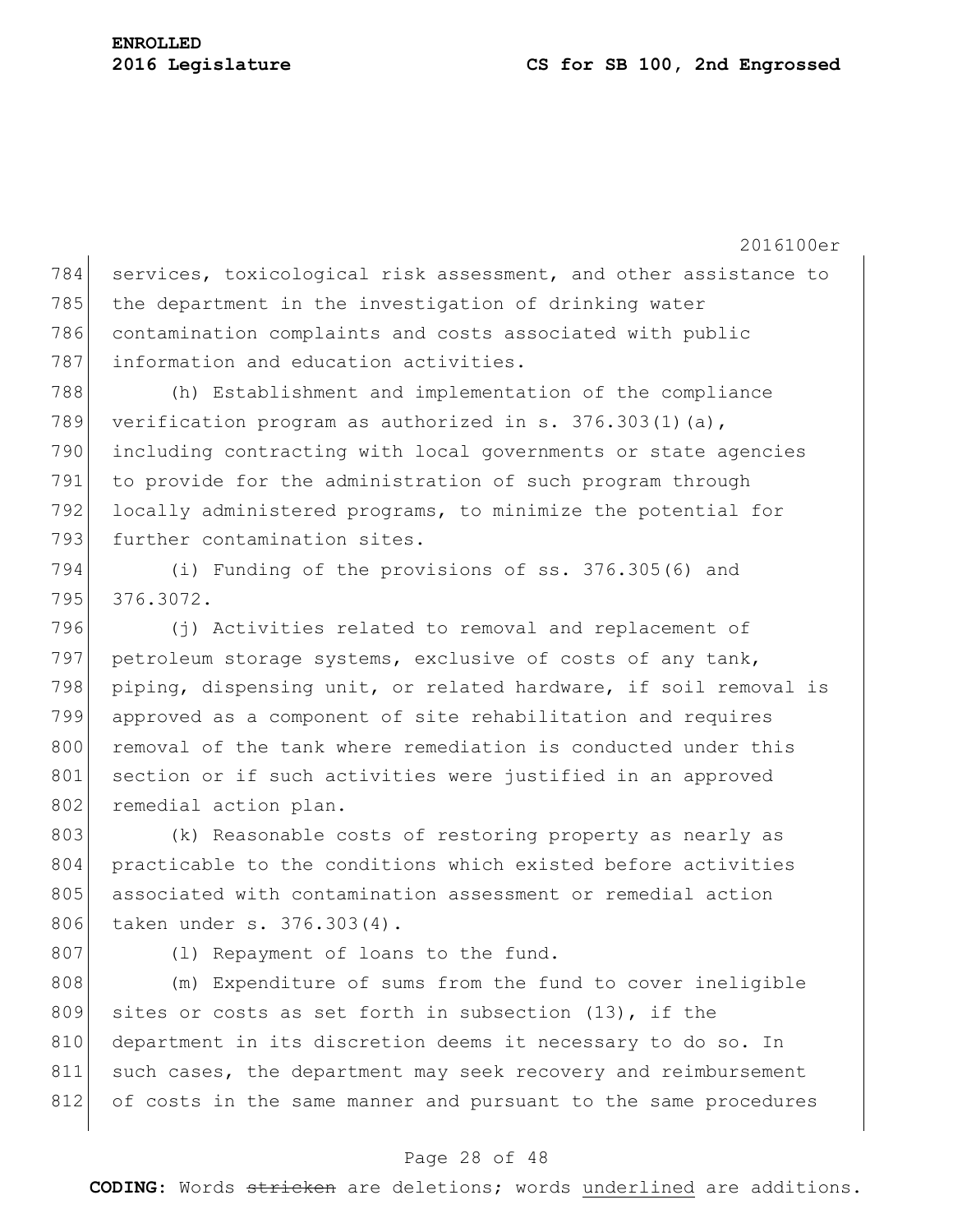2016100er 813 established for recovery and reimbursement of sums otherwise 814 owed to or expended from the fund. 815 (n) Payment of amounts payable under any service contract 816 entered into by the department pursuant to s. 376.3075, subject 817 to annual appropriation by the Legislature. 818 (o) Petroleum remediation pursuant to this section 819 throughout a state fiscal year. The department shall establish a 820 process to uniformly encumber appropriated funds throughout a 821 state fiscal year and shall allow for emergencies and imminent 822 threats to public health, safety, and welfare, water resources, 823 and the environment as provided in paragraph  $(5)$  (a). This 824 paragraph does not apply to appropriations associated with the 825 free product recovery initiative provided in paragraph (5)(c) or 826 the advanced cleanup program provided in s. 376.30713. 827 (p) Enforcement of this section and ss. 376.30-376.317 by 828 the Fish and Wildlife Conservation Commission. The department 829 shall disburse moneys to the commission for such purpose. 830 (q) Payments for program deductibles, copayments, and 831 limited contamination assessment reports that otherwise would be 832 paid by another state agency for state-funded petroleum 833 contamination site rehabilitation. This paragraph expires July  $834$   $1, 2016.$ 835 836 The issuance of a site rehabilitation completion order pursuant 837 to subsection (5) or paragraph (12)(b) for contamination 838 eligible for programs funded by this section does not alter the 839 project's eligibility for state-funded remediation if the 840 department determines that site conditions are not protective of 841 human health under actual or proposed circumstances of exposure

## Page 29 of 48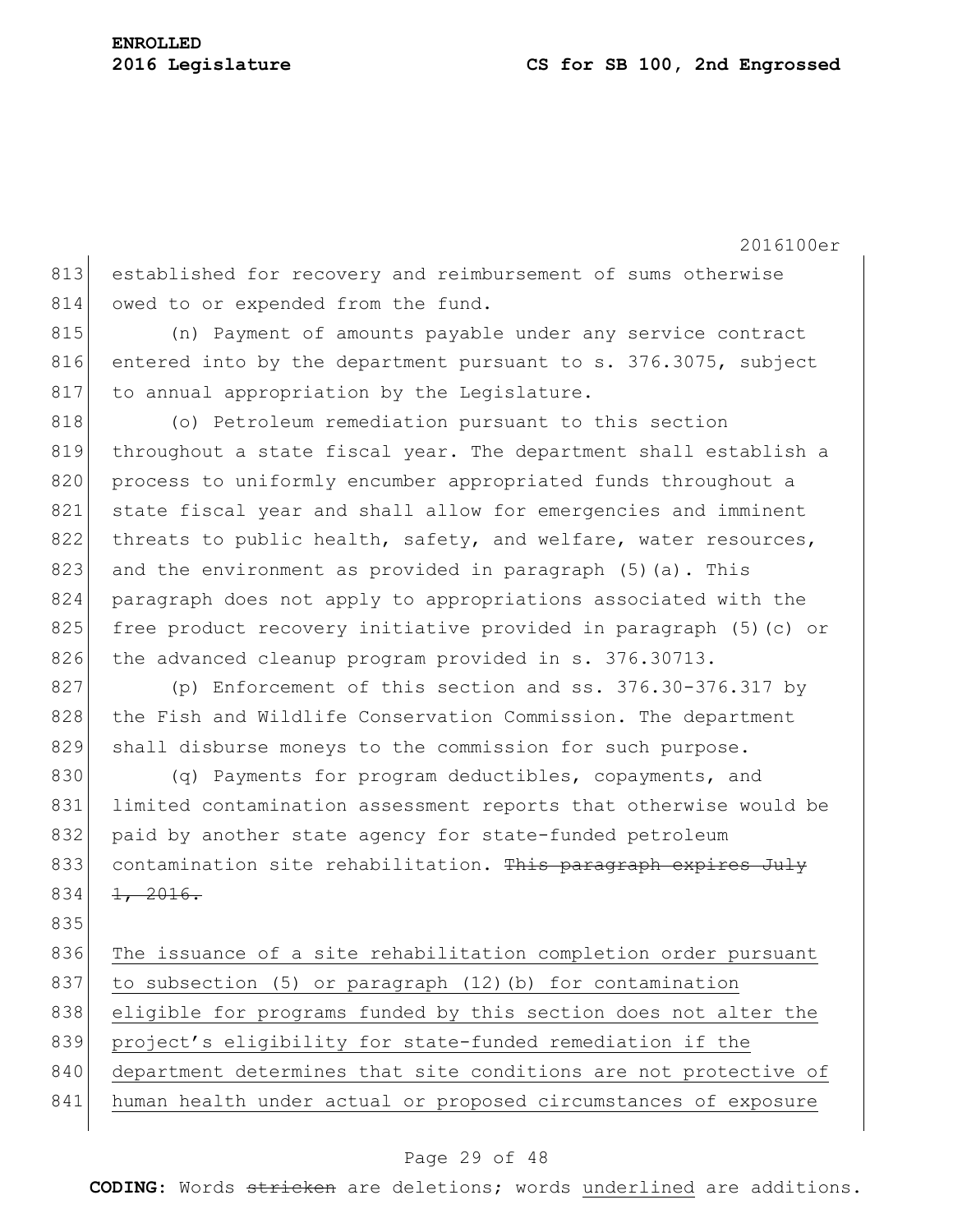2016100er

842 under subsection (5). The Inland Protection Trust Fund may  $\overline{on}$ 843 be used only to fund the activities in ss. 376.30-376.317 except 844 ss. 376.3078 and 376.3079. Amounts on deposit in the fund in 845 each fiscal year must shall first be applied or allocated for 846 the payment of amounts payable by the department pursuant to 847 paragraph (n) under a service contract entered into by the 848 department pursuant to s. 376.3075 and appropriated in each year 849 by the Legislature before making or providing for other 850 disbursements from the fund. This subsection does not authorize 851 the use of the fund for cleanup of contamination caused 852 primarily by a discharge of solvents as defined in s. 853 206.9925(6), or polychlorinated biphenyls when their presence 854 causes them to be hazardous wastes, except solvent contamination 855 which is the result of chemical or physical breakdown of 856 petroleum products and is otherwise eligible. Facilities used 857 primarily for the storage of motor or diesel fuels as defined in 858 ss. 206.01 and 206.86 are not excluded from eligibility pursuant 859 to this section.

860 (5) SITE SELECTION AND CLEANUP CRITERIA.

861 (b) It is the intent of the Legislature to protect the 862 health of all people under actual circumstances of exposure. The 863 secretary shall establish criteria by rule for the purpose of 864 determining, on a site-specific basis, the rehabilitation 865 program tasks that comprise a site rehabilitation program and 866 the level at which a rehabilitation program task and a site 867 rehabilitation program are completed. In establishing the rule, 868 the department shall incorporate, to the maximum extent 869 feasible, risk-based corrective action principles to achieve 870 protection of the public health, safety, and welfare, water

## Page 30 of 48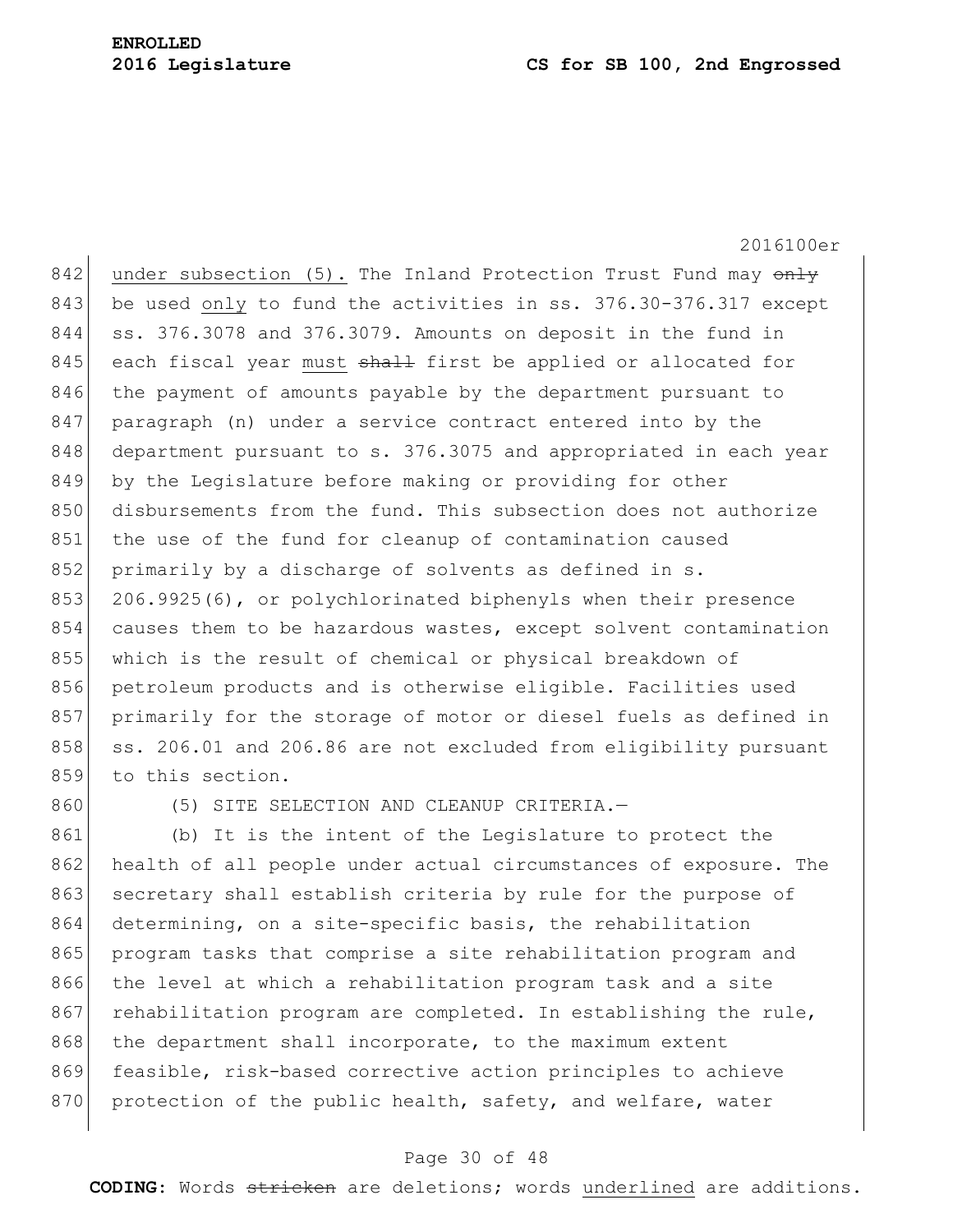871 resources, and the environment in a cost-effective manner as 872 provided in this subsection. Criteria for determining what 873 constitutes a rehabilitation program task or completion of site 874 rehabilitation program tasks and site rehabilitation programs 875 shall be based upon the factors set forth in paragraph (a) and 876 the following additional factors:

877 1. The current exposure and potential risk of exposure to 878 humans and the environment including multiple pathways of 879 exposure.

880 2. The appropriate point of compliance with cleanup target 881 levels for petroleum products' chemicals of concern. The point 882 of compliance shall be at the source of the petroleum 883 contamination. However, the department may temporarily move the 884 point of compliance to the boundary of the property, or to the 885 edge of the plume when the plume is within the property 886 boundary, while cleanup, including cleanup through natural 887 attenuation processes in conjunction with appropriate 888 monitoring, is proceeding. The department may also, pursuant to 889 criteria provided for in this paragraph, temporarily extend the 890 point of compliance beyond the property boundary with 891 appropriate monitoring, if such extension is needed to 892 facilitate natural attenuation or to address the current 893 conditions of the plume, if the public health, safety, and 894 welfare, water resources, and the environment are adequately 895 | protected. Temporary extension of the point of compliance beyond 896 the property boundary, as provided in this subparagraph, must 897 include notice to local governments and owners of any property 898 into which the point of compliance is allowed to extend. 899 3. The appropriate site-specific cleanup goal. The site-

## Page 31 of 48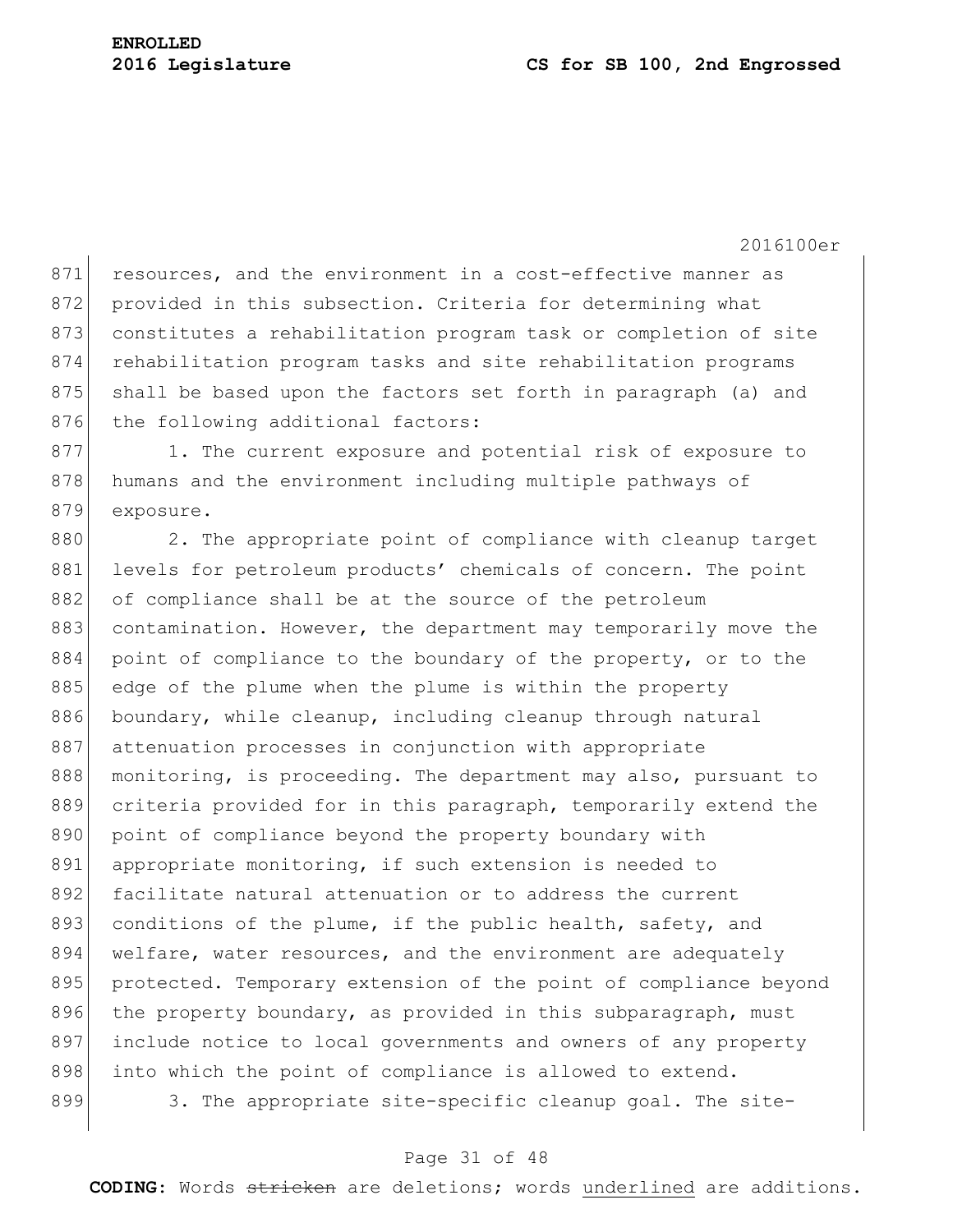900 specific cleanup goal shall be that all petroleum contamination 901 sites ultimately achieve the applicable cleanup target levels 902 provided in this paragraph. However, the department may allow 903 concentrations of the petroleum products' chemicals of concern 904 to temporarily exceed the applicable cleanup target levels while 905 cleanup, including cleanup through natural attenuation processes 906 in conjunction with appropriate monitoring, is proceeding, if 907 the public health, safety, and welfare, water resources, and the 908 environment are adequately protected.

909 4. The appropriateness of using institutional or 910 engineering controls. Site rehabilitation programs may include 911 the use of institutional or engineering controls to eliminate 912 the potential exposure to petroleum products' chemicals of 913 concern to humans or the environment. Use of such controls must 914 have prior department approval, and institutional controls may 915 not be acquired with moneys from the fund other than the costs 916 associated with a professional land survey or a specific purpose 917 survey, if such is needed, and costs associated with obtaining a 918 title report and recording fees. When institutional or 919 engineering controls are implemented to control exposure, the 920 removal of such controls must have prior department approval and 921 must be accompanied immediately by the resumption of active 922 cleanup or other approved controls unless cleanup target levels 923 pursuant to this paragraph have been achieved.

924 5. The additive effects of the petroleum products' 925 chemicals of concern. The synergistic effects of petroleum 926 products' chemicals of concern must also be considered when the 927 scientific data becomes available.

928 6. Individual site characteristics which must include, but

## Page 32 of 48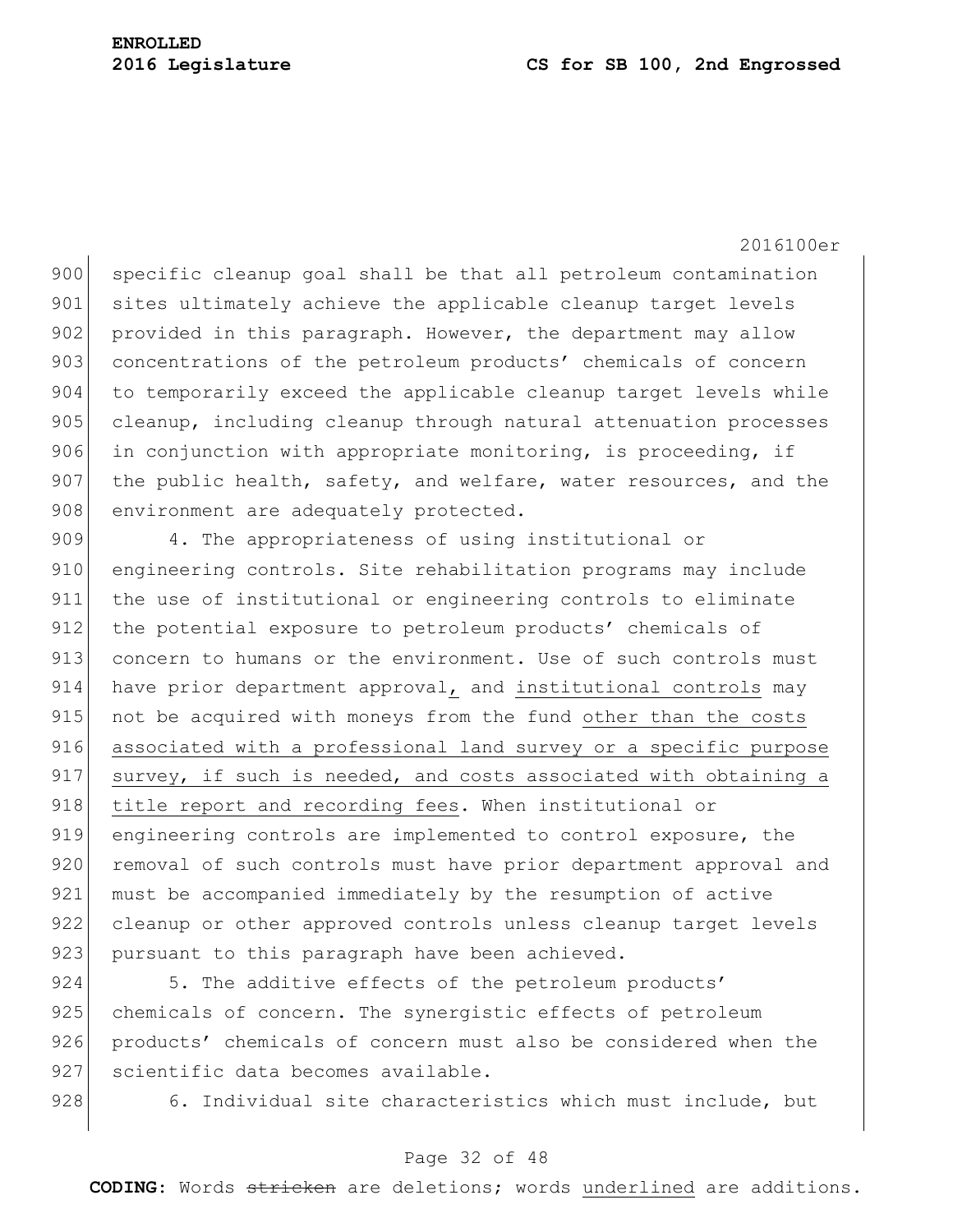929 not be limited to, the current and projected use of the affected 930 groundwater in the vicinity of the site, current and projected 931 land uses of the area affected by the contamination, the exposed 932 population, the degree and extent of contamination, the rate of 933 contaminant migration, the apparent or potential rate of 934 contaminant degradation through natural attenuation processes, 935 the location of the plume, and the potential for further 936 migration in relation to site property boundaries.

937 7. Applicable state water quality standards.

938 a. Cleanup target levels for petroleum products' chemicals 939 of concern found in groundwater shall be the applicable state 940 water quality standards. Where such standards do not exist, the 941 cleanup target levels for groundwater shall be based on the 942 minimum criteria specified in department rule. The department 943 shall consider the following, as appropriate, in establishing 944 the applicable minimum criteria: calculations using a lifetime 945 cancer risk level of 1.0E-6; a hazard index of 1 or less; the 946 best achievable detection limit; the naturally occurring 947 background concentration; or nuisance, organoleptic, and 948 aesthetic considerations.

949 b. Where surface waters are exposed to petroleum 950 contaminated groundwater, the cleanup target levels for the 951 petroleum products' chemicals of concern shall be based on the 952 surface water standards as established by department rule. The 953 point of measuring compliance with the surface water standards 954 shall be in the groundwater immediately adjacent to the surface 955 water body.

956 8. Whether deviation from state water quality standards or 957 from established criteria is appropriate. The department may

## Page 33 of 48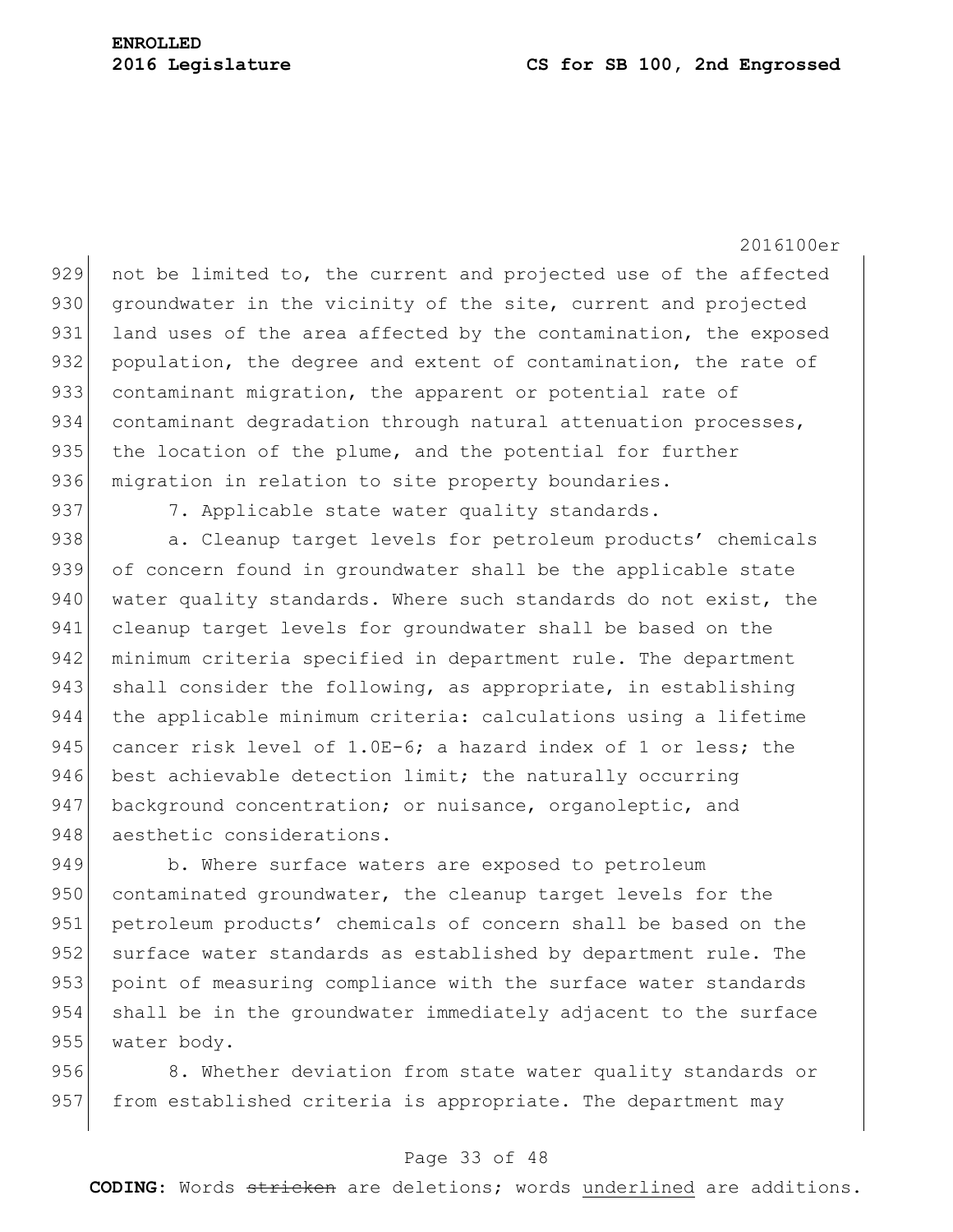2016100er 958 issue a "No Further Action Order" based upon the degree to which 959 the desired cleanup target level is achievable and can be 960 reasonably and cost-effectively implemented within available 961 technologies or engineering and institutional control 962 strategies. Where a state water quality standard is applicable, 963 a deviation may not result in the application of cleanup target 964 levels more stringent than the standard. In determining whether 965 it is appropriate to establish alternate cleanup target levels 966 at a site, the department may consider the effectiveness of 967 source removal that has been completed at the site and the 968 practical likelihood of the use of low yield or poor quality 969 groundwater; the use of groundwater near marine surface water 970 bodies; the current and projected use of the affected 971 groundwater in the vicinity of the site; or the use of 972 groundwater in the immediate vicinity of the storage tank area, 973 where it has been demonstrated that the groundwater 974 contamination is not migrating away from such localized source, 975 if the public health, safety, and welfare, water resources, and 976 the environment are adequately protected.

977 9. Appropriate cleanup target levels for soils.

978 a. In establishing soil cleanup target levels for human 979 exposure to petroleum products' chemicals of concern found in 980 soils from the land surface to 2 feet below land surface, the 981 department shall consider the following, as appropriate: 982 calculations using a lifetime cancer risk level of  $1.0E-6$ ; a 983 hazard index of 1 or less; the best achievable detection limit; 984 or the naturally occurring background concentration.

985 b. Leachability-based soil target levels shall be based on 986 protection of the groundwater cleanup target levels or the

## Page 34 of 48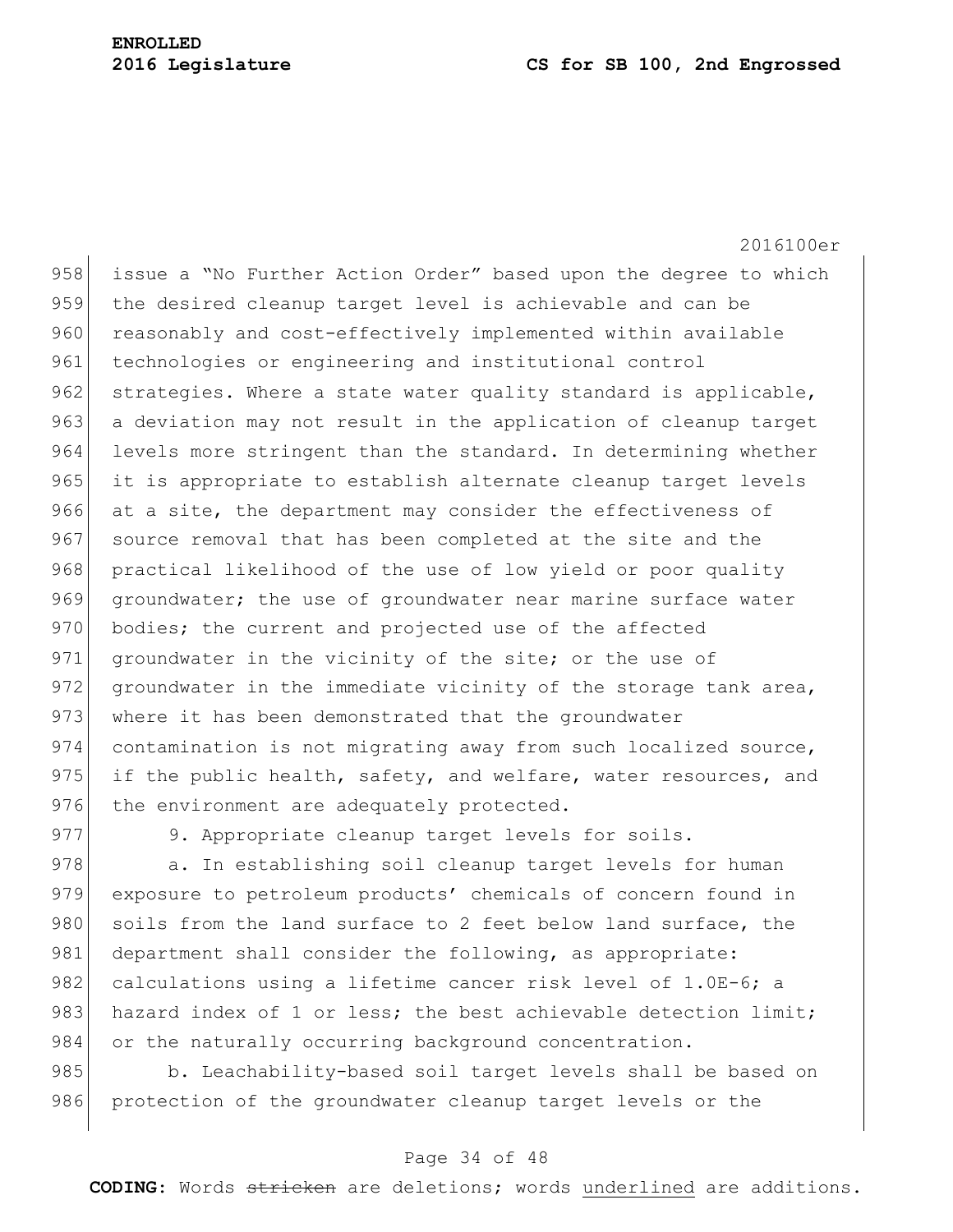2016100er 987 alternate cleanup target levels for groundwater established 988 pursuant to this paragraph, as appropriate. Source removal and 989 other cost-effective alternatives that are technologically 990 feasible shall be considered in achieving the leachability soil 991 target levels established by the department. The leachability 992 goals do not apply if the department determines, based upon 993 individual site characteristics, that petroleum products' 994 chemicals of concern will not leach into the groundwater at 995 levels which pose a threat to public health, safety, and 996 welfare, water resources, or the environment. 997 998 This paragraph does not restrict the department from temporarily 999 postponing completion of any site rehabilitation program for 1000 which funds are being expended whenever such postponement is 1001 necessary in order to make funds available for rehabilitation of 1002 a contamination site with a higher priority status. 1003 (12) SITE CLEANUP. 1004 (b) *Low-scored site initiative.*—Notwithstanding subsections 1005 (5) and  $(6)$ , a site with a priority ranking score of 29 points 1006 or less may voluntarily participate in the low-scored site 1007 initiative regardless of whether the site is eligible for state 1008 restoration funding. 1009 1. To participate in the low-scored site initiative, the 1010 responsible party or property owner, or a responsible party who 1011 provides evidence of authorization from the property owner, must 1012 submit a "No Further Action" proposal and affirmatively 1013 demonstrate that the following conditions imposed under 1014 subparagraph 4. are met.:

1015 **a. Upon reassessment pursuant to department rule, the site** 

#### Page 35 of 48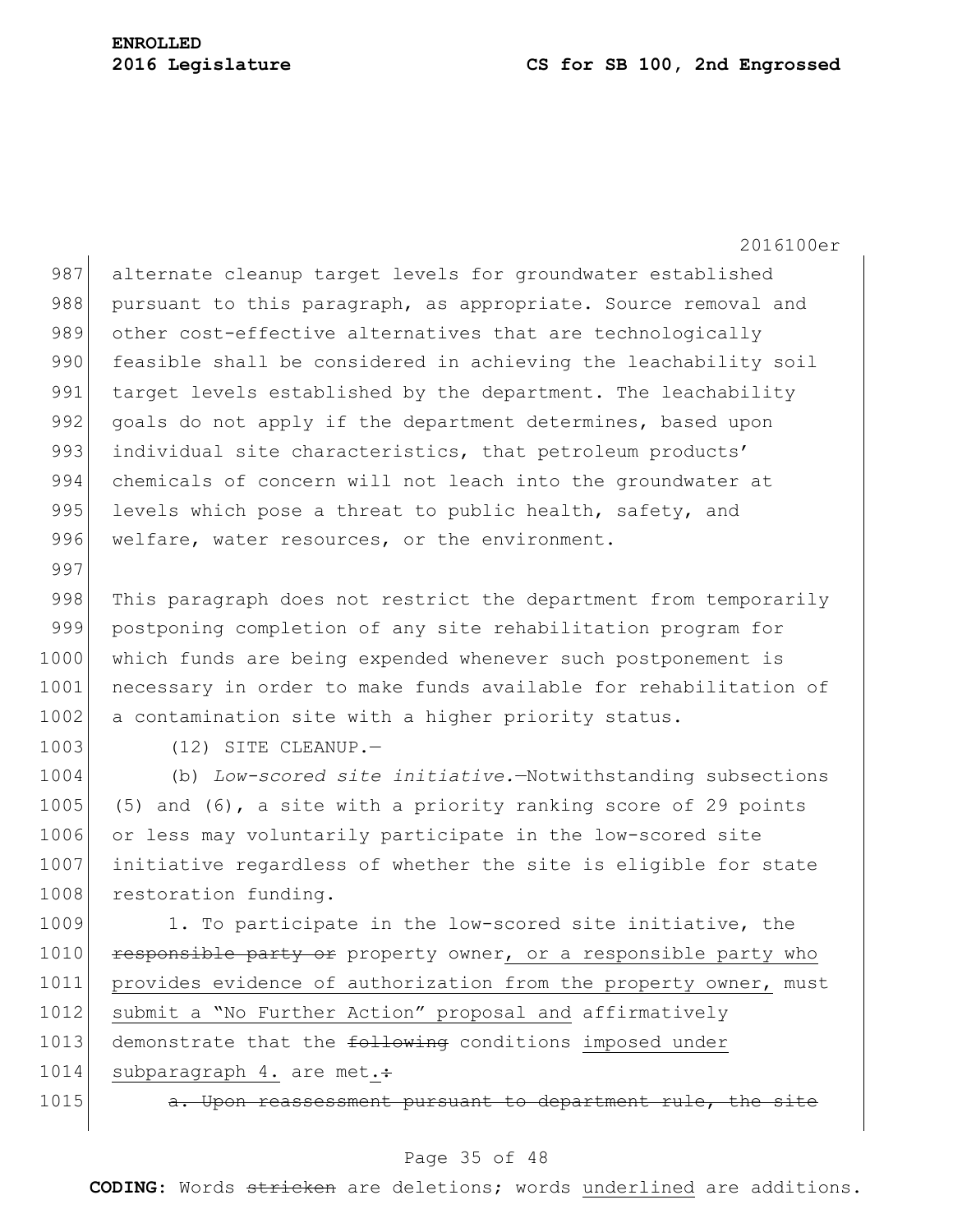| 1016 | retains a priority ranking score of 29 points or less.           |
|------|------------------------------------------------------------------|
| 1017 | b. Excessively contaminated soil, as defined by department       |
| 1018 | rule, does not exist onsite as a result of a release of          |
| 1019 | petroleum products.                                              |
| 1020 | e. A minimum of 6 months of groundwater monitoring               |
| 1021 | indicates that the plume is shrinking or stable.                 |
| 1022 | d. The release of petroleum products at the site does not        |
| 1023 | adversely affect adjacent surface waters, including their        |
| 1024 | effects on human health and the environment.                     |
| 1025 | e. The area of groundwater containing the petroleum              |
| 1026 | products' chemicals of concern is less than one-quarter acre and |
| 1027 | is confined to the source property boundaries of the real        |
| 1028 | property on which the discharge originated.                      |
| 1029 | f. Soils onsite that are subject to human exposure found         |
| 1030 | between land surface and 2 feet below land surface meet the soil |
| 1031 | cleanup target levels established by department rule or human    |
| 1032 | exposure is limited by appropriate institutional or engineering  |
| 1033 | controls.                                                        |
| 1034 | 2. Upon affirmative demonstration that $\theta$ the conditions   |
| 1035 | imposed under subparagraph 4. are met subparagraph 1., the       |
| 1036 | department shall issue a site rehabilitation completion order    |
| 1037 | incorporating the determination of "No Further Action-" proposal |
| 1038 | submitted by the property owner or the responsible party, who    |
| 1039 | must provide evidence of authorization from the property owner   |
| 1040 | Such determination acknowledges that minimal contamination       |
| 1041 | exists onsite and that such contamination is not a threat to the |
| 1042 | public health, safety, or welfare, water resources, or the       |
| 1043 | environment. If no contamination is detected, the department may |
| 1044 | issue a site rehabilitation completion order.                    |
|      |                                                                  |

# Page 36 of 48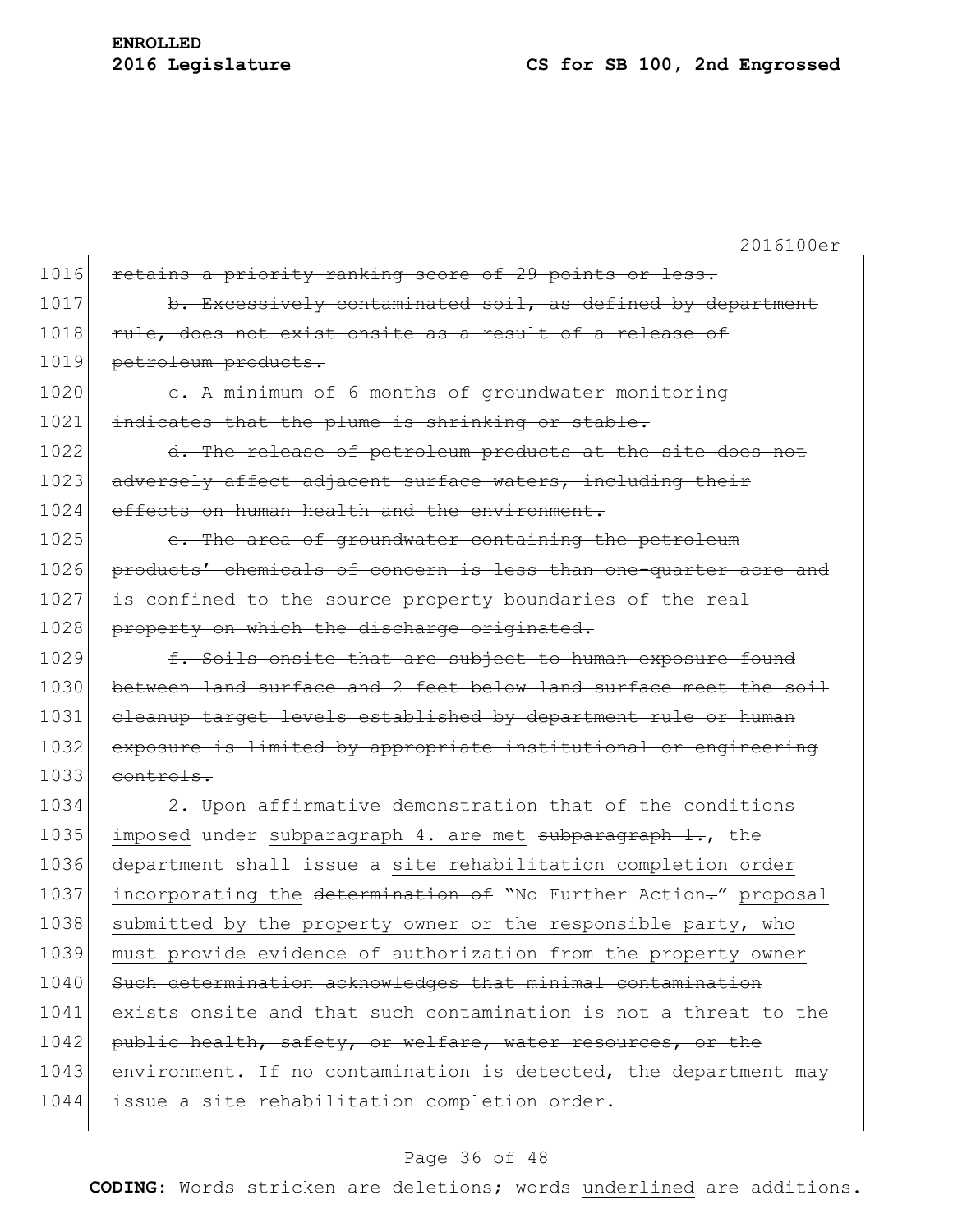1045 3. Sites that are eligible for state restoration funding 1046 may receive payment of costs for the low-scored site initiative 1047 as follows:

1048 a. A responsible party or property owner, or a responsible 1049 party who provides evidence of authorization from the property 1050 owner, may submit an assessment and limited remediation plan 1051 designed to affirmatively demonstrate that the site meets the 1052 conditions imposed under subparagraph 4 subparagraph 1. 1053 Notwithstanding the priority ranking score of the site, the 1054 department may approve the cost of the assessment and limited 1055 remediation, including up to 12  $6$  months of groundwater 1056 monitoring and 12 months of limited remediation activities in 1057 one or more task assignments or modifications thereof, not to 1058 exceed the threshold amount provided in s. 287.017 for CATEGORY 1059 TWO,  $$30,000$  for each site where the department has determined 1060 that the assessment and limited remediation, if applicable, will 1061 likely result in a determination of "No Further Action."- The 1062 department may not pay the costs associated with the 1063 establishment of institutional or engineering controls other 1064 than the costs associated with a professional land survey or a 1065 specific purpose survey, if such is needed, and the costs 1066 associated with obtaining a title report and paying recording 1067 fees.

1068 b. After the approval of initial site assessment results 1069 provided pursuant to state funding under sub-subparagraph a., 1070 the department may approve an additional amount not to exceed 1071 the threshold amount provided in s. 287.017 for CATEGORY TWO for 1072 limited remediation needed to achieve a determination of "No 1073 Further Action."

## Page 37 of 48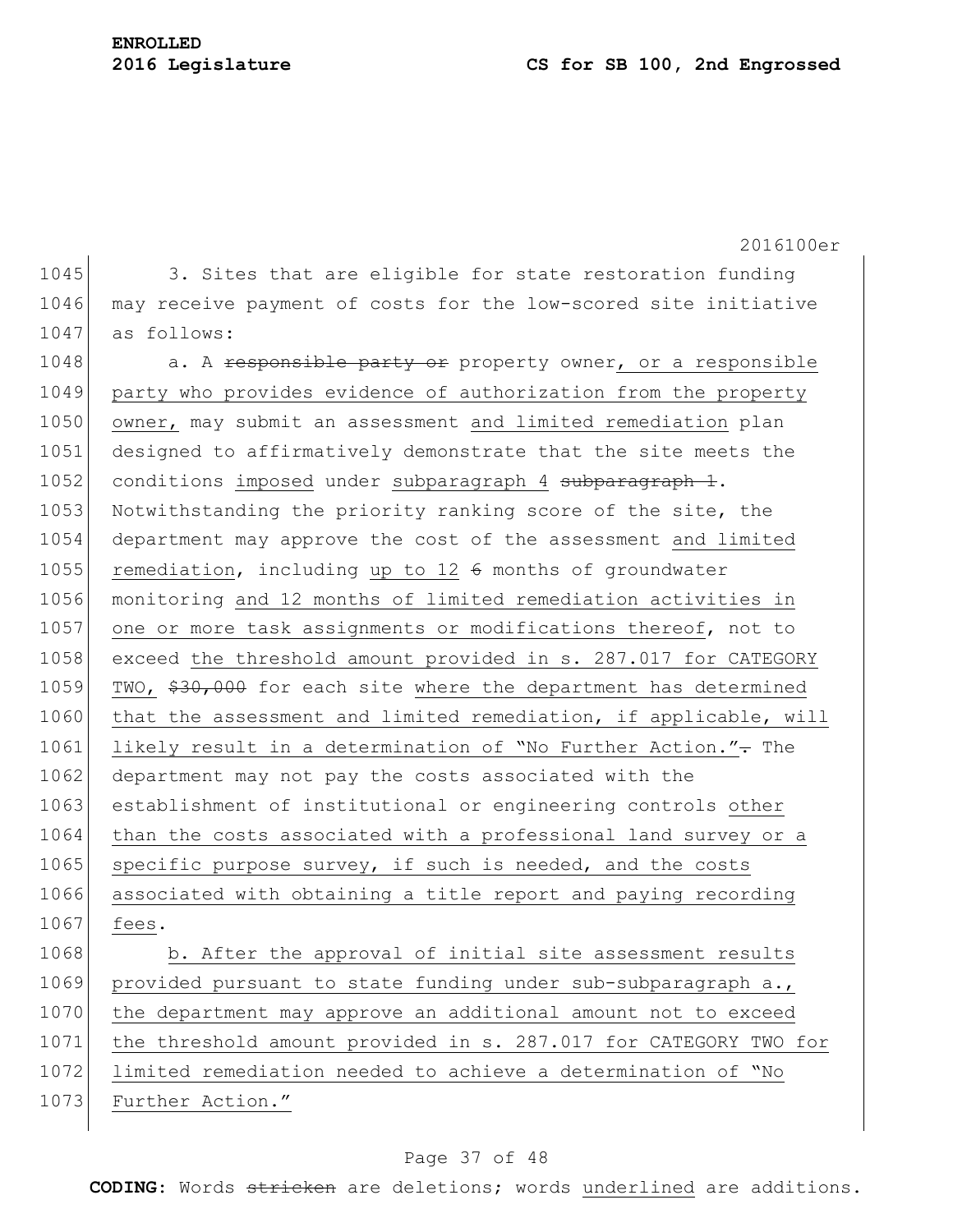2016100er 1074 c.b. The assessment and limited remediation work shall be 1075 completed no later than 15  $\epsilon$  months after the department 1076 authorizes the start of a state-funded, low-score site 1077 initiative task. If groundwater monitoring is required after the 1078 assessment and limited remediation in order to satisfy the 1079 conditions under subparagraph 4., the department may authorize 1080 an additional 12 months to complete the monitoring issues its  $1081$  approval. 1082 d.e. No more than \$15 \$10 million for the low-scored site 1083 initiative may be encumbered from the fund in any fiscal year. 1084 Funds shall be made available on a first-come, first-served 1085 basis and shall be limited to 10 sites in each fiscal year for 1086 each responsible party or property owner or each responsible 1087 party who provides evidence of authorization from the property 1088 owner. 1089 e.<del>d.</del> Program deductibles, copayments, and the limited 1090 contamination assessment report requirements under paragraph 1091 (13)(d)  $(13)(d)$   $(13)(e)$  do not apply to expenditures under this 1092 paragraph. 1093 4. The department shall issue an order incorporating the 1094 "No Further Action" proposal submitted by a property owner or a 1095 responsible party who provides evidence of authorization from 1096 the property owner upon affirmative demonstration that all of 1097 the following conditions are met: 1098 a. Soil saturated with petroleum or petroleum products, or 1099 soil that causes a total corrected hydrocarbon measurement of 1100 500 parts per million or higher for the Gasoline Analytical 1101 Group or 50 parts per million or higher for the Kerosene 1102 Analytical Group, as defined by department rule, does not exist

## Page 38 of 48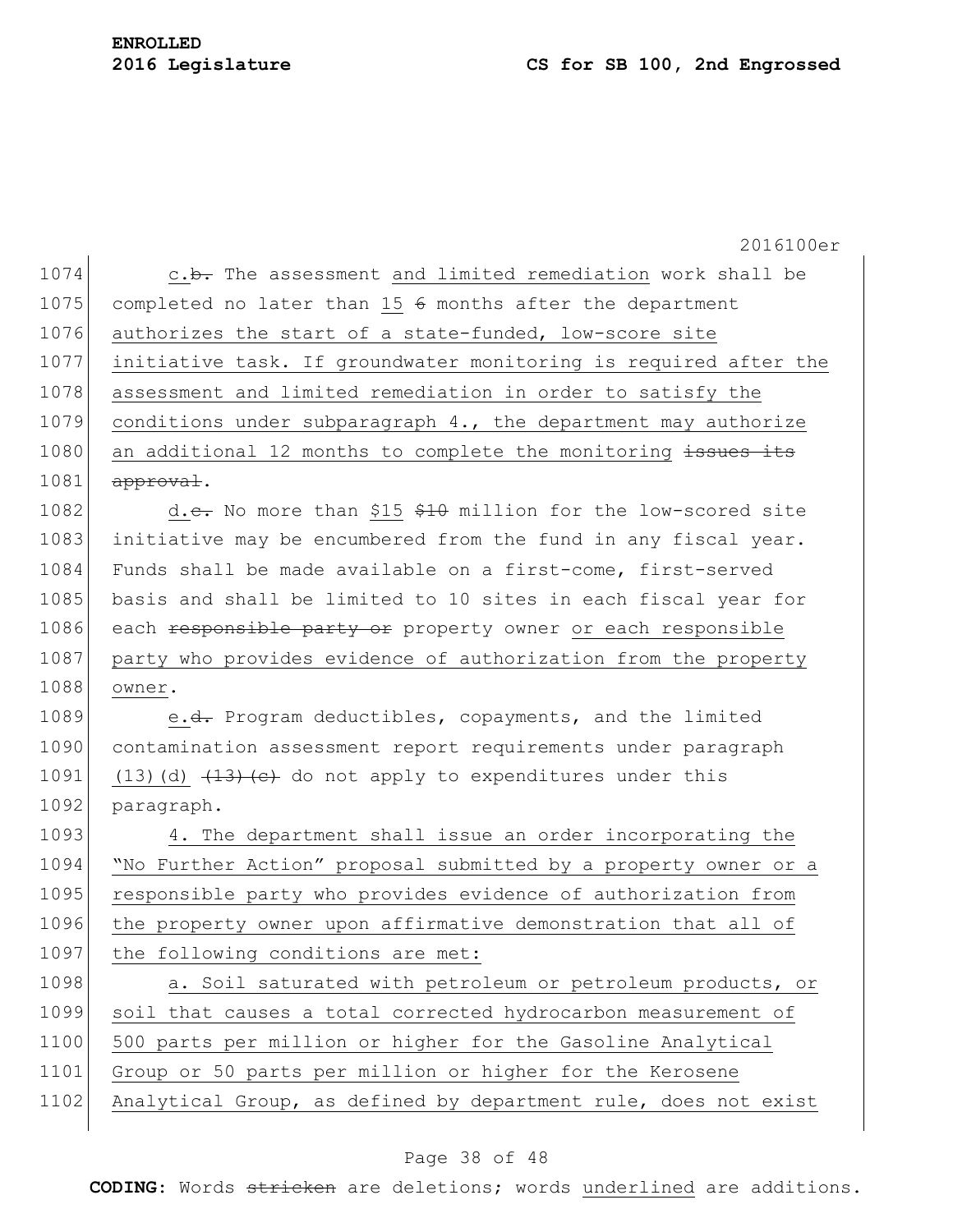# **ENROLLED**

|      | 2016100er                                                        |
|------|------------------------------------------------------------------|
| 1103 | onsite as a result of a release of petroleum products.           |
| 1104 | b. A minimum of 12 months of groundwater monitoring              |
| 1105 | indicates that the plume is shrinking or stable.                 |
| 1106 | c. The release of petroleum products at the site does not        |
| 1107 | adversely affect adjacent surface waters, including their        |
| 1108 | effects on human health and the environment.                     |
| 1109 | d. The area containing the petroleum products' chemicals of      |
| 1110 | concern:                                                         |
| 1111 | (I) Is confined to the source property boundaries of the         |
| 1112 | real property on which the discharge originated, unless the      |
| 1113 | property owner has requested or authorized a more limited area   |
| 1114 | in the "No Further Action" proposal submitted under this         |
| 1115 | subsection; or                                                   |
| 1116 | (II) Has migrated from the source property onto or beneath       |
| 1117 | a transportation facility as defined s. 334.03(30) for which the |
| 1118 | department has approved, and governmental entity owning the      |
| 1119 | transportation facility has agreed to institutional controls as  |
| 1120 | defined in s. 376.301(21). This sub-sub-subparagraph does not,   |
| 1121 | however, impose any legal liability on the transportation        |
| 1122 | facility owner, obligate such owner to engage in remediation, or |
| 1123 | waive such owner's right to recover costs for damages.           |
| 1124 | e. The groundwater contamination containing the petroleum        |
| 1125 | products' chemicals of concern is not a threat to any permitted  |
| 1126 | potable water supply well.                                       |
| 1127 | f. Soils onsite found between land surface and 2 feet below      |
| 1128 | land surface which are subject to human exposure meet the soil   |
| 1129 | cleanup target levels established in subparagraph (5) (b) 9., or |
| 1130 | human exposure is limited by appropriate institutional or        |
| 1131 | engineering controls.                                            |
|      |                                                                  |

# Page 39 of 48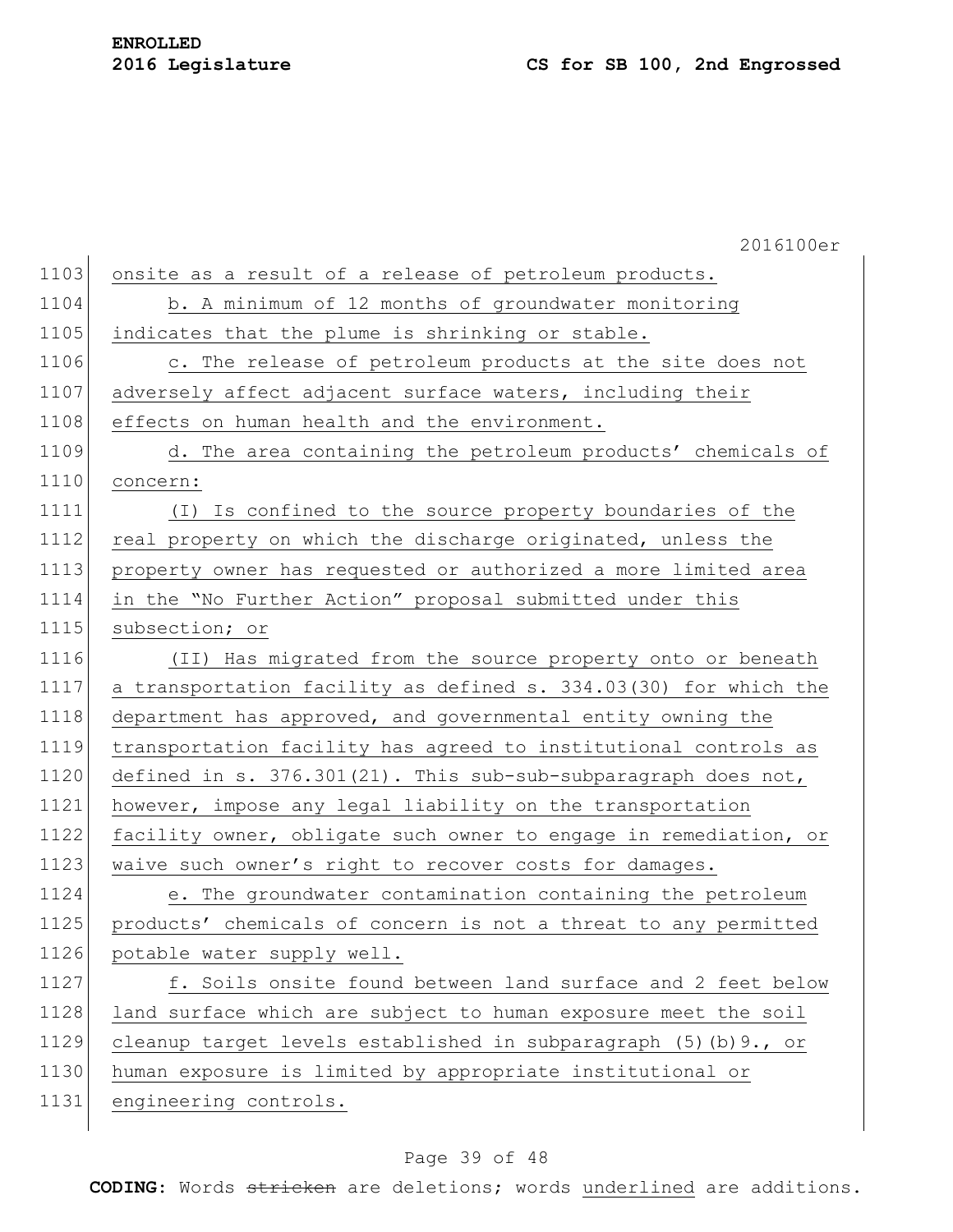2016100er 1132 1133 Issuance of a site rehabilitation completion order under this 1134 paragraph acknowledges that minimal contamination exists onsite 1135 and that such contamination is not a threat to the public 1136 health, safety, or welfare; water resources; or the environment. 1137 Pursuant to subsection  $(4)$ , the issuance of the site 1138 rehabilitation completion order, with or without conditions, 1139 does not alter eligibility for state-funded rehabilitation that 1140 would otherwise be applicable under this section. 1141 (13) PETROLEUM CLEANUP PARTICIPATION PROGRAM.—To encourage 1142 detection, reporting, and cleanup of contamination caused by 1143 discharges of petroleum or petroleum products, the department 1144 shall, within the quidelines established in this subsection, 1145 implement a cost-sharing cleanup program to provide 1146 rehabilitation funding assistance for all property contaminated 1147 by discharges of petroleum or petroleum products from a 1148 petroleum storage system occurring before January 1, 1995, 1149 subject to a copayment provided for in a Petroleum Cleanup 1150 Participation Program site rehabilitation agreement. Eligibility 1151 is subject to an annual appropriation from the fund. 1152 Additionally, funding for eligible sites is contingent upon 1153 annual appropriation in subsequent years. Such continued state 1154 funding is not an entitlement or a vested right under this 1155 subsection. Eligibility shall be determined in the program, 1156 notwithstanding any other provision of law, consent order, 1157 order, judgment, or ordinance to the contrary.

1158 (a)1. The department shall accept any discharge reporting 1159 form received before January 1, 1995, as an application for this 1160 program, and the facility owner or operator need not reapply.

## Page 40 of 48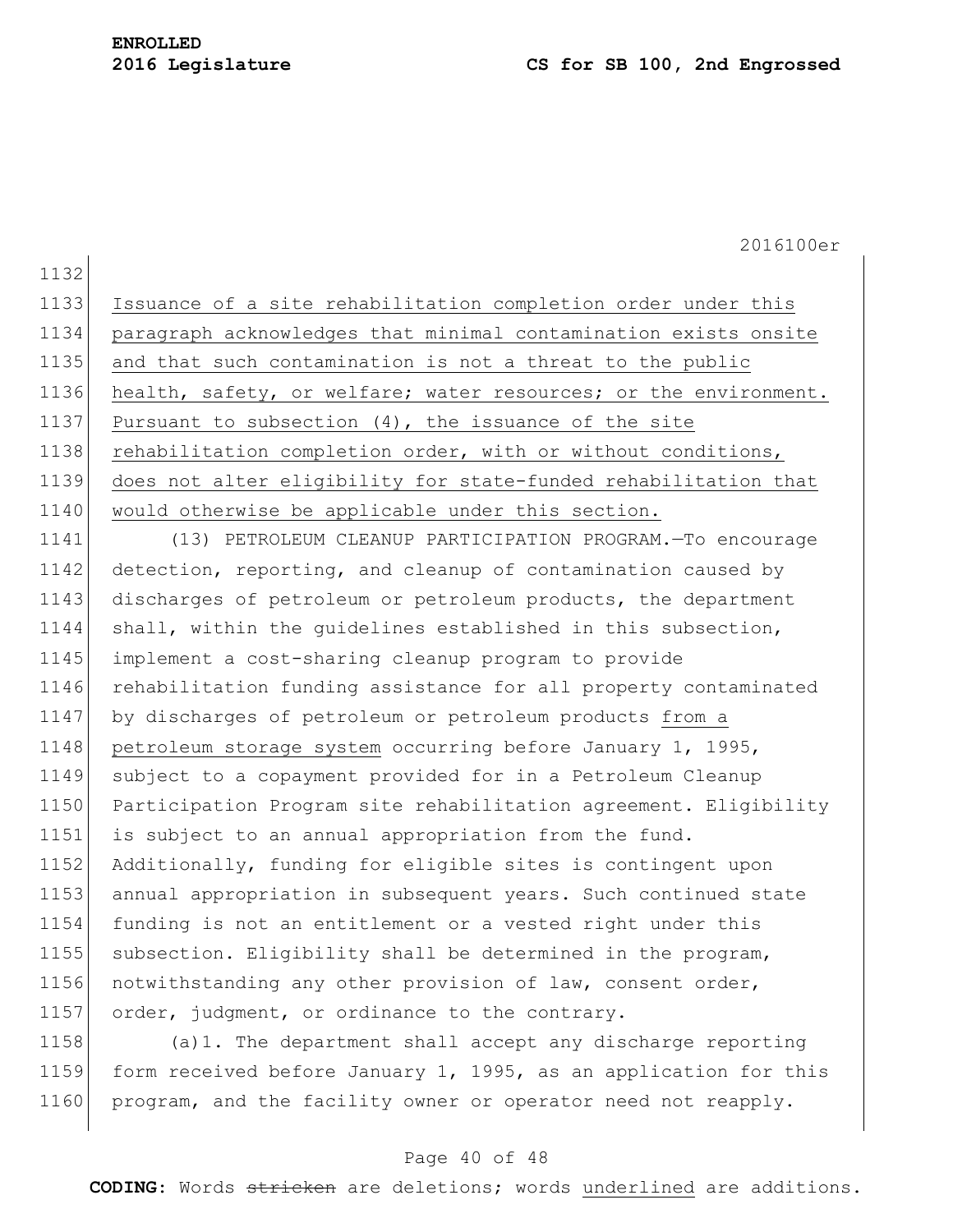# **ENROLLED**

#### **2016 Legislature CS for SB 100, 2nd Engrossed**

2016100er

1161 2. Regardless of whether ownership has changed, owners or 1162 operators of property that is contaminated by petroleum or 1163 petroleum products from a petroleum storage system may apply for 1164 such program by filing a written report of the contamination 1165 incident, including evidence that such incident occurred before 1166 January 1, 1995, with the department. Incidents of petroleum 1167 contamination discovered after December 31, 1994, at sites which 1168 have not stored petroleum or petroleum products for consumption, 1169 use, or sale after such date shall be presumed to have occurred 1170 before January 1, 1995. An operator's filed report shall be an 1171 application of the owner for all purposes. Sites reported to the 1172 department after December 31, 1998, are not eligible for the  $1173$  program.

1174 (b) Subject to annual appropriation from the fund, sites 1175 meeting the criteria of this subsection are eligible for up to 1176 \$400,000 of site rehabilitation funding assistance in priority 1177 order pursuant to subsections (5) and (6). Sites meeting the 1178 criteria of this subsection for which a site rehabilitation 1179 completion order was issued before June 1, 2008, do not qualify 1180 for the 2008 increase in site rehabilitation funding assistance 1181 and are bound by the pre-June 1, 2008, limits. Sites meeting the 1182 criteria of this subsection for which a site rehabilitation 1183 completion order was not issued before June 1, 2008, regardless 1184 of whether they have previously transitioned to nonstate-funded 1185 cleanup status, may continue state-funded cleanup pursuant to 1186 this section until a site rehabilitation completion order is 1187 issued or the increased site rehabilitation funding assistance 1188 limit is reached, whichever occurs first. The department may not 1189 pay expenses incurred beyond the scope of an approved contract.

## Page 41 of 48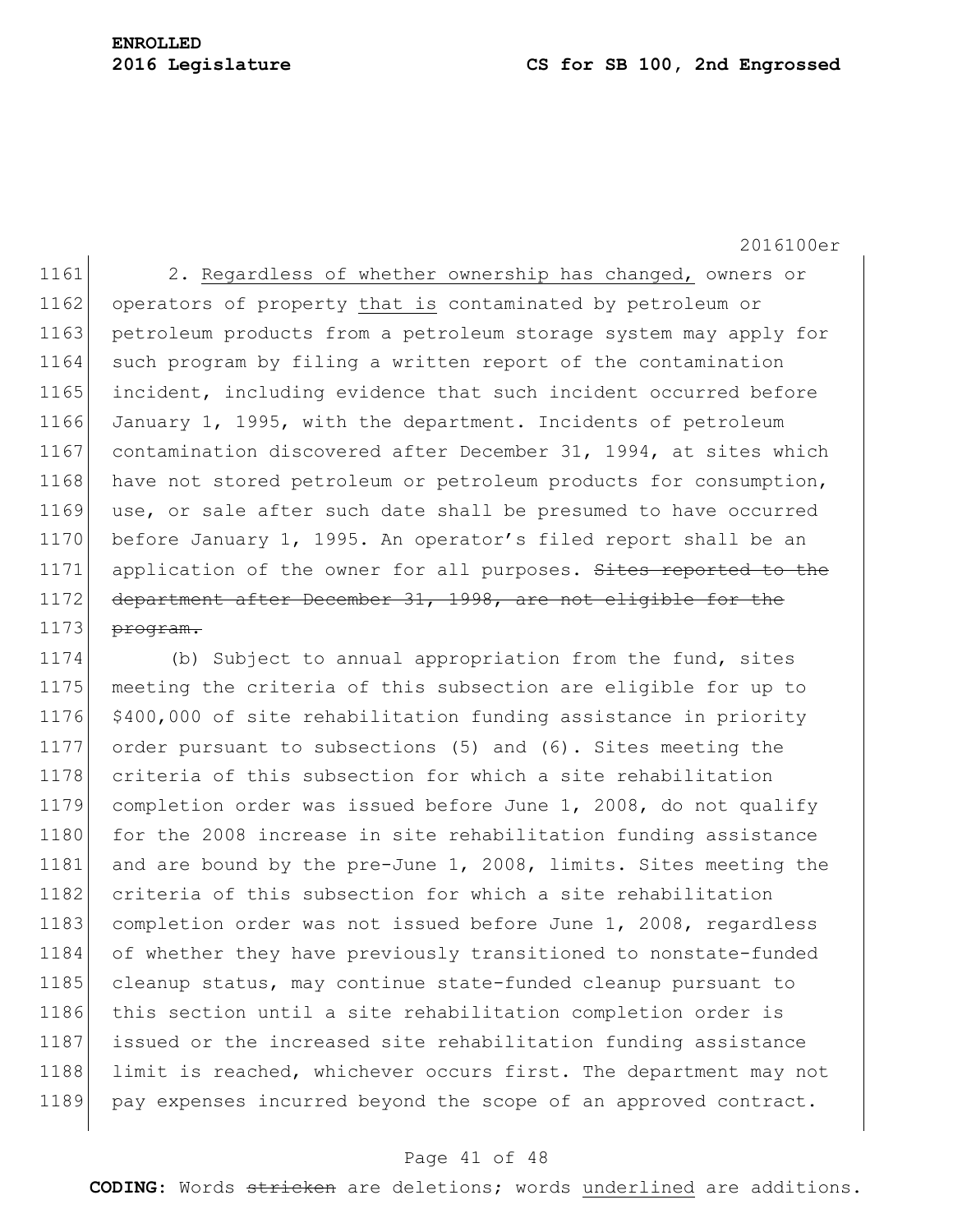1190 (c) The department may also approve supplemental funding of 1191 up to \$100,000 for additional remediation and monitoring if such 1192 remediation and monitoring is necessary to achieve a 1193 determination of "No Further Action."

1194 (d) Upon notification by the department that rehabilitation 1195 funding assistance is available for the site pursuant to 1196 subsections (5) and (6), the property owner, operator, or person 1197 otherwise responsible for site rehabilitation shall provide the 1198 department with a limited contamination assessment report and 1199 shall enter into a Petroleum Cleanup Participation Program site 1200 rehabilitation agreement with the department. The agreement must 1201 provide for a 25-percent copayment by the owner, operator, or 1202 person otherwise responsible for conducting site rehabilitation. 1203 The owner, operator, or person otherwise responsible for 1204 conducting site rehabilitation shall adequately demonstrate the 1205 ability to meet the copayment obligation. The limited 1206 contamination assessment report and the copayment costs may be 1207 reduced or eliminated if the owner and all operators responsible 1208 for restoration under s. 376.308 demonstrate that they cannot 1209 financially comply with the copayment and limited contamination 1210 assessment report requirements. The department shall take into 1211 consideration the owner's and operator's net worth in making the 1212 determination of financial ability. In the event the department 1213 and the owner, operator, or person otherwise responsible for 1214 site rehabilitation cannot complete negotiation of the cost-1215 sharing agreement within 120 days after beginning negotiations, 1216 the department shall terminate negotiations and the site shall 1217 be ineligible for state funding under this subsection and all 1218 liability protections provided for in this subsection shall be

## Page 42 of 48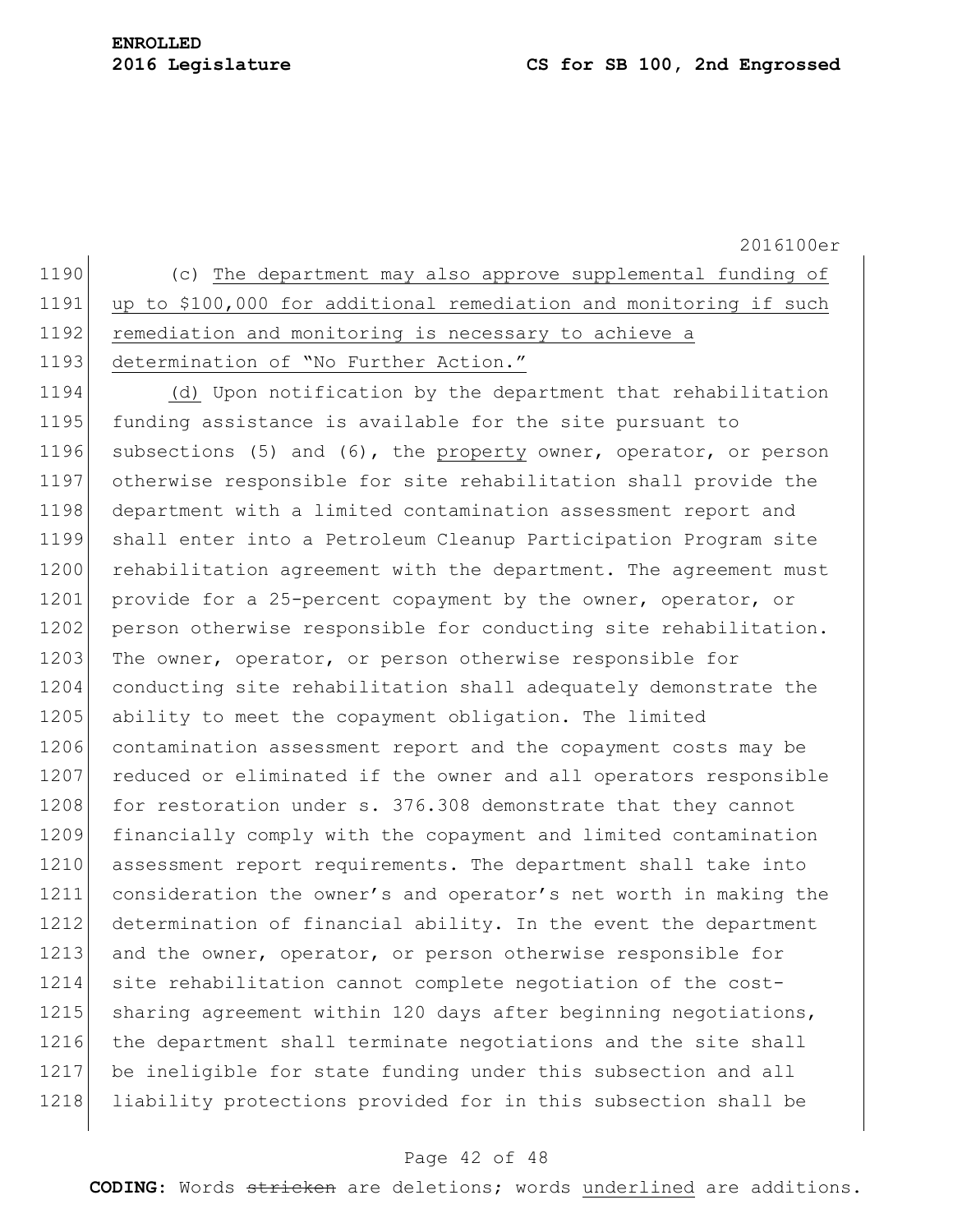1219 revoked.

1220 (e) $\left(\frac{d}{d}\right)$  A report of a discharge made to the department by a 1221 person pursuant to this subsection or any rules adopted pursuant 1222 to this subsection may not be used directly as evidence of 1223 liability for such discharge in any civil or criminal trial 1224 arising out of the discharge.

1225  $(f)$  (f)  $(e)$  This subsection does not preclude the department 1226 from pursuing penalties under s. 403.141 for violations of any 1227 law or any rule, order, permit, registration, or certification 1228 adopted or issued by the department pursuant to its lawful 1229 authority.

1230 (g) $(f)$  Upon the filing of a discharge reporting form under 1231 paragraph (a), the department or local government may not pursue 1232 any judicial or enforcement action to compel rehabilitation of 1233 the discharge. This paragraph does not prevent any such action 1234 with respect to discharges determined ineligible under this 1235 subsection or to sites for which rehabilitation funding 1236 assistance is available pursuant to subsections (5) and (6).

1237 (h) $\left( \theta \right)$  The following are excluded from participation in the 1238 program:

1239 1. Sites at which the department has been denied reasonable 1240 site access to implement this section.

1241 2. Sites that were active facilities when owned or operated 1242 by the Federal Government.

1243 3. Sites that are identified by the United States 1244 Environmental Protection Agency to be on, or which qualify for 1245 listing on, the National Priorities List under Superfund. This 1246 exception does not apply to those sites for which eligibility 1247 has been requested or granted as of the effective date of this

## Page 43 of 48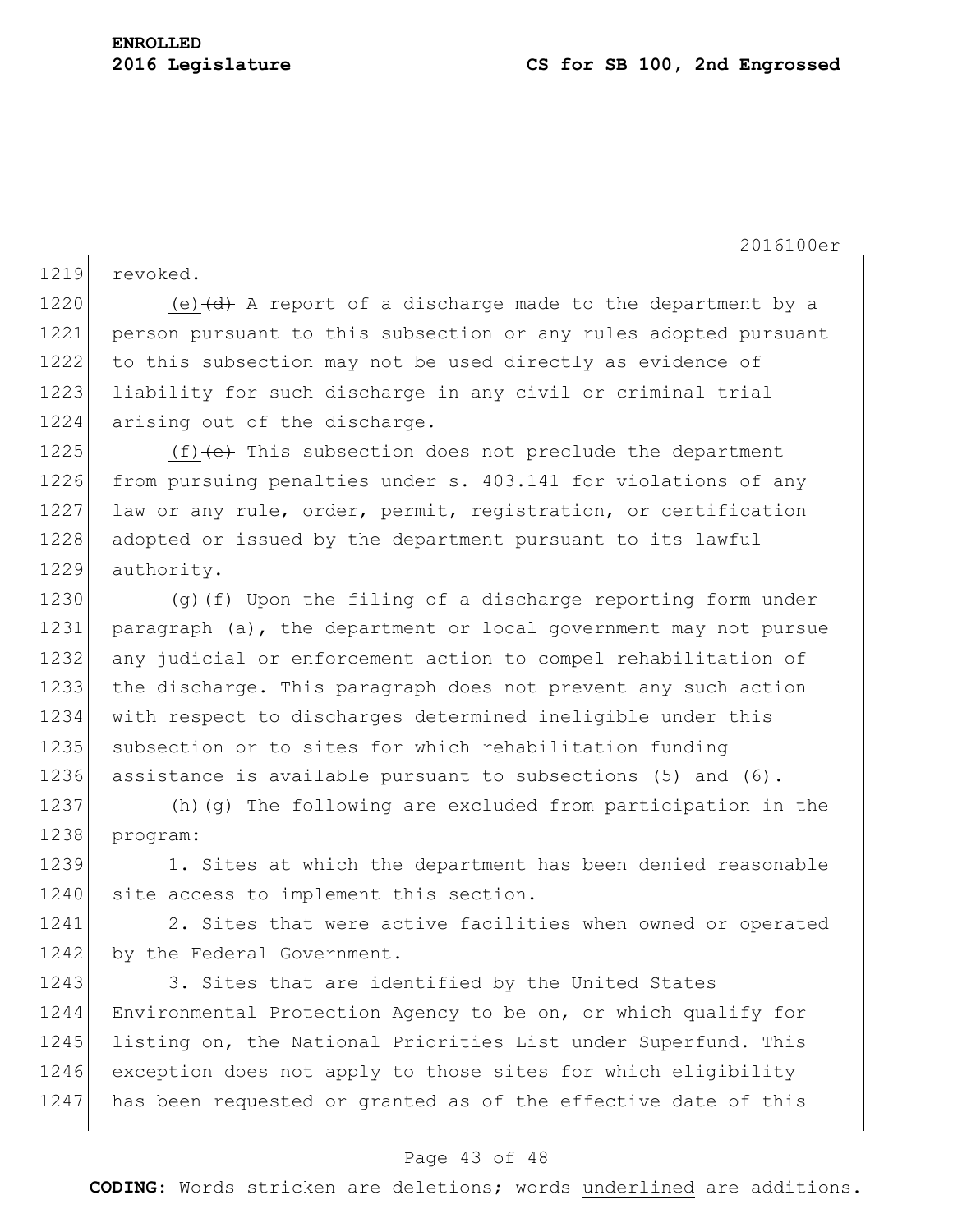1248 act under the Early Detection Incentive Program established 1249 pursuant to s. 15, chapter 86-159, Laws of Florida. 1250 4. Sites for which contamination is covered under the Early 1251 Detection Incentive Program, the Abandoned Tank Restoration 1252 Program, or the Petroleum Liability and Restoration Insurance 1253 Program, in which case site rehabilitation funding assistance 1254 shall continue under the respective program. 1255 Section 10. Paragraph (d) of subsection (1), paragraph (a) 1256 of subsection  $(2)$ , and subsection  $(4)$  of section 376.30713, 1257 Florida Statutes, are amended to read: 1258 376.30713 Advanced cleanup. 1259 (1) In addition to the legislative findings provided in s. 1260 376.3071, the Legislature finds and declares: 1261 (d) It is appropriate for a person who is responsible for 1262 site rehabilitation to share the costs associated with managing 1263 and conducting advanced cleanup, to facilitate the opportunity 1264 for advanced cleanup, and to mitigate the additional costs that 1265 will be incurred by the state in conducting site rehabilitation 1266 in advance of the site's priority ranking. Such cost sharing 1267 will result in more contaminated sites being cleaned up and 1268 greater environmental benefits to the state. This section is 1269 only available for sites eligible for restoration funding under 1270 EDI, ATRP, or PLRIP. This section is available for discharges 1271 eligible for restoration funding under the petroleum cleanup 1272 participation program for the state's cost share of site 1273 rehabilitation. Applications must include a cost-sharing 1274 commitment for this section in addition to the 25-percent-1275 copayment requirement of the petroleum cleanup participation 1276 program. This section is not available for any discharge under a

#### Page 44 of 48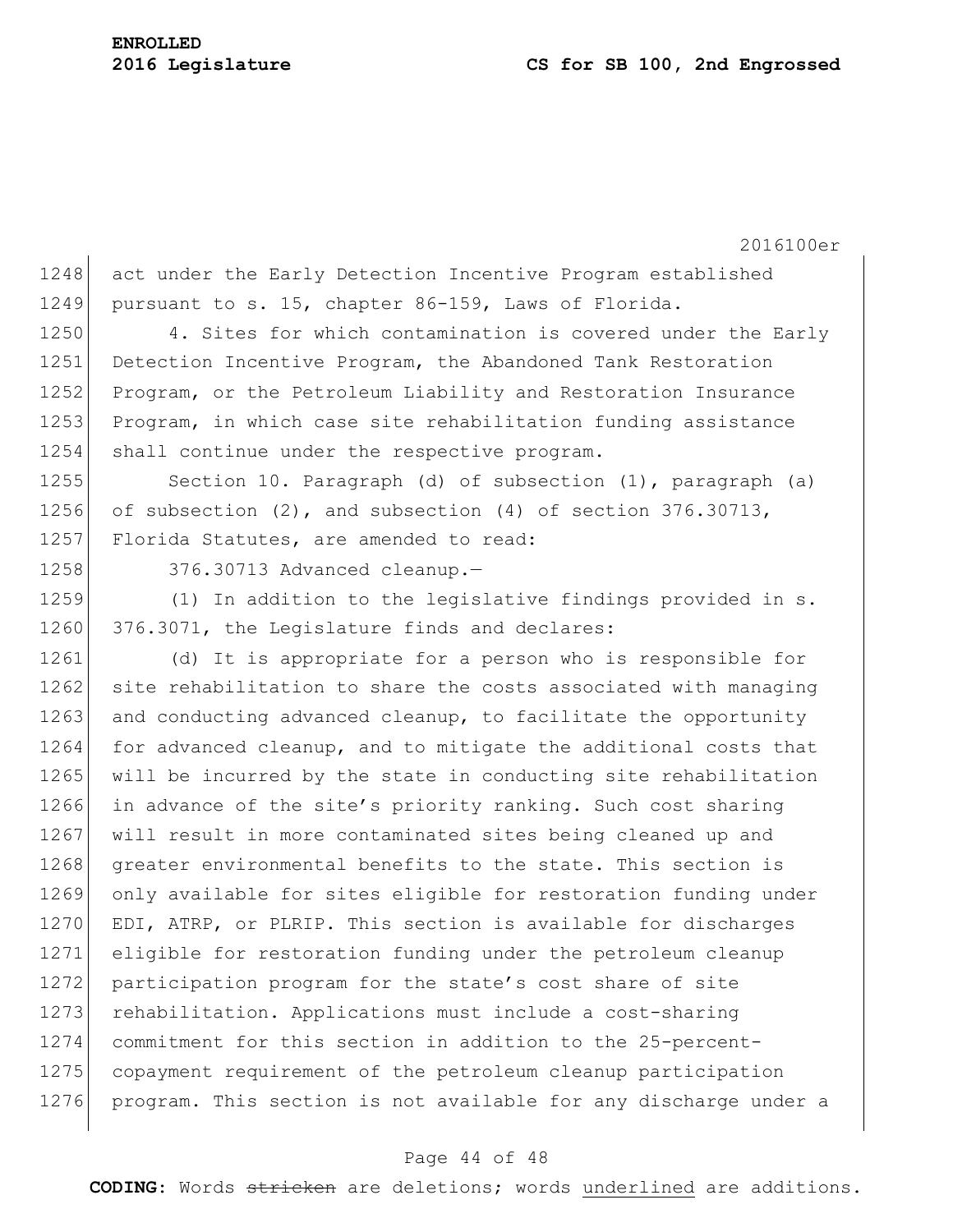2016100er 1277 petroleum cleanup participation program where the 25-percent-1278 copayment requirement of the petroleum cleanup participation 1279 program has been reduced or eliminated pursuant to s. 1280 376.3071(13)(d)  $\overline{3, 376.3071(13)}$  (c). 1281 (2) The department may approve an application for advanced 1282 cleanup at eligible sites, notwithstanding before funding based 1283  $\theta$  on the site's priority ranking established pursuant to s. 1284  $376.3071(5)$  (a), pursuant to this section. Only the facility 1285 owner or operator or the person otherwise responsible for site 1286 rehabilitation qualifies as an applicant under this section. 1287 (a) Advanced cleanup applications may be submitted between 1288 May 1 and June 30 and between November 1 and December 31 of each 1289 fiscal year. Applications submitted between May 1 and June 30 1290 shall be for the fiscal year beginning July 1. An application 1291 must consist of: 1292 1. A commitment to pay 25 percent or more of the total 1293 cleanup cost deemed recoverable under this section along with 1294 proof of the ability to pay the cost share. The department shall 1295 determine whether the cost savings demonstration is acceptable. 1296 Such determination is not subject to chapter 120. 1297 a. Applications for the aggregate cleanup of 5 or more 1298 sites may be submitted in one of two formats to meet the cost-1299 share requirement: 1300 (I) For an aggregate application proposing that the 1301 department enter into a performance-based contract for the

1302 cleanup of 20 or more sites may use a commitment to pay, a 1303 demonstrated cost savings to the department, or both to meet the 1304 cost-share requirement.

1305 (II) For an aggregate application relying on a demonstrated

## Page 45 of 48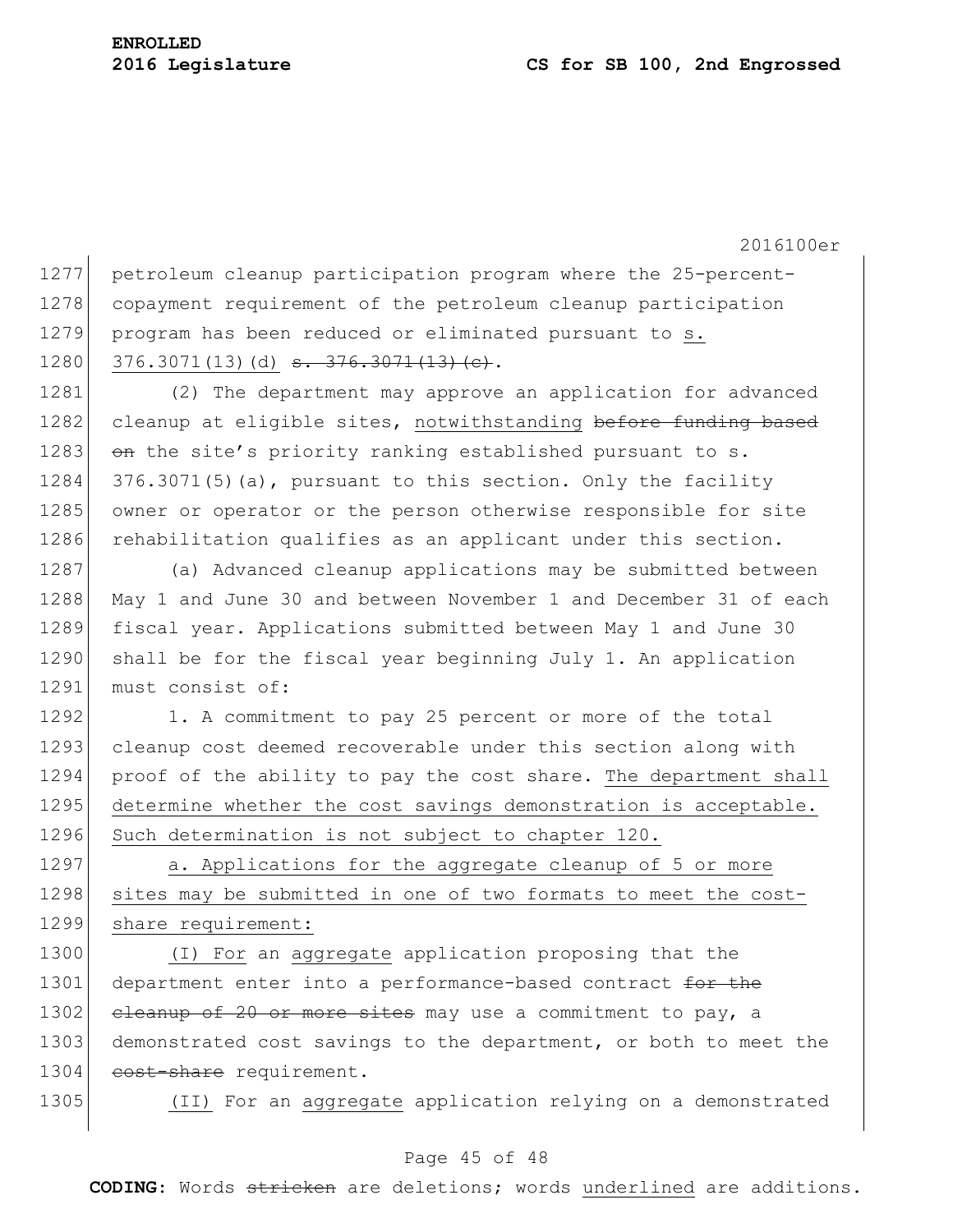|      | 2016100er                                                        |
|------|------------------------------------------------------------------|
| 1306 | cost savings to the department, the applicant shall, in          |
| 1307 | conjunction with the proposed agency term contractor, establish  |
| 1308 | and provide in the application the percentage of cost savings in |
| 1309 | the aggregate that is being provided to the department for       |
| 1310 | cleanup of the sites under the application compared to the cost  |
| 1311 | of cleanup of those same sites using the current rates provided  |
| 1312 | to the department by the proposed agency term contractor. The    |
| 1313 | department shall determine whether the cost savings              |
| 1314 | demonstration is acceptable. Such determination is not subject   |
| 1315 | to chapter 120.                                                  |
| 1316 | b. Applications for the cleanup of individual sites may be       |
| 1317 | submitted in one of two formats to meet the cost-share           |
| 1318 | requirement:                                                     |
| 1319 | (I) For an individual application proposing that the             |
| 1320 | department enter into a performance-based contract may use a     |
| 1321 | commitment to pay, a demonstrated cost savings to the            |
| 1322 | department, or both to meet the requirement.                     |
| 1323 | (II) For an individual application relying on a                  |
| 1324 | demonstrated cost savings to the department, the applicant       |
| 1325 | shall, in conjunction with the proposed agency term contractor,  |
| 1326 | establish and provide in the application a 25-percent cost       |
| 1327 | savings to the department for cleanup of the site under the      |
| 1328 | application compared to the cost of cleanup of the same site     |
| 1329 | using the current rates provided to the department by the        |
| 1330 | proposed agency term contractor.                                 |
| 1331 | 2. A nonrefundable review fee of \$250 to cover the              |
| 1332 | administrative costs associated with the department's review of  |
| 1333 | the application.                                                 |
| 1334 | 3. A limited contamination assessment report.                    |

## Page 46 of 48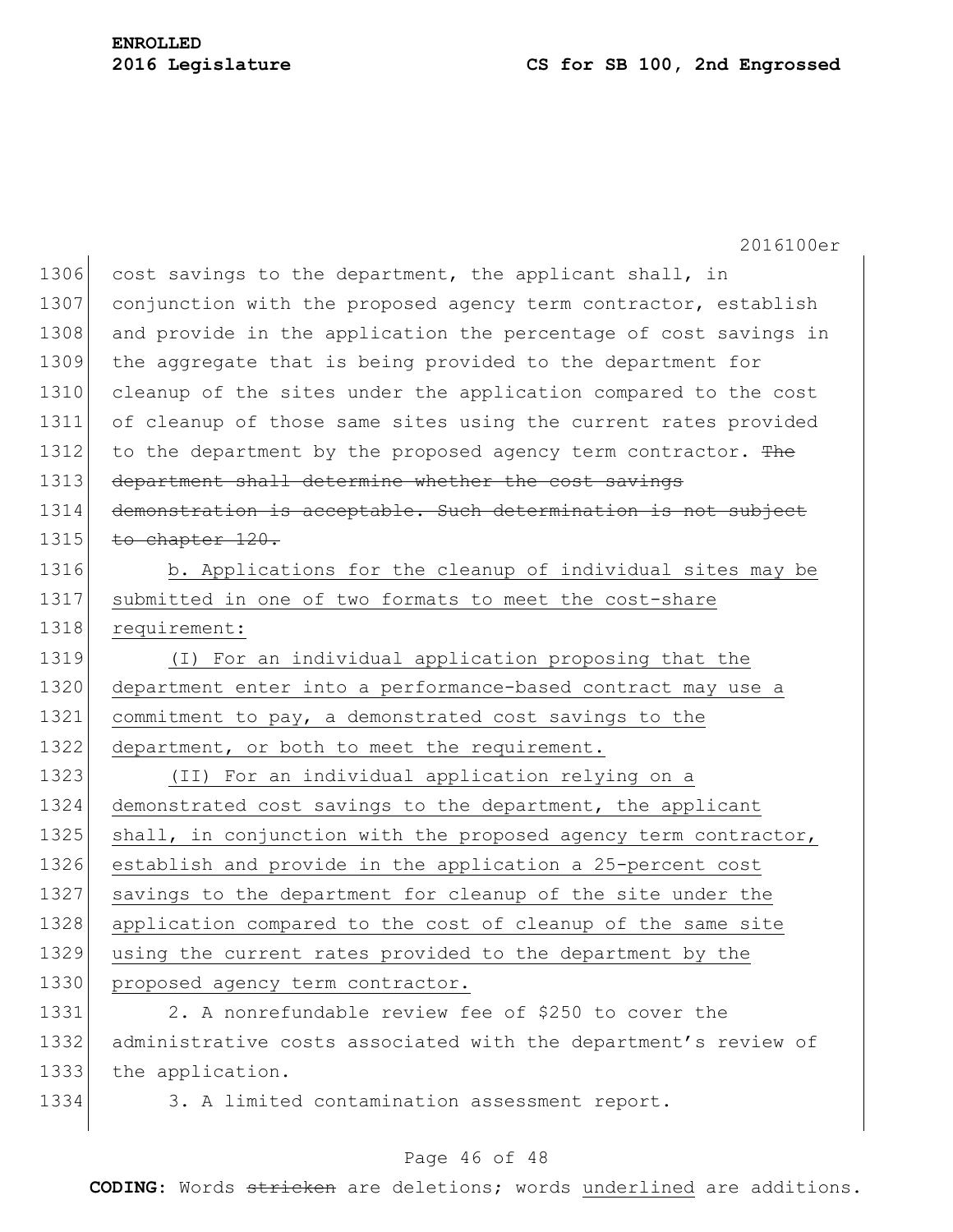1344

1335 4. A proposed course of action.

1336 5. A department site access agreement, or similar 1337 agreements approved by the department that do not violate state 1338 law, entered into with the property owner or owners, as 1339 applicable, and evidence of authorization from such owner or 1340 owners for petroleum site rehabilitation program tasks 1341 consistent with the proposed course of action where the 1342 applicant is not the property owner for any of the sites 1343 contained in the application.

1345 The limited contamination assessment report must be sufficient 1346 to support the proposed course of action and to estimate the 1347 cost of the proposed course of action. Costs incurred related to 1348 conducting the limited contamination assessment report are not 1349 refundable from the Inland Protection Trust Fund. Site 1350 eligibility under this subsection or any other provision of this 1351 section is not an entitlement to advanced cleanup or continued 1352 restoration funding. The applicant shall certify to the 1353 department that the applicant has the prerequisite authority to 1354 enter into an advanced cleanup contract with the department. The 1355 certification must be submitted with the application.

1356 (4) The department may enter into contracts for a total of 1357 up to \$25 \$15 million of advanced cleanup work in each fiscal 1358 year. However, a facility or an applicant who bundles multiple 1359 sites as specified in subparagraph (2)(a)1. may not be approved 1360 for more than \$5 million of cleanup activity in each fiscal 1361 year. A property owner or responsible party may enter into a 1362 voluntary cost-share agreement in which the property owner or 1363 responsible party commits to bundle multiple sites and lists the

## Page 47 of 48